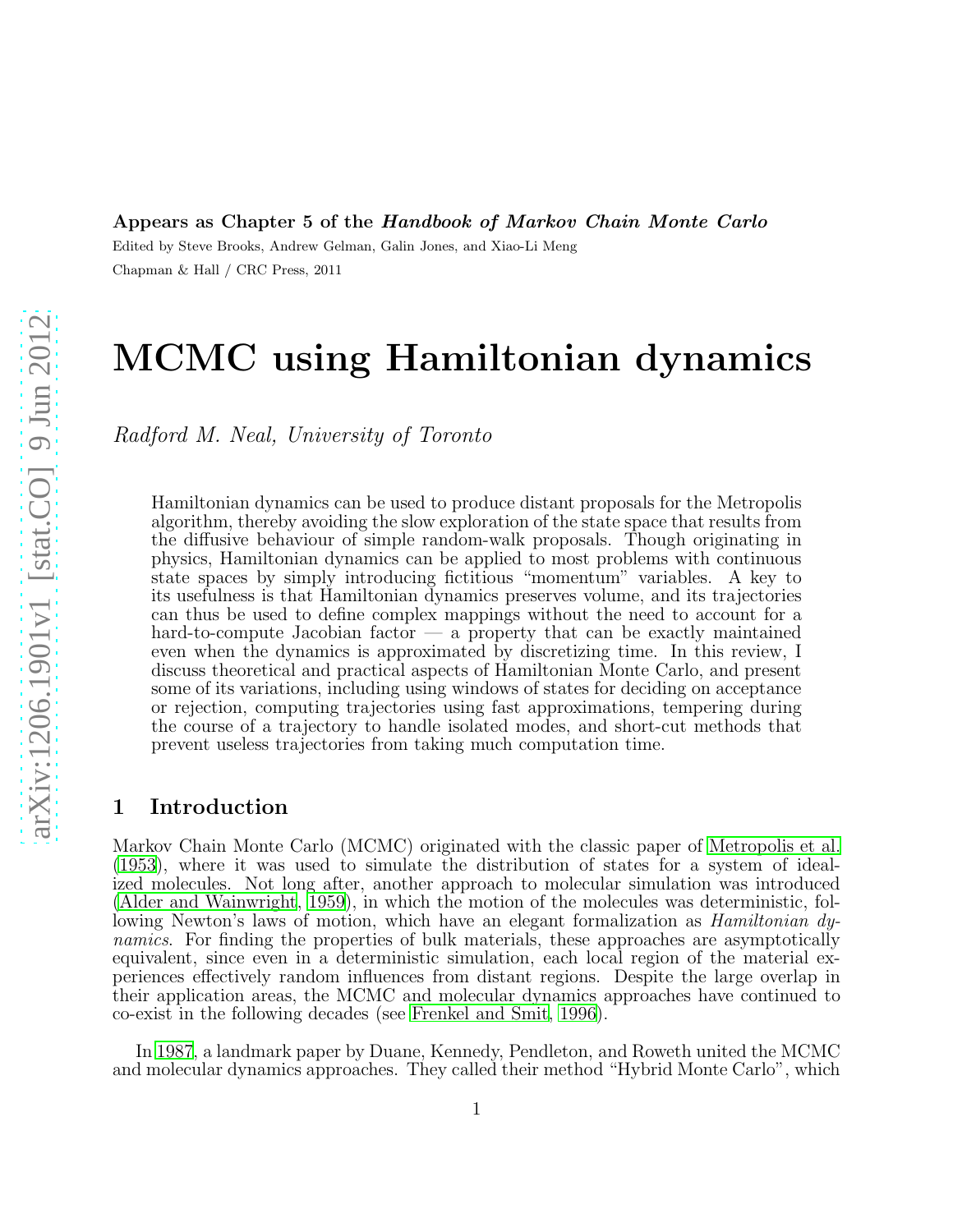abbreviates to "HMC", but the phrase "Hamiltonian Monte Carlo", retaining the abbreviation, is more specific and descriptive, and I will use it here. Duane, *et al.* applied HMC not to molecular simulation, but to lattice field theory simulations of quantum chromodynamics. Statistical applications of HMC began with my use of it for neural network models [\(Neal, 1996a\)](#page-49-1). I also provided a statistically-oriented tutorial on HMC in a review of MCMC methods [\(Neal, 1993,](#page-49-2) Chapter 5). There have been other applications of HMC to statistical problems (eg, [Ishwaran](#page-48-3), [1999;](#page-48-3) [Schmidt](#page-50-0), [2009\)](#page-50-0) and statistically-oriented reviews (eg, [Liu,](#page-49-3) [2001,](#page-49-3) Chapter 9), but HMC still seems to be under-appreciated by statisticians, and perhaps also by physicists outside the lattice field theory community.

This review begins by describing Hamiltonian dynamics. Despite terminology that may be unfamiliar to non-physicists, the features of Hamiltonian dynamics that are needed for HMC are elementary. The differential equations of Hamiltonian dynamics must be discretized for computer implementation. The "leapfrog" scheme that is typically used is quite simple.

Following this introduction to Hamiltonian dynamics, I describe how to use it to construct a Markov chain Monte Carlo method. The first step is to define a Hamiltonian function in terms of the probability distribution we wish to sample from. In addition to the variables we are interested in (the "position" variables), we must introduce auxiliary "momentum" variables, which typically have independent Gaussian distributions. The Hamiltonian Monte Carlo method alternates simple updates for these momentum variables with Metropolis updates in which a new state is proposed by computing a trajectory according to Hamiltonian dynamics, implemented with the leapfrog method. A state proposed in this way can be distant from the current state but nevertheless have a high probability of acceptance. This bypasses the slow exploration of the state space that occurs when Metropolis updates are done using a simple random-walk proposal distribution. (An alternative way of avoiding random walks is to use short trajectories but only partially replace the momentum variables between trajectories, so that successive trajectories tend to move in the same direction.)

After presenting the basic HMC method, I discuss practical issues of tuning the leapfrog stepsize and number of leapfrog steps, as well as theoretical results on the scaling of HMC with dimensionality. I then present a number of variations on HMC. The acceptance rate for HMC can be increased for many problems by looking at "windows" of states at the beginning and end of the trajectory. For many statistical problems, approximate computation of trajectories (eg, using subsets of the data) may be beneficial. Tuning of HMC can be made easier using a "short-cut" in which trajectories computed with a bad choice of stepsize take little computation time. Finally, "tempering" methods may be useful when multiple isolated modes exist.

## 2 Hamiltonian dynamics

Hamiltonian dynamics has a physical interpretation that can provide useful intuitions. In two dimensions, we can visualize the dynamics as that of a frictionless puck that slides over a surface of varying height. The state of this system consists of the *position* of the puck, given by a 2D vector q, and the *momentum* of the puck (its mass times its velocity), given by a 2D vector p. The *potential energy*,  $U(q)$ , of the puck is proportional to the height of the surface at its current position, and its *kinetic energy*,  $K(p)$ , is equal to  $|p|^2/(2m)$ , where m is the mass of the puck. On a level part of the surface, the puck moves at a constant velocity, equal to  $p/m$ . If it encounters a rising slope, the puck's momentum allows it to continue, with its kinetic energy decreasing and its potential energy increasing, until the kinetic energy (and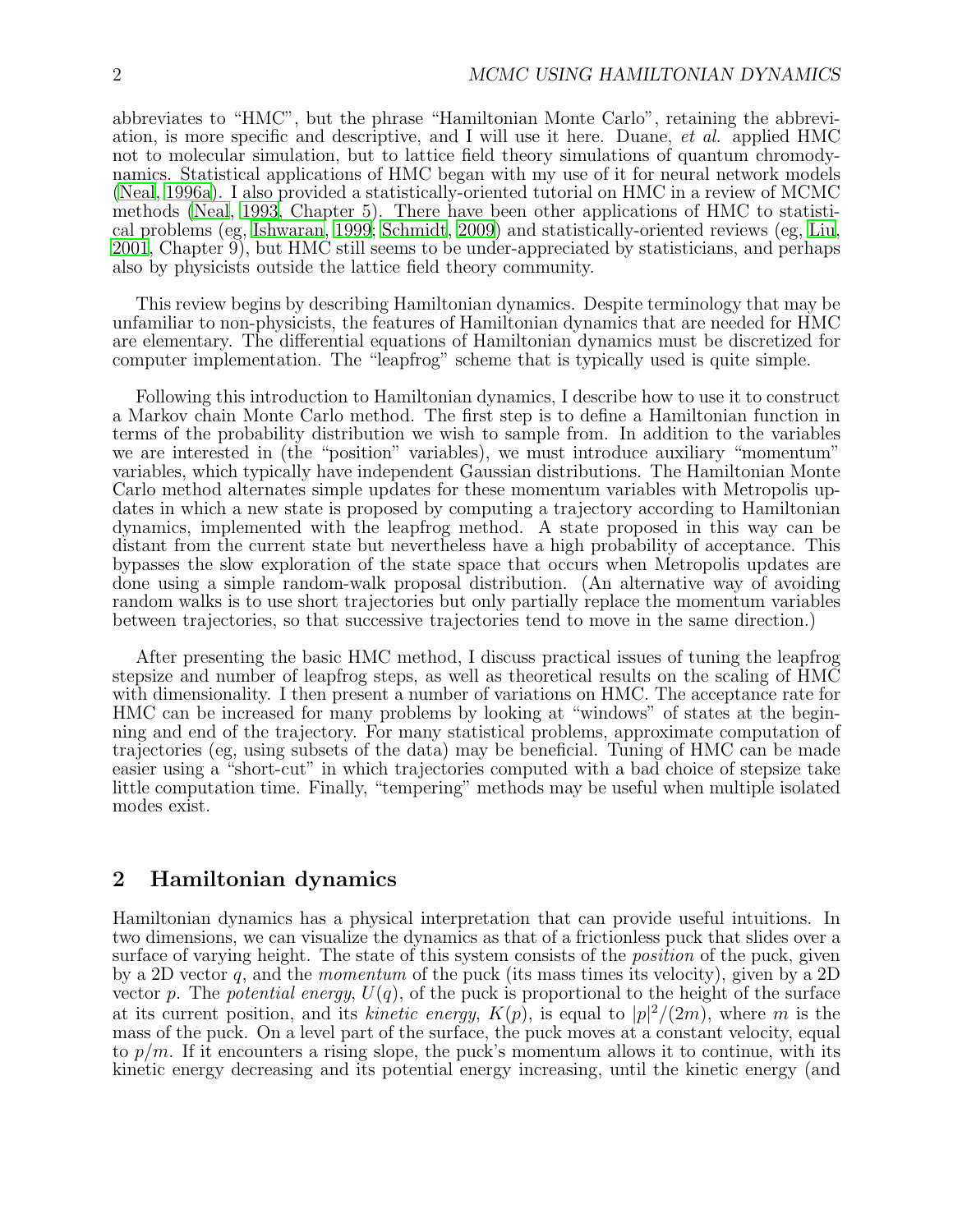#### 2. Hamiltonian dynamics 3

hence  $p$ ) is zero, at which point it will slide back down (with kinetic energy increasing and potential energy decreasing).

In non-physical MCMC applications of Hamiltonian dynamics, the position will correspond to the variables of interest. The potential energy will be minus the log of the probability density for these variables. Momentum variables, one for each position variable, will be introduced artificially.

These interpretations may help motivate the exposition below, but if you find otherwise, the dynamics can also be understood as simply resulting from a certain set of differential equations.

#### <span id="page-2-4"></span>2.1 Hamilton's equations

Hamiltonian dynamics operates on a d-dimensional *position* vector, q, and a d-dimensional *momentum* vector,  $p$ , so that the full state space has 2d dimensions. The system is described by a function of q and p known as the *Hamiltonian*, H(q, p).

**Equations of motion.** The partial derivatives of the Hamiltonian determine how q and  $p$  change over time,  $t$ , according to Hamilton's equations:

<span id="page-2-0"></span>
$$
\frac{dq_i}{dt} = \frac{\partial H}{\partial p_i} \tag{2.1}
$$

$$
\frac{dp_i}{dt} = -\frac{\partial H}{\partial q_i} \tag{2.2}
$$

for  $i = 1, \ldots, d$ . For any time interval of duration s, these equations define a mapping,  $T_{s}$ , from the state at any time t to the state at time  $t + s$ . (Here, H, and hence  $T_s$ , are assumed to not depend on  $t$ .)

Alternatively, we can combine the vectors q and p into the vector  $z = (q, p)$  with 2d dimensions, and write Hamilton's equations as

$$
\frac{dz}{dt} = J \nabla H(z) \tag{2.3}
$$

where  $\nabla H$  is the gradient of H (ie,  $[\nabla H]_k = \partial H/\partial z_k$ ), and

<span id="page-2-3"></span>
$$
J = \begin{bmatrix} 0_{d \times d} & I_{d \times d} \\ -I_{d \times d} & 0_{d \times d} \end{bmatrix}
$$
 (2.4)

is a  $2d \times 2d$  matrix whose quadrants are defined above in terms identity and zero matrices.

Potential and kinetic energy. For Hamiltonian Monte Carlo, we usually use Hamiltonian functions that can be written as follows:

<span id="page-2-1"></span>
$$
H(q, p) = U(q) + K(p) \tag{2.5}
$$

Here,  $U(q)$  is called the *potential energy*, and will be defined to be minus the log probability density of the distribution for  $q$  that we wish to sample, plus any constant that is convenient.  $K(p)$  is called the *kinetic energy*, and is usually defined as

<span id="page-2-2"></span>
$$
K(p) = p^T M^{-1} p / 2 \tag{2.6}
$$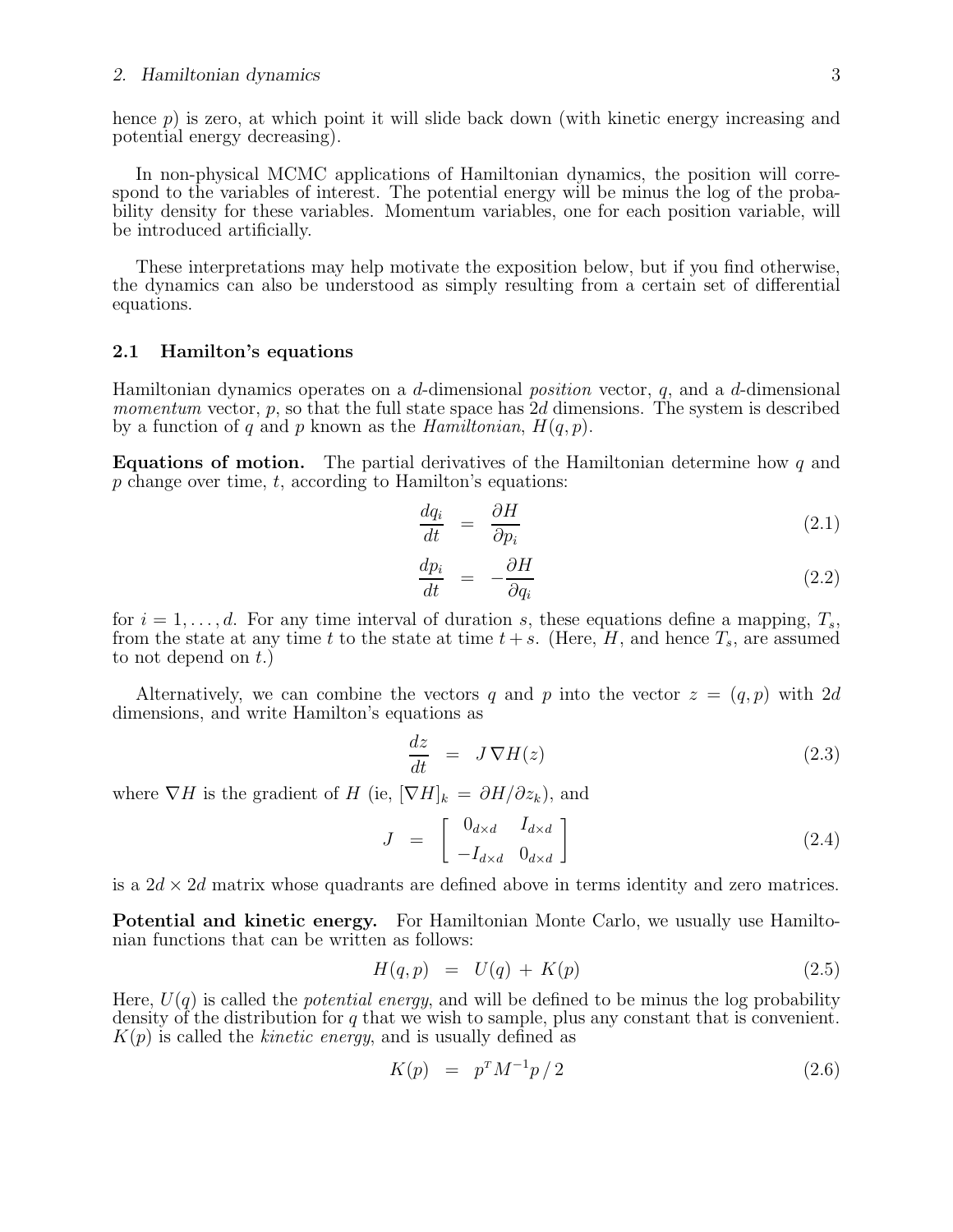Here, M is a symmetric, positive-definite "mass matrix", which is typically diagonal, and is often a scalar multiple of the identity matrix. This form for  $K(p)$  corresponds to minus the log probability density (plus a constant) of the zero-mean Gaussian distribution with covariance matrix M.

With these forms for H and K, Hamilton's equations,  $(2.1)$  and  $(2.2)$ , can be written as follows, for  $i = 1, \ldots, d$ :

<span id="page-3-0"></span>
$$
\frac{dq_i}{dt} = [M^{-1}p]_i \tag{2.7}
$$

$$
\frac{dp_i}{dt} = -\frac{\partial U}{\partial q_i} \tag{2.8}
$$

A one-dimensional example. Consider a simple example in one dimension (for which q and  $p$  are scalars and will be written without subscripts), in which the Hamiltonian is defined as follows:

<span id="page-3-1"></span>
$$
H(q, p) = U(q) + K(p), \quad U(q) = q^2/2, \quad K(p) = p^2/2 \tag{2.9}
$$

As we'll see later in Section [3.1,](#page-10-0) this corresponds to a Gaussian distribution for q with mean zero and variance one. The dynamics resulting from this Hamiltonian (following equations  $(2.7)$  and  $(2.8)$  is

$$
\frac{dq}{dt} = p, \quad \frac{dp}{dt} = -q,\tag{2.10}
$$

Solutions have the following form, for some constants  $r$  and  $a$ .

<span id="page-3-2"></span>
$$
q(t) = r \cos(a+t), \quad p(t) = -r \sin(a+t) \tag{2.11}
$$

Hence the mapping  $T_s$  is a rotation by s radians clockwise around the origin in the  $(q, p)$ plane. In higher dimensions, Hamiltonian dynamics generally does not have such a simple periodic form, but this example does illustrate some important properties that we will look at next.

#### 2.2 Properties of Hamiltonian dynamics

Several properties of Hamiltonian dynamics are crucial to its use in constructing Markov chain Monte Carlo updates.

**Reversibility.** First, Hamiltonian dynamics is  $reversible$  — the mapping  $T_s$  from the state at time t,  $(q(t), p(t))$ , to the state at time  $t+s$ ,  $(q(t+s), p(t+s))$ , is one-to-one, and hence has an inverse,  $T_{-s}$ . This inverse mapping is obtained by simply negating the time derivatives in equations [\(2.1\)](#page-2-0) and [\(2.2\)](#page-2-0). When the Hamiltonian has the form in equation [\(2.5\)](#page-2-1), and  $K(p) = K(-p)$ , as in the quadratic form for the kinetic energy of equation [\(2.6\)](#page-2-2), the inverse mapping can also be obtained by negating p, applying  $T_s$ , and then negating p again.

In the simple 1D example of equation [\(2.9\)](#page-3-1),  $T_{-s}$  is just a counter-clockwise rotation by s radians, undoing the clockwise rotation of  $T_s$ .

The reversibility of Hamiltonian dynamics is important for showing that MCMC updates that use the dynamics leave the desired distribution invariant, since this is most easily proved by showing reversibility of the Markov chain transitions, which requires reversibility of the dynamics used to propose a state.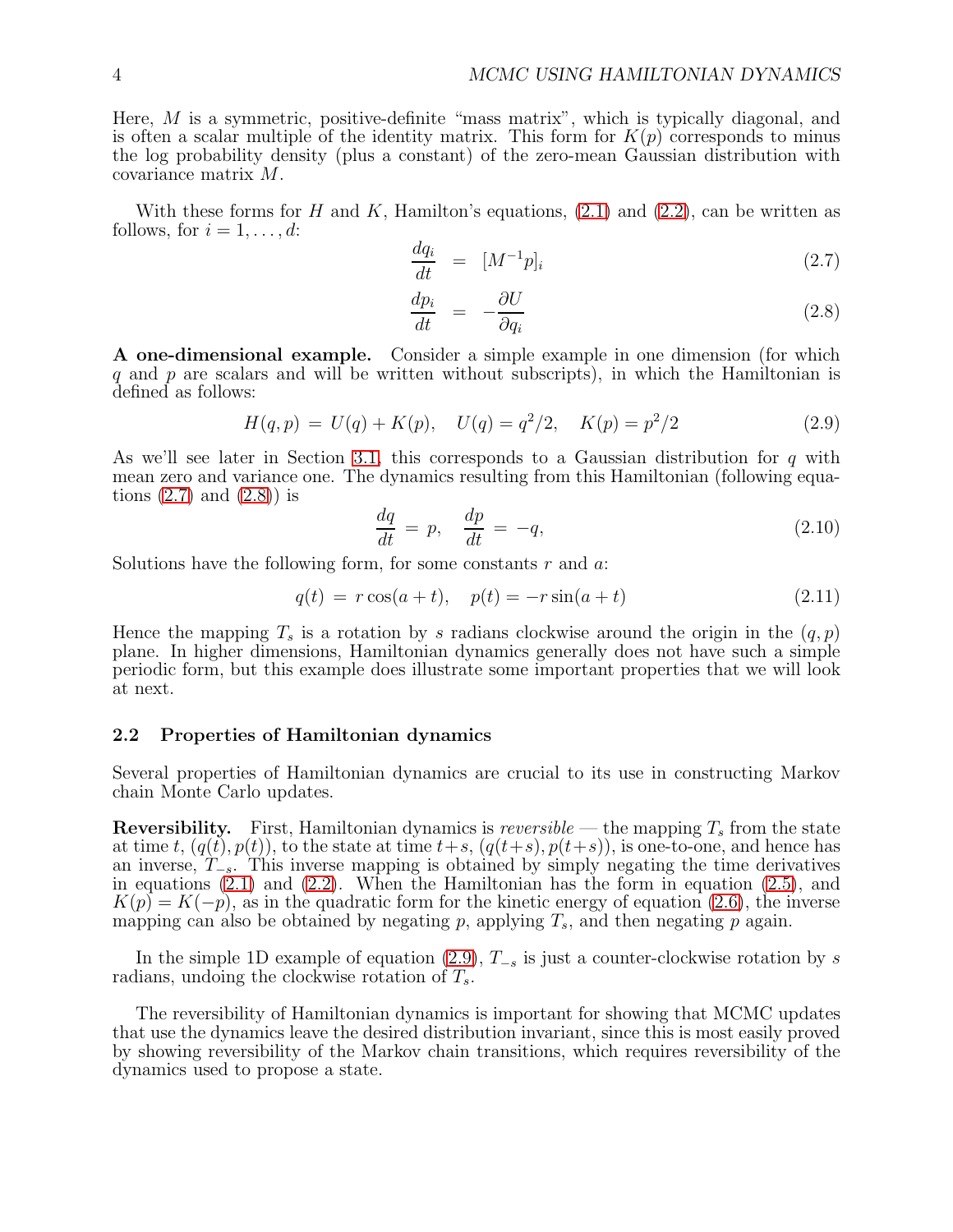Conservation of the Hamiltonian. A second property of the dynamics is that it *keeps the Hamiltonian invariant* (ie, conserved). This is easily seen from equations [\(2.1\)](#page-2-0) and [\(2.2\)](#page-2-0) as follows:

$$
\frac{dH}{dt} = \sum_{i=1}^{d} \left[ \frac{dq_i}{dt} \frac{\partial H}{\partial q_i} + \frac{dp_i}{dt} \frac{\partial H}{\partial p_i} \right] = \sum_{i=1}^{d} \left[ \frac{\partial H}{\partial p_i} \frac{\partial H}{\partial q_i} - \frac{\partial H}{\partial q_i} \frac{\partial H}{\partial p_i} \right] = 0 \quad (2.12)
$$

With the Hamiltonian of equation [\(2.9\)](#page-3-1), the value of the Hamiltonian is half the squared distance from the origin, and the solutions (equation [\(2.11\)](#page-3-2)) stay at a constant distance from the origin, keeping  $H$  constant.

For Metropolis updates using a proposal found by Hamiltonian dynamics, which form part of the HMC method, the acceptance probability is one if  $H$  is kept invariant. We will see later, however, that in practice we can only make H approximately invariant, and hence we will not quite be able to achieve this.

Volume preservation. A third fundamental property of Hamiltonian dynamics is that it *preserves volume* in  $(q, p)$  space (a result known as Liouville's Theorem). If we apply the mapping  $T_s$  to the points in some region R of  $(q, p)$  space, with volume V, the image of R under  $T_s$  will also have volume V.

With the Hamiltonian of equation  $(2.9)$ , the solutions (equation  $(2.11)$ ) are rotations, which obviously do not change the volume. Such rotations also do not change the shape of a region, but this is not so in general — Hamiltonian dynamics might stretch a region in one direction, as long as the region is squashed in some other direction so as to preserve volume.

The significance of volume preservation for MCMC is that we needn't account for any change in volume in the acceptance probability for Metropolis updates. If we proposed new states using some arbitrary, non-Hamiltonian, dynamics, we would need to compute the determinant of the Jacobian matrix for the mapping the dynamics defines, which might well be infeasible.

The preservation of volume by Hamiltonian dynamics can be proved in several ways. One is to note that the divergence of the vector field defined by equations [\(2.1\)](#page-2-0) and [\(2.2\)](#page-2-0) is zero, which can be seen as follows:

$$
\sum_{i=1}^{d} \left[ \frac{\partial}{\partial q_i} \frac{dq_i}{dt} + \frac{\partial}{\partial p_i} \frac{dp_i}{dt} \right] = \sum_{i=1}^{d} \left[ \frac{\partial}{\partial q_i} \frac{\partial H}{\partial p_i} - \frac{\partial}{\partial p_i} \frac{\partial H}{\partial q_i} \right] = \sum_{i=1}^{d} \left[ \frac{\partial^2 H}{\partial q_i \partial p_i} - \frac{\partial^2 H}{\partial p_i \partial q_i} \right] = 0 \quad (2.13)
$$

A vector field with zero divergence can be shown to preserve volume [\(Arnold](#page-48-4), [1989\)](#page-48-4).

Here, I will show informally that Hamiltonian dynamics preserves volume more directly, without presuming this property of the divergence. I will, however, take as given that volume preservation is equivalent to the determinant of the Jacobian matrix of  $T_s$  having absolute value one, which is related to the well-known role of this determinant in regard to the effect of transformations on definite integrals and on probability density functions.

The 2d  $\times$  2d Jacobian matrix of  $T_s$ , seen as a mapping of  $z = (q, p)$ , will be written as  $B_s$ . In general,  $B_s$  will depend on the values of q and p before the mapping. When  $B_s$  is diagonal, it is easy to see that the absolute values of its diagonal elements are the factors by which  $T_s$  stretches or compresses a region in each dimension, so that the product of these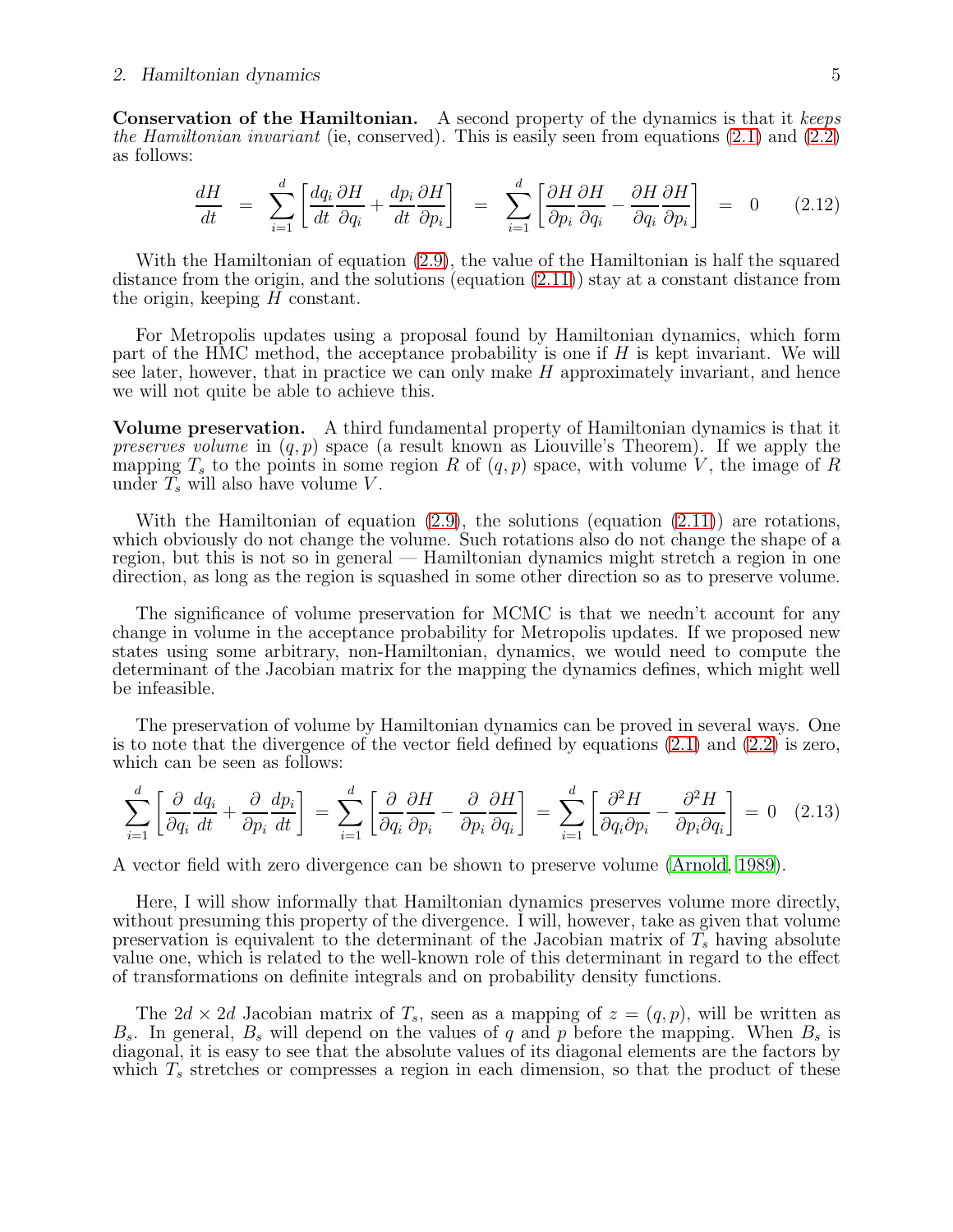factors, which is equal to the absolute value of  $\det(B_s)$ , is the factor by which the volume of the region changes. I will not prove the general result here, but note that if we were to (say) rotate the coordinate system used,  $B_s$  would no longer be diagonal, but the determinant of  $B_s$  is invariant to such transformations, and so would still give the factor by which the volume changes.

Let's first consider volume preservation for Hamiltonian dynamics in one dimension (ie, with  $d = 1$ , for which we can drop the subscripts on p and q. We can approximate  $T_{\delta}$  for  $\delta$ near zero as follows:

$$
T_{\delta}(q, p) = \begin{bmatrix} q \\ p \end{bmatrix} + \delta \begin{bmatrix} dq/dt \\ dp/dt \end{bmatrix} + \text{terms of order } \delta^2 \text{ or higher} \qquad (2.14)
$$

Taking the time derivatives from equations [\(2.1\)](#page-2-0) and [\(2.2\)](#page-2-0), the Jacobian matrix can be written as

<span id="page-5-1"></span>
$$
B_{\delta} = \begin{bmatrix} 1 + \delta \frac{\partial^2 H}{\partial q \partial p} & \delta \frac{\partial^2 H}{\partial p^2} \\ -\delta \frac{\partial^2 H}{\partial q^2} & 1 - \delta \frac{\partial^2 H}{\partial p \partial q} \end{bmatrix} + \text{terms of order } \delta^2 \text{ or higher} \qquad (2.15)
$$

We can then write the determinant of this matrix as

$$
\det(B_{\delta}) = 1 + \delta \frac{\partial^2 H}{\partial q \partial p} - \delta \frac{\partial^2 H}{\partial p \partial q} + \text{terms of order } \delta^2 \text{ or higher}
$$
 (2.16)

$$
= 1 + terms of order  $\delta^2$  or higher
$$
 (2.17)

Since  $\log(1+x) \approx x$  for x near zero,  $\log \det(B_\delta)$  is zero except perhaps for terms of order  $\delta^2$  or higher (though we will see later that it is exactly zero). Now consider log  $\det(B_s)$  for some time interval s that is not close to zero. Setting  $\delta = s/n$ , for some integer n, we can write  $T_s$  as the composition of  $T_\delta$  applied n times (from n points along the trajectory), so  $\det(B_s)$  is the *n*-fold product of  $\det(B_\delta)$  evaluated at these points. We then find that

<span id="page-5-0"></span>
$$
\log \det(B_s) = \sum_{i=1}^n \log \det(B_\delta)
$$
\n(2.18)

$$
= \sum_{i=1}^{n} \left\{ \text{terms of order } 1/n^2 \text{ or smaller} \right\} \tag{2.19}
$$

$$
= \text{ terms of order } 1/n \text{ or smaller} \tag{2.20}
$$

Note that the value of  $B_{\delta}$  in the sum in [\(2.18\)](#page-5-0) might perhaps vary with i, since the values of q and p vary along the trajectory that produces  $\tilde{T}_s$ . However, assuming that trajectories are not singular, the variation in  $B_{\delta}$  must be bounded along any particular trajectory. Taking the limit as  $n \to \infty$ , we conclude that  $\log \det(B_s) = 0$ , so  $\det(B_s) = 1$ , and hence  $T_s$  preserves volume.

When  $d > 1$ , the same argument applies. The Jacobian matrix will now have the following form (compare equation [\(2.15\)](#page-5-1)), where each entry shown below is a  $d \times d$  sub-matrix, with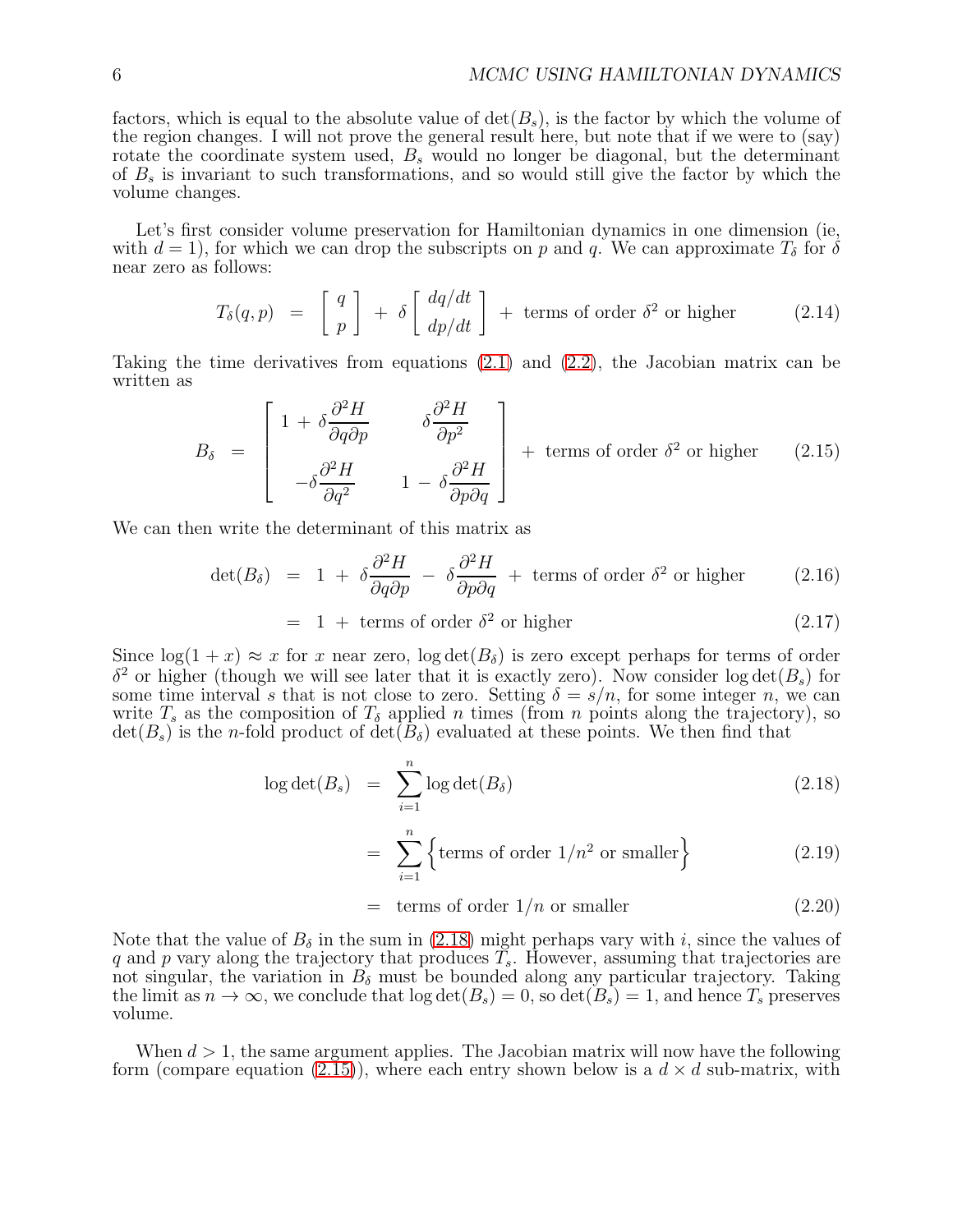#### 2. Hamiltonian dynamics 7

rows indexed by  $i$  and columns by  $j$ :

$$
B_{\delta} = \begin{bmatrix} I + \delta \left[ \frac{\partial^2 H}{\partial q_j \partial p_i} \right] & \delta \left[ \frac{\partial^2 H}{\partial p_j \partial p_i} \right] \\ -\delta \left[ \frac{\partial^2 H}{\partial q_j \partial q_i} \right] & I - \delta \left[ \frac{\partial^2 H}{\partial p_j \partial q_i} \right] \end{bmatrix} + \text{terms of order } \delta^2 \text{ or higher} \quad (2.21)
$$

As for  $d = 1$ , the determinant of this matrix will be one plus terms of order  $\delta^2$  or higher, since all the terms of order  $\delta$  cancel. The remainder of the argument above then applies without change.

Symplecticness. Volume preservation is also a consequence of Hamiltonian dynamics being *symplectic*. Letting  $z = (q, p)$ , and defining J as in equation[\(2.4\)](#page-2-3), the symplecticness condition is that the Jacobian matrix,  $B_s$ , of the mapping  $\bar{T}_s$  satisfies

$$
B_s^T J^{-1} B_s = J^{-1} \tag{2.22}
$$

This implies volume conservation, since  $\det(B_s^T) \det(J^{-1}) \det(B_s) = \det(J^{-1})$  implies that  $\det(B_s)^2$  is one. When  $d > 1$ , the symplecticness condition is stronger than volume preservation. Hamiltonian dynamics and the symplecticness condition can be generalized to where *J* is any matrix for which  $J^T = -J$  and  $\det(J) \neq 0$ .

Crucially, reversibility, preservation of volume, and symplecticness can be maintained exactly even when, as is necessary in practice, Hamiltonian dynamics is approximated, as we will see next.

#### <span id="page-6-0"></span>2.3 Discretizing Hamilton's equations — the leapfrog method

For computer implementation, Hamilton's equations must be approximated by discretizing time, using some small stepsize,  $\varepsilon$ . Starting with the state at time zero, we iteratively compute (approximately) the state at times  $\varepsilon$ ,  $2\varepsilon$ ,  $3\varepsilon$ , etc.

In discussing how to do this, I will assume that the Hamiltonian has the form  $H(q, p) =$  $U(q) + K(p)$ , as in equation [\(2.5\)](#page-2-1). Although the methods below can be applied with any form for the kinetic energy, I for simplicity assume that  $K(p) = p^T M^{-1} p$ , as in equation [\(2.6\)](#page-2-2), and furthermore that M is diagonal, with diagonal elements  $m_1, \ldots, m_d$ , so that

<span id="page-6-1"></span>
$$
K(p) = \sum_{i=1}^{d} \frac{p_i^2}{2m_i}
$$
\n(2.23)

Euler's method. Perhaps the best-known way to approximate the solution to a system of differential equations is Euler's method. For Hamilton's equations, this method performs the following steps, for each component of position and momentum, indexed by  $i = 1, \ldots, d$ :

$$
p_i(t+\varepsilon) = p_i(t) + \varepsilon \frac{dp_i}{dt}(t) = p_i(t) - \varepsilon \frac{\partial U}{\partial q_i}(q(t)) \qquad (2.24)
$$

$$
q_i(t+\varepsilon) = q_i(t) + \varepsilon \frac{dq_i}{dt}(t) = q_i(t) + \varepsilon \frac{p_i(t)}{m_i}
$$
 (2.25)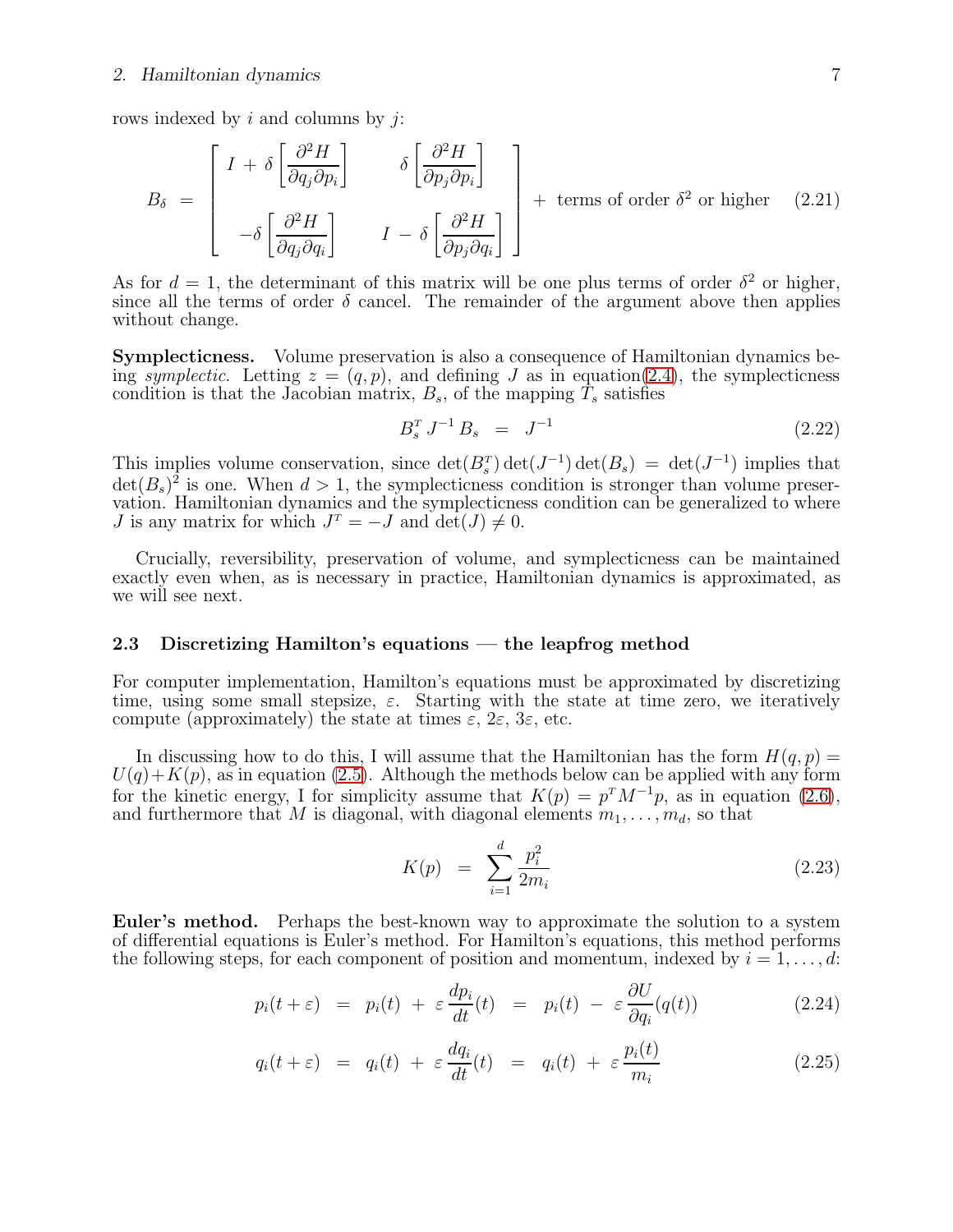The time derivatives above are from the form of Hamilton's equations given by [\(2.7\)](#page-3-0) and [\(2.8\)](#page-3-0). If we start at  $t = 0$  with given values for  $q_i(0)$  and  $p_i(0)$ , we can iterate the steps above to get a trajectory of position and momentum values at times  $\varepsilon, 2\varepsilon, 3\varepsilon, \ldots$ , and hence find (approximate) values for  $q(\tau)$  and  $p(\tau)$  after  $\tau/\varepsilon$  steps (assuming  $\tau/\varepsilon$  is an integer).

Figure [1\(](#page-8-0)a) shows the result of using Euler's method to approximate the dynamics defined by the Hamiltonian of [\(2.9\)](#page-3-1), starting from  $q(0) = 0$  and  $p(0) = 1$ , and using a stepsize of  $\varepsilon = 0.3$  for 20 steps (ie, to  $\tau = 0.3 \times 20 = 6$ ). The results aren't good — Euler's method produces a trajectory that diverges to infinity, but the true trajectory is a circle. Using a smaller value of  $\varepsilon$ , and correspondingly more steps, produces a more accurate result at  $\tau = 6$ , but although the divergence to infinity is slower, it is not eliminated.

A modification of Euler's method. Much better results can be obtained by slightly modifying Euler's method, as follows:

<span id="page-7-0"></span>
$$
p_i(t+\varepsilon) = p_i(t) - \varepsilon \frac{\partial U}{\partial q_i}(q(t)) \qquad (2.26)
$$

$$
q_i(t+\varepsilon) = q_i(t) + \varepsilon \frac{p_i(t+\varepsilon)}{m_i}
$$
\n(2.27)

We simply use the *new* value for the momentum variables,  $p_i$ , when computing the new value for the position variables,  $q_i$ . A method with similar performance can be obtained by instead updating the  $q_i$  first and using their new values to update the  $p_i$ .

Figure [1\(](#page-8-0)b) shows the results using this modification of Euler's method with  $\varepsilon = 0.3$ . Though not perfect, the trajectory it produces is much closer to the true trajectory than that obtained using Euler's method, with no tendency to diverge to infinity. This better performance is related to the modified method's exact preservation of volume, which helps avoid divergence to infinity or spiraling into the origin, since these would typically involve the volume expanding to infinity or contracting to zero.

To see that this modification of Euler's method preserves volume exactly despite the finite discretization of time, note that both the transformation from  $(q(t), p(t))$  to  $(q(t), p(t + \varepsilon))$ via equation [\(2.26\)](#page-7-0) and the transformation from  $(q(t), p(t+\varepsilon))$  to  $(q(t+\varepsilon), p(t+\varepsilon))$  via equation [\(2.27\)](#page-7-0) are "shear" transformations, in which only some of the variables change (either the  $p_i$  or the  $q_i$ ), by amounts that depend only on the variables that do not change. Any shear transformation will preserve volume, since its Jacobian matrix will have determinant one (as the only non-zero term in the determinant will be the product of diagonal elements, which will all be one).

The leapfrog method. Even better results can be obtained with the *leapfrog* method, which works as follows:

<span id="page-7-1"></span>
$$
p_i(t + \varepsilon/2) = p_i(t) - (\varepsilon/2) \frac{\partial U}{\partial q_i}(q(t)) \tag{2.28}
$$

$$
q_i(t+\varepsilon) = q_i(t) + \varepsilon \frac{p_i(t+\varepsilon/2)}{m_i}
$$
\n(2.29)

$$
p_i(t+\varepsilon) = p_i(t+\varepsilon/2) - (\varepsilon/2) \frac{\partial U}{\partial q_i} (q(t+\varepsilon))
$$
\n(2.30)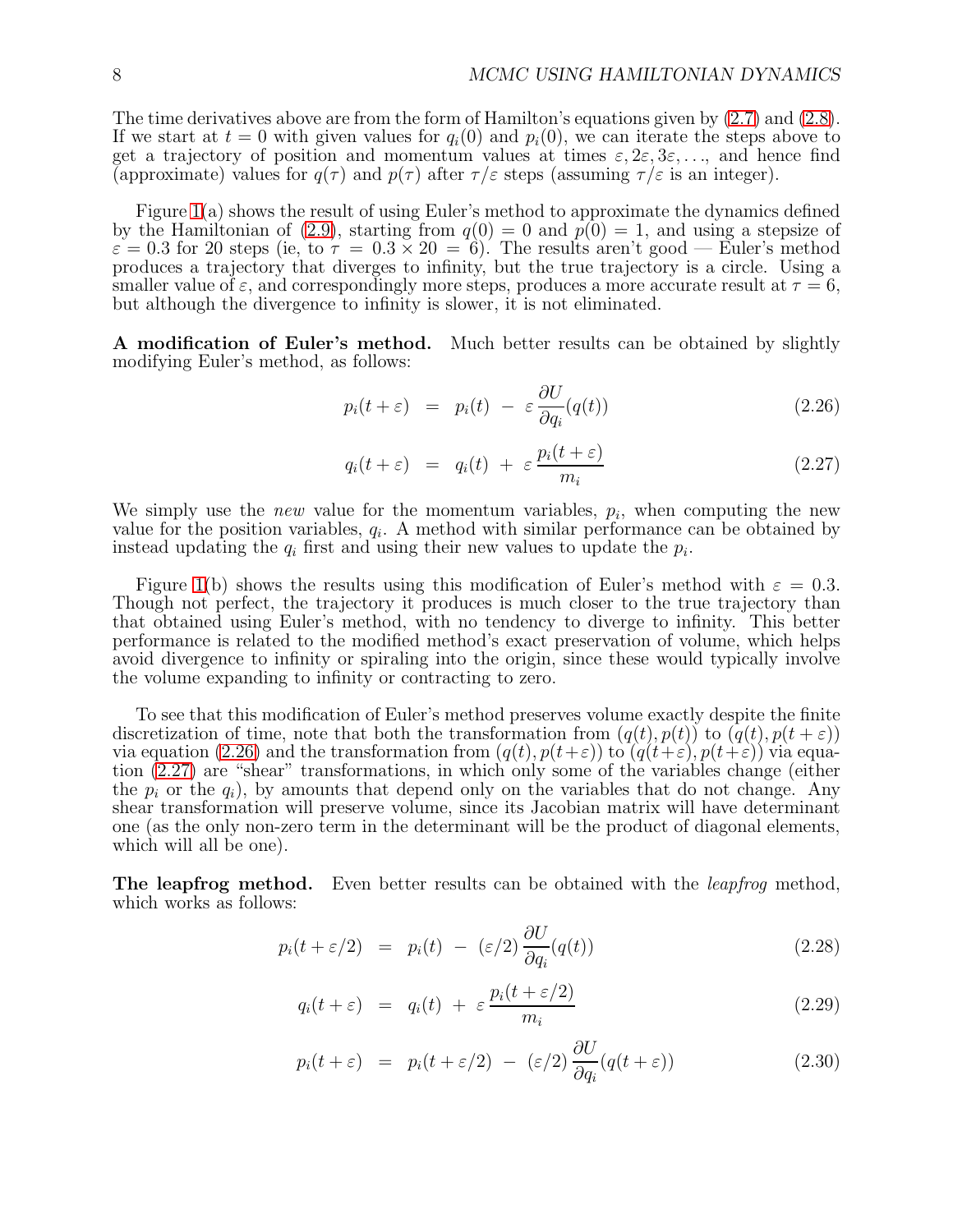

<span id="page-8-0"></span>Figure 1: Results using three methods for approximating Hamiltonian dynamics, when  $H(q, p) = q^2/2 + p^2/2$ . The initial state was  $q = 0, p = 1$ . The stepsize was  $\varepsilon = 0.3$ for (a), (b), and (c), and  $\varepsilon = 1.2$  for (d). Twenty steps of the simulated trajectory are shown for each method, along with the true trajectory (in gray).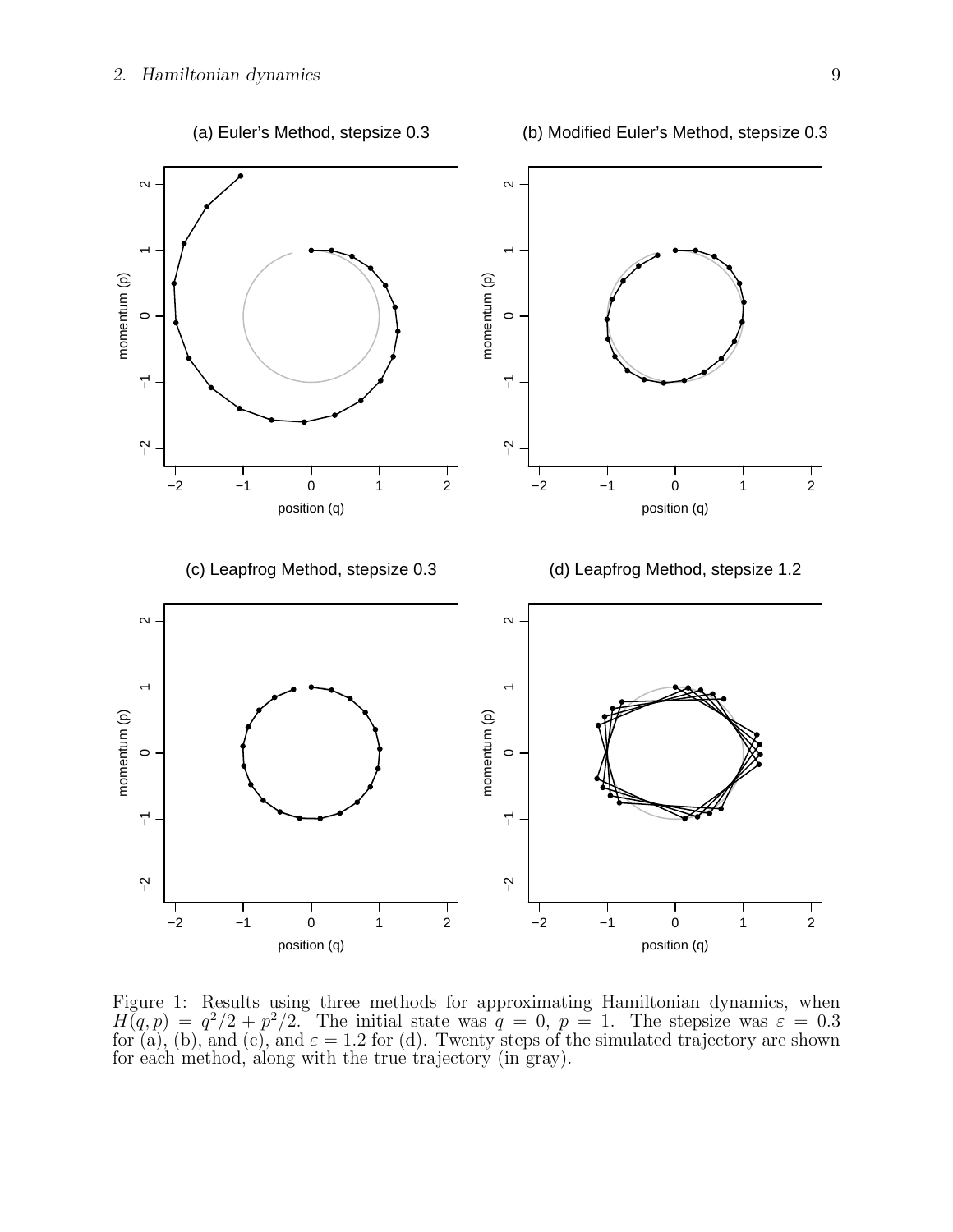We start with a half step for the momentum variables, then do a full step for the position variables, using the new values of the momentum variables, and finally do another half step for the momentum variables, using the new values for the position variables. An analogous scheme can be used with any kinetic energy function, with  $\partial K/\partial p_i$  replacing  $p_i/m_i$  above.

When we apply equations [\(2.28\)](#page-7-1) to [\(2.30\)](#page-7-1) a second time to go from time  $t + \varepsilon$  to  $t + 2\varepsilon$ , we can combine the last half step of the first update, from  $p_i(t + \varepsilon/2)$  to  $p_i(t + \varepsilon)$ , with the first half step of the second update, from  $p_i(t + \varepsilon)$  to  $p_i(t + \varepsilon + \varepsilon/2)$ . The leapfrog method then looks very similar to the modification of Euler's method in equations [\(2.27\)](#page-7-0) and [\(2.26\)](#page-7-0), except that leapfrog performs half steps for momentum at the very beginning and very end of the trajectory, and the time labels of the momentum values computed are shifted by  $\varepsilon/2$ .

The leapfrog method preserves volume exactly, since each of [\(2.28\)](#page-7-1) to [\(2.30\)](#page-7-1) are shear transformations. Due to its symmetry, it is also reversible by simply negating  $p$ , applying the same number of steps again, and then negating p again.

Figure [1\(](#page-8-0)c) shows the results using the leapfrog method with a stepsize of  $\varepsilon = 0.3$ , which are indistinguishable from the true trajectory, at the scale of this plot. In Figure  $1(d)$ , the results of using the leapfrog method with  $\varepsilon = 1.2$  are shown (still with 20 steps, so almost four cycles are seen, rather than almost one). With this larger stepsize, the approximation error is clearly visible, but the trajectory still remains stable (and will stay stable indefinitely). Only when the stepsize approaches  $\varepsilon = 2$  do the trajectories become unstable.

Local and global error of discretization methods. I will briefly discuss how the error from discretizing the dynamics behaves in the limit as the stepsize,  $\varepsilon$ , goes to zero; Leimkuhler and Reich (2004) provide a much more detailed discussion. For useful methods, the error goes to zero as  $\varepsilon$  goes to zero, so that any upper limit on the error will apply (apart from a usually unknown constant factor) to any differentiable function of state  $-$  eg, if the error for  $(q, p)$  is no more than order  $\varepsilon^2$ , the error for  $H(q, p)$  will also be no more than order  $\varepsilon^2$ .

The *local error* is the error after one step, that moves from time t to time  $t + \varepsilon$ . The *global error* is the error after simulating for some fixed time interval, s, which will require  $s/\varepsilon$ steps. If the local error is order  $\varepsilon^p$ , the global error will be order  $\varepsilon^{p-1}$  — the local errors of order  $\varepsilon^p$  accumulate over the s/ $\varepsilon$  steps to give an error of order  $\varepsilon^{p-1}$ . If we instead fix  $\varepsilon$  and consider increasing the time, s, for which the trajectory is simulated, the error can in general increase exponentially with s. Interestingly, however, this is often not what happens when simulating Hamiltonian dynamics with a symplectic method, as can be seen in Figure [1.](#page-8-0)

The Euler method and its modification above have order  $\varepsilon^2$  local error and order  $\varepsilon$  global error. The leapfrog method has order  $\varepsilon^3$  local error and order  $\varepsilon^2$  global error. As shown by [Leimkuhler and Reich \(2004,](#page-49-4) Section 4.3.3) this difference is a consequence of leapfrog being reversible, since any reversible method must have global error that is of even order in  $\varepsilon$ .

## 3 MCMC from Hamiltonian dynamics

Using Hamiltonian dynamics to sample from a distribution requires translating the density function for this distribution to a potential energy function and introducing "momentum" variables to go with the original variables of interest (now seen as "position" variables). We can then simulate a Markov chain in which each iteration resamples the momentum and then does a Metropolis update with a proposal found using Hamiltonian dynamics.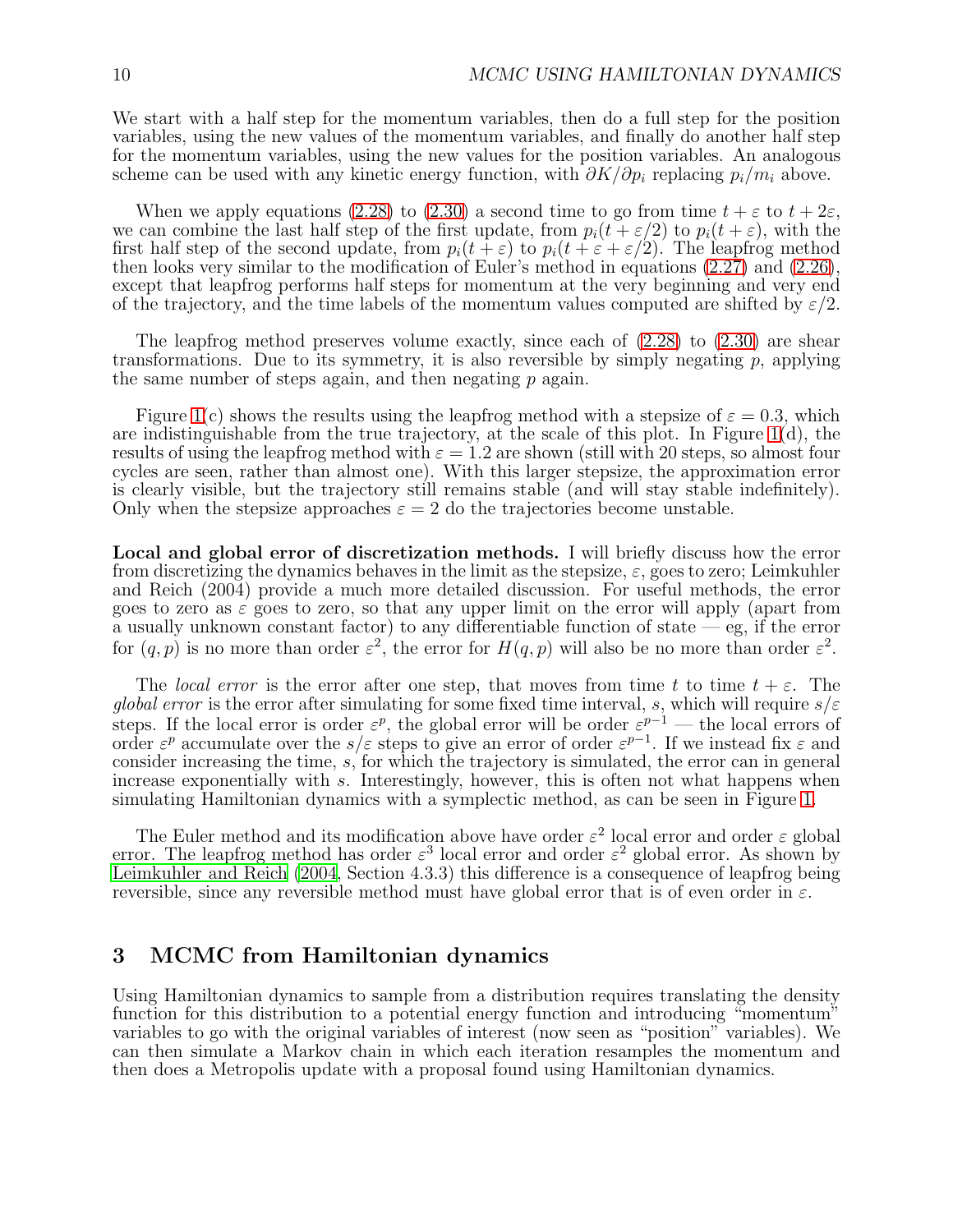#### <span id="page-10-0"></span>3.1 Probability and the Hamiltonian — canonical distributions

The distribution we wish to sample can be related to a potential energy function via the concept of a *canonical distribution* from statistical mechanics. Given some energy function,  $E(x)$ , for the state, x, of some physical system, the canonical distribution over states has probability or probability density function

<span id="page-10-4"></span>
$$
P(x) = \frac{1}{Z} \exp(-E(x)/T) \tag{3.1}
$$

Here, T is the temperature of the system<sup>[1](#page-10-1)</sup>, and Z is the normalizing constant needed for this function to sum or integrate to one. Viewing this the opposite way, if we are interested in some distribution with density function  $P(x)$ , we can obtain it as a canonical distribution with  $T = 1$  by setting  $E(x) = -\log P(x) - \log Z$ , where Z is any convenient positive constant.

The Hamiltonian is an energy function for the joint state of "position",  $q$ , and "momentum", p, and so defines a joint distribution for them, as follows:

$$
P(q, p) = \frac{1}{Z} \exp(-H(q, p)/T)
$$
\n(3.2)

Note that the invariance of H under Hamiltonian dynamics means that a Hamiltonian trajectory will (if simulated exactly) move within a hyper-surface of constant probability density.

If  $H(q, p) = U(q) + K(p)$ , the joint density is

<span id="page-10-2"></span>
$$
P(q, p) = \frac{1}{Z} \exp(-U(q)/T) \exp(-K(p)/T)
$$
\n(3.3)

and we see that q and  $p$  are independent, and each have canonical distributions, with energy functions  $U(q)$  and  $K(p)$ . We will use q to represent the variables of interest, and introduce p just to allow Hamiltonian dynamics to operate.

In Bayesian statistics, the posterior distribution for the model parameters is the usual focus of interest, and hence these parameters will take the role of the position,  $q$ . We can express the posterior distribution as a canonical distribution (with  $T = 1$ ) using a potential energy function defined as follows:

$$
U(q) = -\log \left[ \pi(q)L(q|D) \right] \tag{3.4}
$$

<span id="page-10-3"></span>where  $\pi(q)$  is the prior density, and  $L(q|D)$  is the likelihood function given data D.

#### 3.2 The Hamiltonian Monte Carlo algorithm

We now have the background needed to present the Hamiltonian Monte Carlo (HMC) algorithm. HMC can be used to sample only from continuous distributions on  $R<sup>d</sup>$  for which the density function can be evaluated (perhaps up to an unknown normalizing constant). For the moment, I will also assume that the density is non-zero everywhere (but this is relaxed in Section [5.1\)](#page-32-0). We must also be able to compute the partial derivatives of the log of the density function. These derivatives must therefore exist, except perhaps on a set of points with probability zero, for which some arbitrary value could be returned.

<span id="page-10-1"></span><sup>&</sup>lt;sup>1</sup>Note to physicists: I assume here that temperature is measured in units that make Boltzmann's constant be one.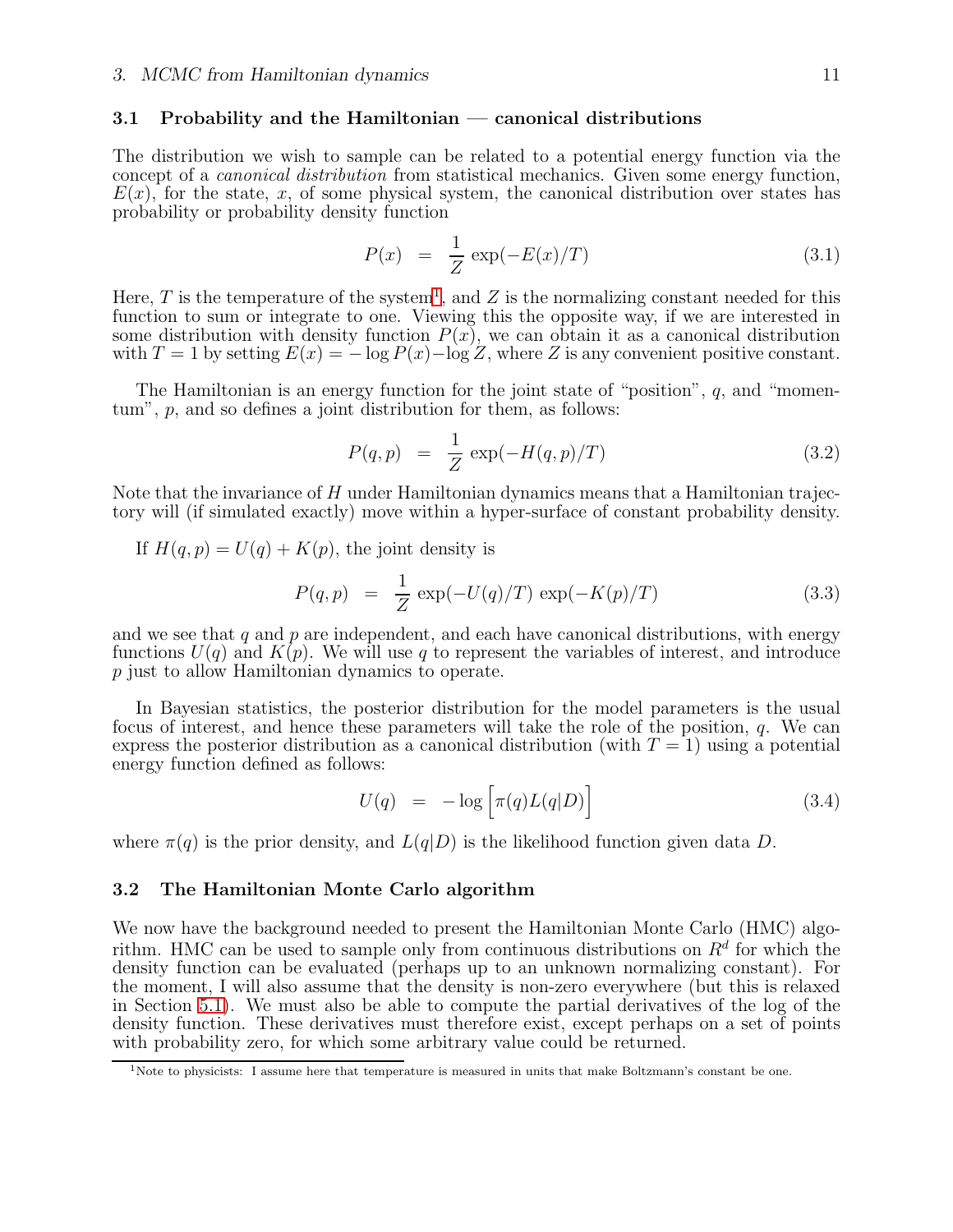HMC samples from the canonical distribution for q and p defined by equation [\(3.3\)](#page-10-2), in which  $q$  has the distribution of interest, as specified using the potential energy function  $U(q)$ . We can choose the distribution of the momentum variables, p, which are independent of q, as we wish, specifying the distribution via the kinetic energy function,  $K(p)$ . Current practice with HMC is to use a quadratic kinetic energy, as in equation  $(2.6)$ , which leads p to have a zero-mean multivariate Gaussian distribution. Most often, the components of  $p$ are specified to be independent, with component i having variance  $m_i$ . The kinetic energy function producing this distribution (setting  $T = 1$ ) is

<span id="page-11-0"></span>
$$
K(p) = \sum_{i=1}^{d} \frac{p_i^2}{2m_i}
$$
\n(3.5)

We will see in Section [4](#page-20-0) how the choice for the  $m_i$  affects performance.

The two steps of the HMC algorithm. Each iteration of the HMC algorithm has two steps. The first changes only the momentum; the second may change both position and momentum. Both steps leave the canonical joint distribution of  $(q, p)$  invariant, and hence their combination also leaves this distribution invariant.

In the first step, new values for the momentum variables are randomly drawn from their Gaussian distribution, independently of the current values of the position variables. For the kinetic energy of equation [\(3.5\)](#page-11-0), the d momentum variables are independent, with  $p_i$ having mean zero and variance  $m_i$ . Since q isn't changed, and p is drawn from it's correct conditional distribution given  $q$  (the same as its marginal distribution, due to independence), this step obviously leaves the canonical joint distribution invariant.

In the second step, a Metropolis update is performed, using Hamiltonian dynamics to propose a new state. Starting with the current state,  $(q, p)$ , Hamiltonian dynamics is simulated for L steps using the Leapfrog method (or some other reversible method that preserves volume), with a stepsize of  $\varepsilon$ . Here, L and  $\varepsilon$  are parameters of the algorithm, which need to be tuned to obtain good performance (as discussed below in Section [4.2\)](#page-22-0). The momentum variables at the end of this L-step trajectory are then negated, giving a proposed state  $(q^*, p^*)$ . This proposed state is accepted as the next state of the Markov chain with probability

$$
\min\left[1, \exp(-H(q^*, p^*) + H(q, p))\right] = \min\left[1, \exp(-U(q^*) + U(q) - K(p^*) + K(p))\right] \tag{3.6}
$$

If the proposed state is not accepted (ie, it is rejected), the next state is the same as the current state (and is counted again when estimating the expectation of some function of state by its average over states of the Markov chain). The negation of the momentum variables at the end of the trajectory makes the Metropolis proposal symmetrical, as needed for the acceptance probability above to be valid. This negation need not be done in practice, since  $K(p) = K(-p)$ , and the momentum will be replaced before it is used again, in the first step of the next iteration. (This assumes that these HMC updates are the only ones performed.)

If we look at HMC as sampling from the joint distribution of  $q$  and  $p$ , the Metropolis step using a proposal found by Hamiltonian dynamics leaves the probability density for  $(q, p)$ unchanged or almost unchanged. Movement to  $(q, p)$  points with a different probability density is accomplished only by the first step in an HMC iteration, in which  $p$  is replaced by a new value. Fortunately, this replacement of p can change the probability density for  $(q, p)$ by a large amount, so movement to points with a different probability density is not a problem (at least not for this reason). Looked at in terms of q only, Hamiltonian dynamics for  $(q, p)$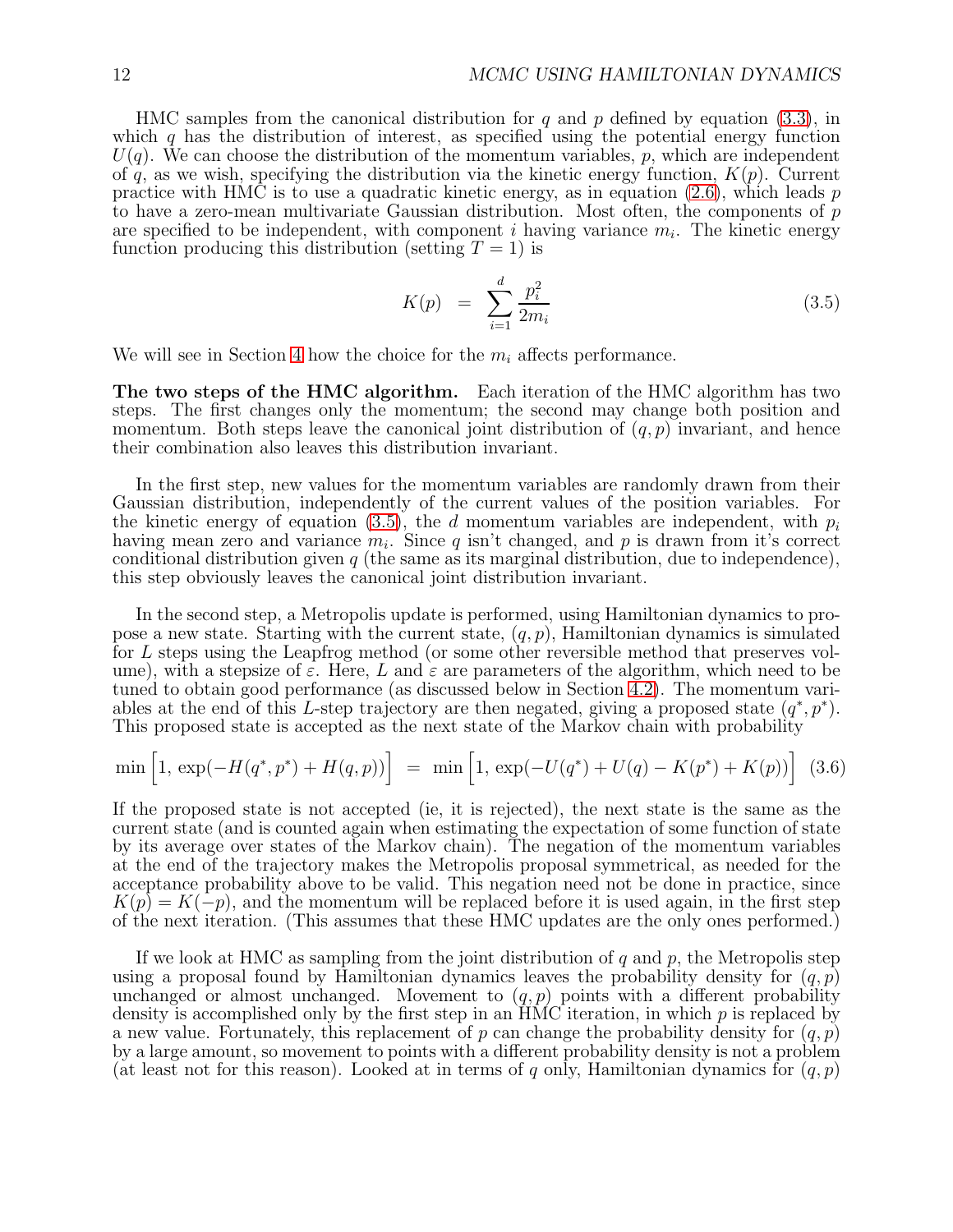can produce a value for q with a much different probability density (equivalently, a much different potential energy,  $U(q)$ ). However, the resampling of the momentum variables is still crucial to obtaining the proper distribution for q. Without resampling,  $H(q, p) = U(q) + K(p)$ will be (nearly) constant, and since  $K(p)$  and  $U(q)$  are non-negative,  $U(q)$  could never exceed the initial value of  $H(q, p)$  if no resampling for p were done.

A function that implements a single iteration of the HMC algorithm, written in the R language<sup>2</sup>[,](#page-12-0) is shown in Figure [2.](#page-13-0) Its first two arguments are functions  $-$  U, which returns the potential energy given a value for  $q$ , and  $grad$ U, which returns the vector of partial derivatives of U given  $q$ . Other arguments are the stepsize, epsilon, for leapfrog steps, the number of leapfrog steps in the trajectory, L, and the current position, current  $q$ , that the trajectory starts from. Momentum variables are sampled within this function, and discarded at the end, with only the next position being returned. The kinetic energy is assumed to have the simplest form,  $K(p) = \sum p_i^2/2$  (ie, all  $m_i$  are one). In this program, all components of p and of q are updated simultaneously, using vector operations. This simple implementation of HMC is available from my web page<sup>3</sup>[,](#page-12-1) along with other R programs with extra features helpful for practical use, and that illustrate some of the variants of HMC in Section [5.](#page-32-1)

Proof that HMC leaves the canonical distribution invariant. The Metropolis update above is reversible with respect to the canonical distribution for q and p (with  $T = 1$ ), a condition also known as "detailed balance", and which can be phrased informally as follows. Suppose we partition the  $(q, p)$  space into regions  $A_k$ , each with the same small volume V. Let the image of  $A_k$  with respect to the operation of L leapfrog steps, plus a negation of the momentum, be  $B_k$ . Due to the reversibility of the leapfrog steps, the  $B_k$  will also partition the space, and since the leapfrog steps preserve volume (as does negation), each  $B_k$  will also have volume V. Detailed balance holds if, for all i and  $j$ ,

<span id="page-12-2"></span>
$$
P(A_i)T(B_j|A_i) = P(B_j)T(A_i|B_j)
$$
\n(3.7)

where P is probability under the canonical distribution, and  $T(X|Y)$  is the conditional probability of proposing and then accepting a move to region  $X$  if the current state is in region Y. Clearly, when  $i \neq j$ ,  $T(A_i|B_j) = T(B_j|A_i) = 0$  and so equation [\(3.7\)](#page-12-2) will be satisfied. Since the Hamiltonian is continuous almost everywhere, in the limit as the regions  $A_k$  and  $B_k$  become smaller, the Hamiltonian becomes effectively constant within each region, with value  $H_X$  in region X, and hence the canonical probability density and the transition probabilities become effectively constant within each region as well. We can now rewrite equation [\(3.7\)](#page-12-2) for  $i = j$  (say both equal to k) as

$$
\frac{V}{Z} \exp(-H_{A_k}) \min\left[1, \exp(-H_{B_k} + H_{A_k})\right] = \frac{V}{Z} \exp(-H_{B_k}) \min\left[1, \exp(-H_{A_k} + H_{B_k})\right]
$$
(3.8)

which is easily seen to be true.

Detailed balance implies that this Metropolis update leaves the canonical distribution for q and p invariant. This can be seen as follows. Let  $R(X)$  be the probability that the Metropolis update for a state in the small region  $X$  leads to rejection of the proposed state. Suppose that the current state is distributed according to the canonical distribution. The probability that the next state is in a small region  $B_k$  is the sum of the probability that the current state is in  $B_k$  and the update leads to rejection, and the probability that the current

 ${}^{2}R$  is available for free from  $r$ -project.org

<span id="page-12-1"></span><span id="page-12-0"></span><sup>3</sup>At www.cs.utoronto.ca/∼radford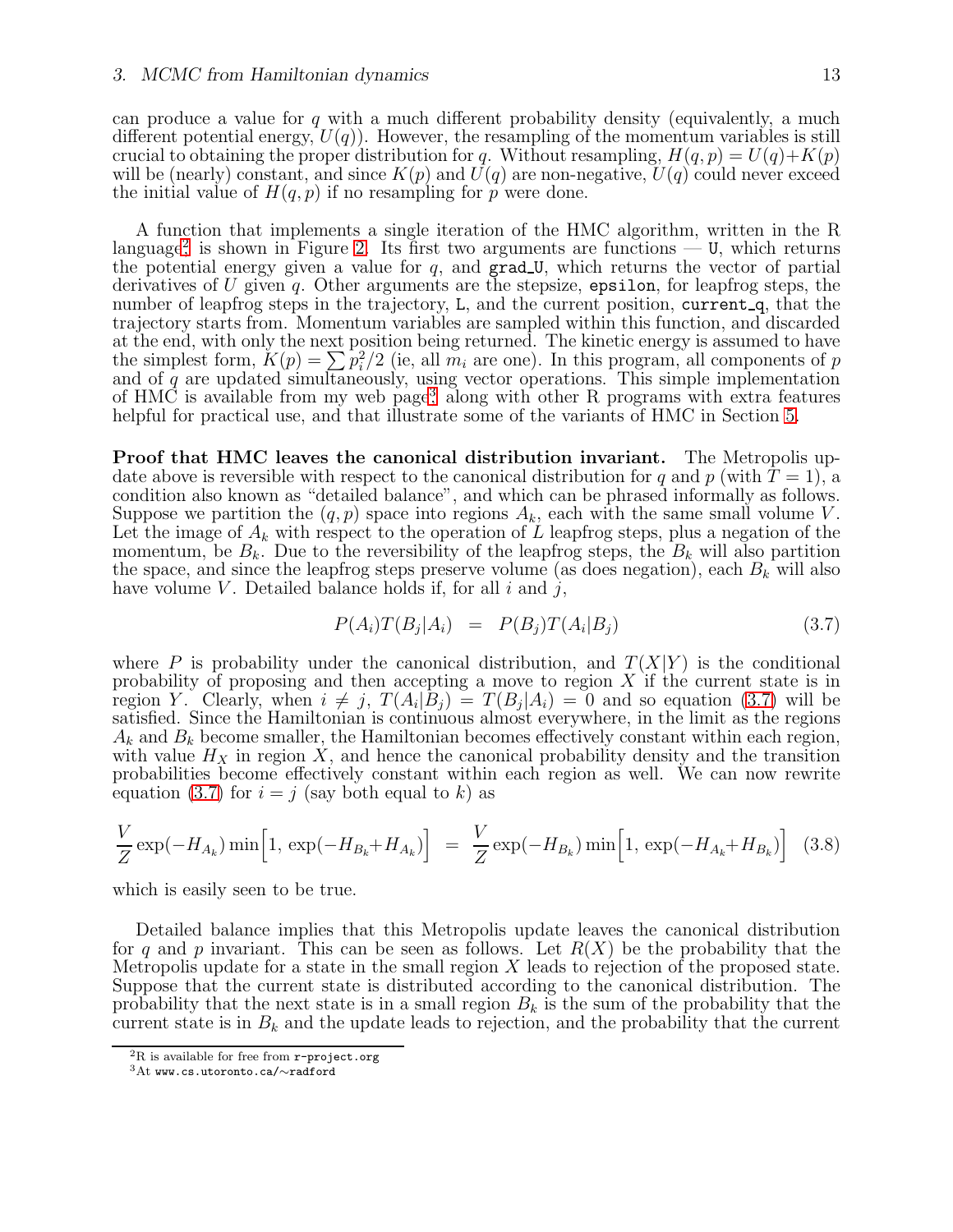```
HMC = function (U, grad_U, epsilon, L, current_q)
{
 q = current_q
  p = rnorm(length(q), 0, 1) # independent standard normal variates
  current_p = p# Make a half step for momentum at the beginning
  p = p - epsilon * grad_U(q) / 2# Alternate full steps for position and momentum
  for (i in 1:L)
  {
    # Make a full step for the position
    q = q + epsilon is \neq p# Make a full step for the momentum, except at end of trajectory
   if (i!=L) p = p - ep silon * grad_U(q)}
  # Make a half step for momentum at the end.
  p = p - epsilon * grad_U(q) / 2# Negate momentum at end of trajectory to make the proposal symmetric
 p = -p# Evaluate potential and kinetic energies at start and end of trajectory
  current_U = U(current_q)current_K = sum(current_p^2) / 2proposed_U = U(q)proposed_K = sum(p^2) / 2# Accept or reject the state at end of trajectory, returning either
  # the position at the end of the trajectory or the initial position
  if (runif(1) < exp(current_U-proposed_U+current_K-proposed_K))
  {
   return (q) # accept
  }
  else
  {
   return (current_q) # reject
 }
}
```
<span id="page-13-0"></span>Figure 2: The Hamiltonian Monte Carlo algorithm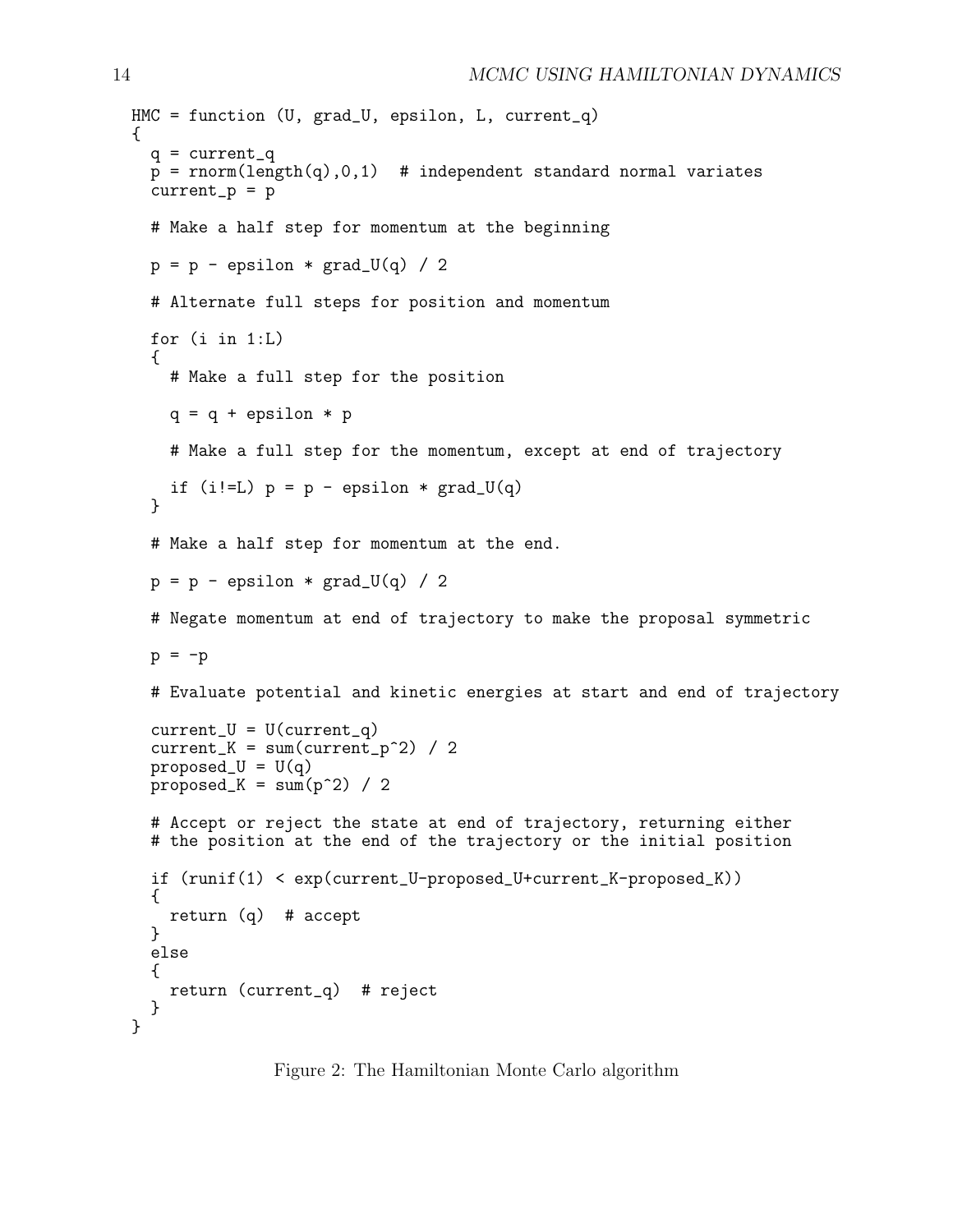state is in some region from which a move to  $B_k$  is proposed and accepted. The probability of the next state being in  $B_k$  can therefore be written as

$$
P(B_k)R(B_k) + \sum_i P(A_i)T(B_k|A_i) = P(B_k)R(B_k) + \sum_i P(B_k)T(A_i|B_k)
$$
(3.9)

$$
= P(B_k)R(B_k) + P(B_k) \sum_i T(A_i|B_k) \quad (3.10)
$$

$$
= P(B_k)R(B_k) + P(B_k)(1 - R(B_k)) \qquad (3.11)
$$

$$
= P(B_k) \tag{3.12}
$$

The Metropolis update within HMC therefore leaves the canonical distribution invariant.

Since both the sampling of momentum variables and the Metropolis update with a proposal found by Hamiltonian dynamics leave the canonical distribution invariant, the HMC algorithm as a whole does as well.

**Ergodicity of HMC.** Typically, the HMC algorithm will also be "ergodic"  $-$  it will not be trapped in some subset of the state space, and hence will asymptotically converge to its (unique) invariant distribution. In an HMC iteration, any value can be sampled for the momentum variables, which can typically then affect the position variables in arbitrary ways. However, ergodicity can fail if the  $L$  leapfrog steps in a trajectory produce an exact periodicity for some function of state. For example, with the simple Hamiltonian of equation [\(2.9\)](#page-3-1), the exact solutions (given by equation [\(2.11\)](#page-3-2)) are periodic with period  $2\pi$ . Approximate trajectories found with L leapfrog steps with stepsize  $\varepsilon$  may return to the same position coordinate when  $L\varepsilon$  is approximately  $2\pi$ . HMC with such values for L and  $\varepsilon$  will not be ergodic. For nearby values of L and  $\varepsilon$ , HMC may be theoretically ergodic, but take a very long time to move about the full state space.

This potential problem of non-ergodicity can be solved by randomly choosing  $\varepsilon$  or L (or both) from some fairly small interval [\(Mackenzie](#page-49-5), [1989\)](#page-49-5). Doing this routinely may be advisable. Although in real problems interactions between variables typically prevent any exact periodicities from occurring, near periodicities might still slow HMC considerably.

#### <span id="page-14-0"></span>3.3 Illustrations of HMC and its benefits

Here, I will illustrate some practical issues with HMC, and demonstrate its potential to sample much more efficiently than simple methods such as random-walk Metropolis. I use simple Gaussian distributions for these demonstrations, so that the results can be compared with known values, but of course HMC is typically used for more complex distributions.

Trajectories for a two-dimensional problem. Consider sampling from a distribution for two variables that is bivariate Gaussian, with means of zero, standard deviations of one, and correlation 0.95. We regard these as "position" variables, and introduce two corresponding "momentum" variables, defined to have a Gaussian distribution with means of zero, standard deviations of one, and zero correlation. We then define the Hamiltonian as

$$
H(q, p) = q^T \Sigma^{-1} q / 2 + p^T p / 2, \quad \text{with } \Sigma = \begin{bmatrix} 1 & 0.95 \\ 0.95 & 1 \end{bmatrix}
$$
 (3.13)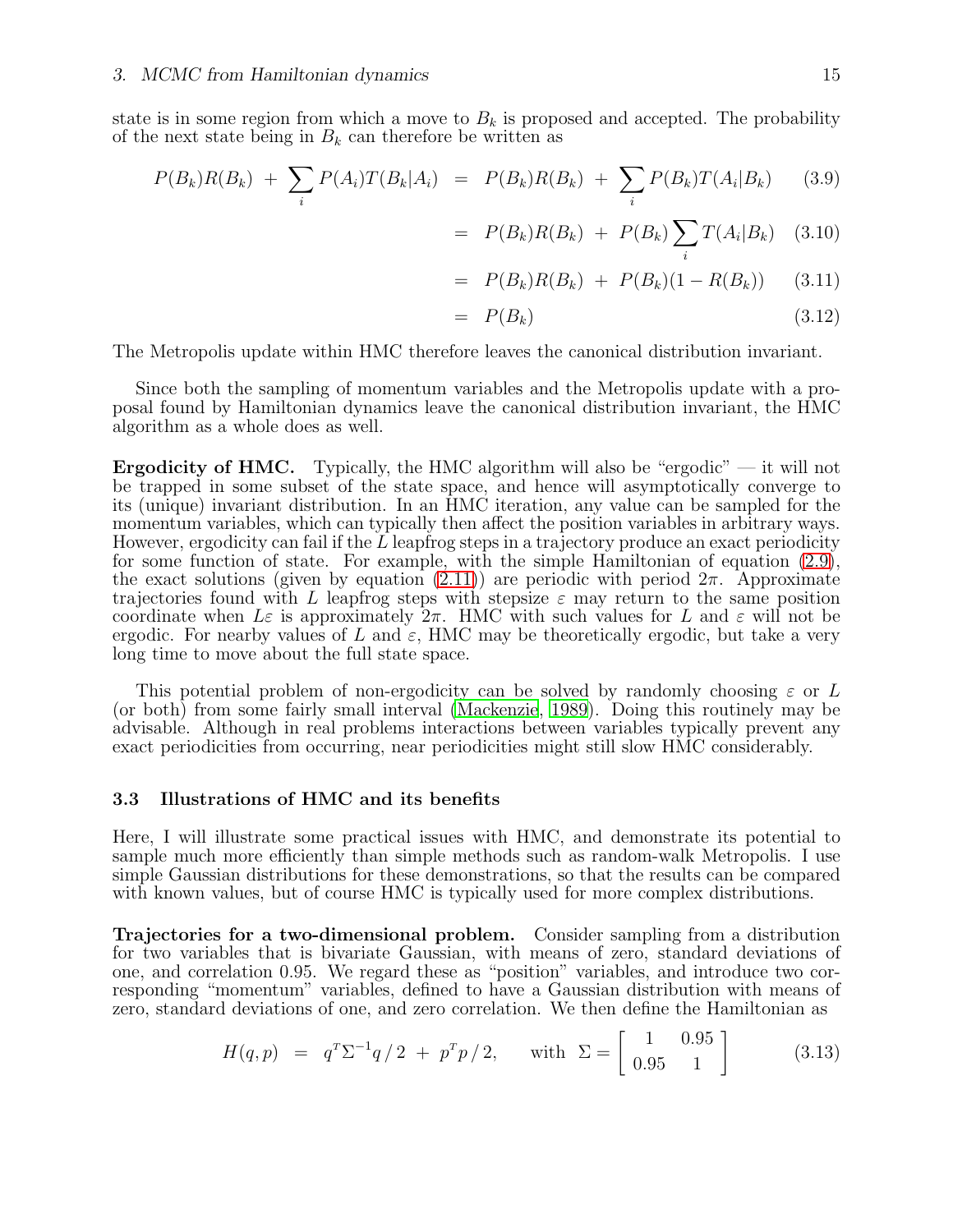

<span id="page-15-0"></span>Figure 3: A trajectory for a 2D Gaussian distribution, simulated using 25 leapfrog steps with a stepsize of 0.25. The ellipses plotted are one standard deviation from the means. The initial state had  $q = [-1.50, -1.55]^T$  and  $p = [-1, 1]^T$ .

Figure [3](#page-15-0) shows a trajectory based on this Hamiltonian, such as might be used to propose a new state in the Hamiltonian Monte Carlo method, computed using  $L = 25$  leapfrog steps, with a stepsize of  $\varepsilon = 0.25$ . Since the full state space is four-dimensional, the Figure shows the two position coordinates and the two momentum coordinates in separate plots, while the third plot shows the value of the Hamiltonian after each leapfrog step.

Notice that this trajectory does not resemble a random-walk. Instead, starting from the lower-left corner, the position variables systematically move upwards and to the right, until they reach the upper-right corner, at which point the direction of motion is reversed. The consistency of this motion results from the role of the momentum variables. The projection of p in the diagonal direction will change only slowly, since the gradient in that direction is small, and hence the direction of diagonal motion stays the same for many leapfrog steps. While this large-scale diagonal motion is happening, smaller-scale oscillations occur, moving back and forth across the "valley" created by the high correlation between the variables.

The need to keep these smaller oscillations under control limits the stepsize that can be used. As can be seen in the rightmost plot in Figure [3,](#page-15-0) there are also oscillations in the value of the Hamiltonian (which would be constant if the trajectory were simulated exactly). If a larger stepsize were used, these oscillations would be larger. At a critical stepsize ( $\varepsilon = 0.45$ ) in this example), the trajectory becomes unstable, and the value of the Hamiltonian grows without bound. As long as the stepsize is less than this, however, the error in the Hamiltonian stays bounded regardless of the number of leapfrog steps done. This lack of growth in the error is not guaranteed for all Hamiltonians, but it does hold for many distributions more complex than Gaussians. As can be seen, however, the error in the Hamiltonian along the trajectory does tend to be positive more often than negative. In this example, the error is  $+0.41$  at the end of the trajectory, so if this trajectory were used for an HMC proposal, the probability of accepting the end-point as the next state would be  $\exp(-0.41) = 0.66$ .

Sampling from a two-dimensional distribution. Figures [4](#page-16-0) and [5](#page-16-1) show the results of using HMC and a simple random-walk Metropolis method to sample from a bivariate Gaussian similar to the one just discussed, but with stronger correlation of 0.98.

In this example, as in the previous one, HMC used a kinetic energy (defining the momentum distribution) of  $K(p) = p^T p/2$ . The results of 20 HMC iterations, using trajectories of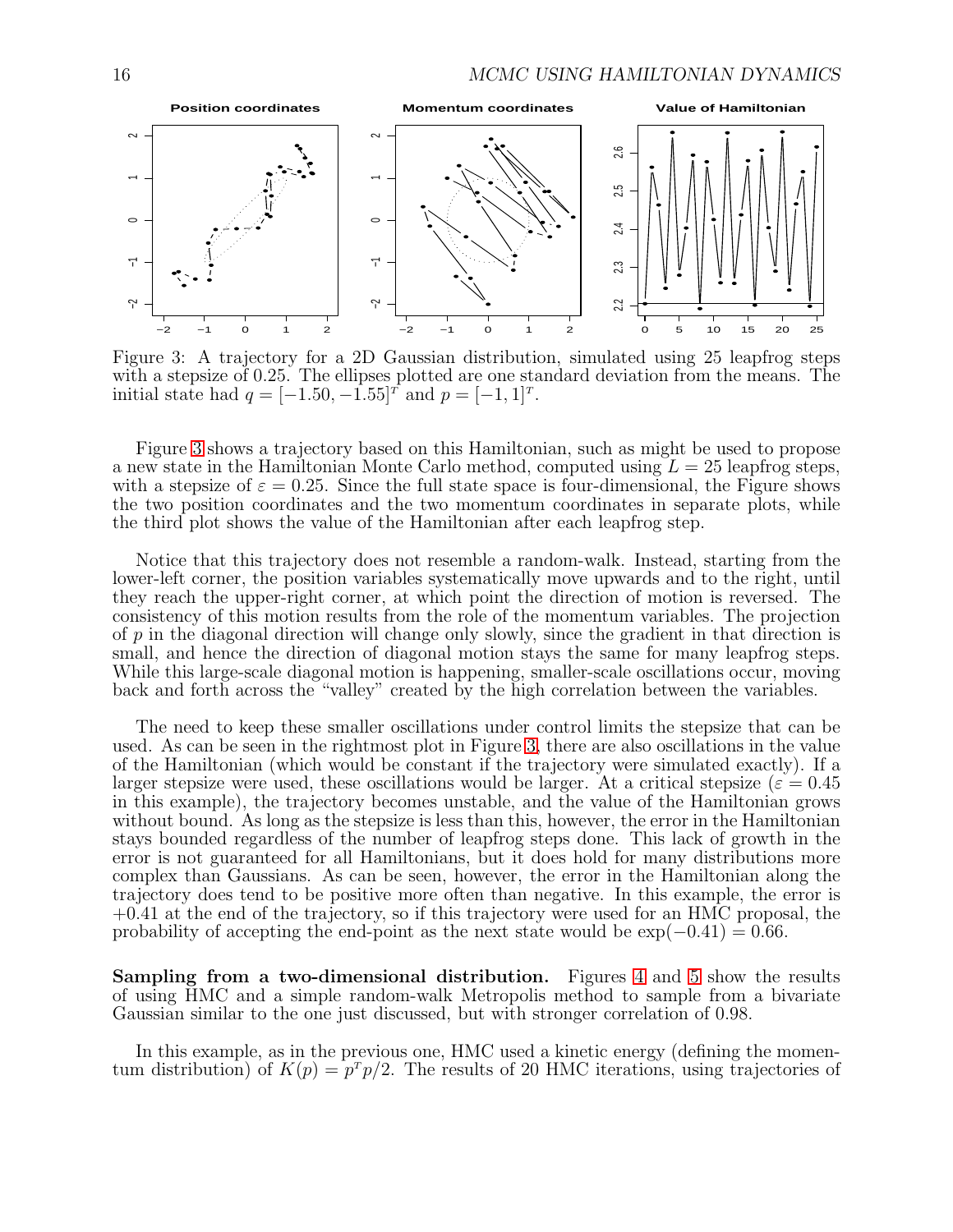

<span id="page-16-0"></span>Figure 4: Twenty iterations of the random-walk Metropolis method (with 20 updates per iteration) and of the Hamiltonian Monte Carlo method (with 20 leapfrog steps per trajectory) for a 2D Gaussian distribution with marginal standard deviations of one and correlation 0.98. Only the two position coordinates are plotted, with ellipses drawn one standard deviation away from the mean.



<span id="page-16-1"></span>Figure 5: Two hundred iterations, starting with the twenty iterations shown above, with only the first position coordinate plotted.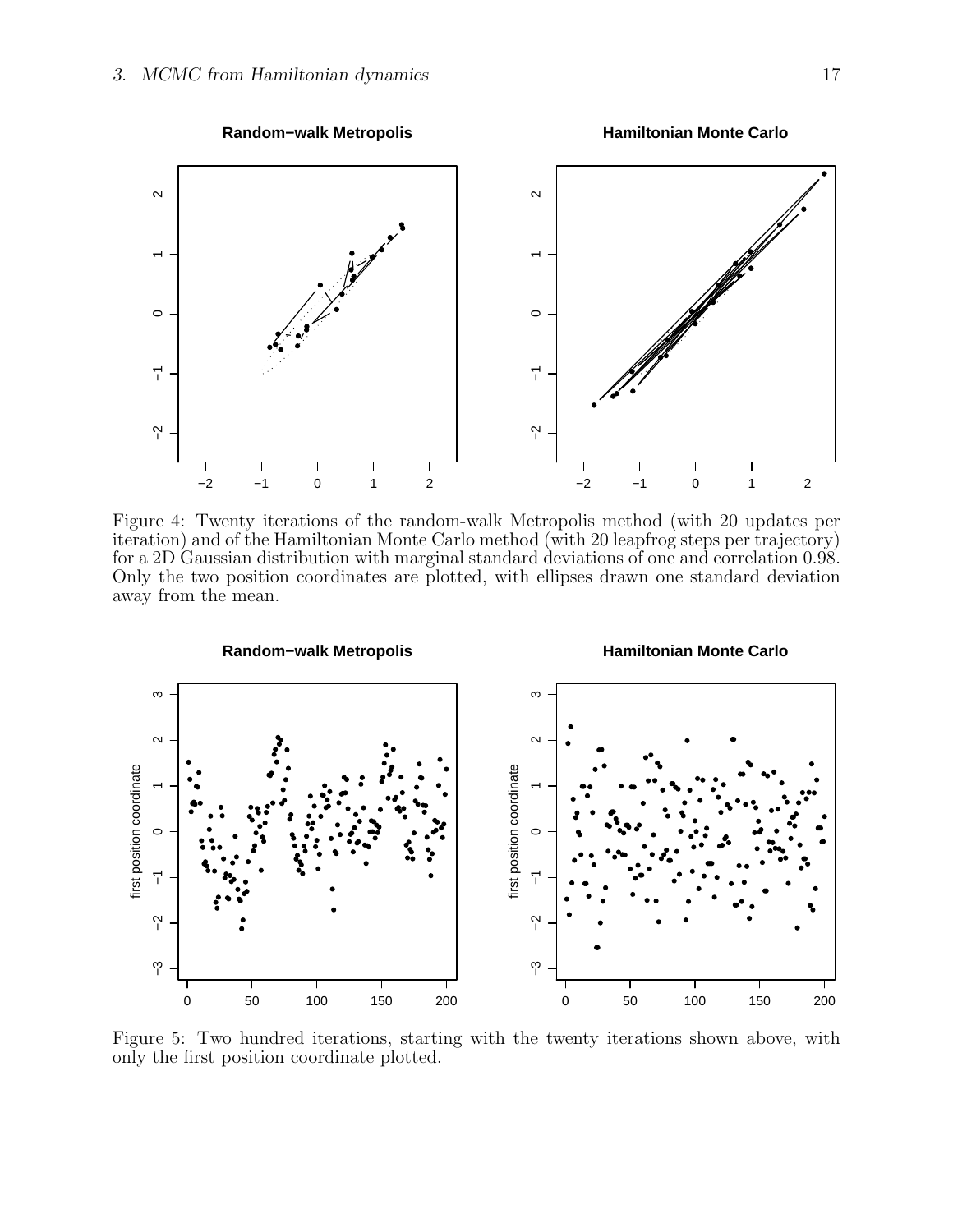$L = 20$  leapfrog steps with stepsize  $\varepsilon = 0.18$  are shown in the right plot of Figure [4.](#page-16-0) These values were chosen so that the trajectory length,  $\varepsilon L$ , is sufficient to move to a distant point in the distribution, without being so large that the trajectory will often waste computation time by doubling back on itself. The rejection rate for these trajectories was 0.09.

Figure [4](#page-16-0) also shows every 20th state from 400 iterations of random-walk Metropolis, with a bivariate Gaussian proposal distribution with the current state as mean, zero correlation, and the same standard deviation for the two coordinates. The standard deviation of the proposals for this example was 0.18, which is the same as the stepsize used for HMC proposals, so that the change in state in these random-walk proposals was comparable to that for a single leapfrog step for HMC. The rejection rate for these random-walk proposals was 0.37.

One can see in Figure [4](#page-16-0) how the systematic motion during an HMC trajectory (illustrated in Figure [3\)](#page-15-0) produces larger changes in state than a corresponding number of random-walk Metropolis iterations. Figure [5](#page-16-1) illustrates this difference for longer runs of  $20 \times 200$  randomwalk Metropolis iterations and of 200 HMC iterations.

The benefit of avoiding random walks. Avoidance of random-walk behaviour, as illustrated above, is one major benefit of Hamiltonian Monte Carlo. In this example, because of the high correlation between the two position variables, keeping the acceptance probability for random-walk Metropolis reasonably high requires that the changes proposed have a magnitude comparable to the standard deviation in the most constrained direction (0.14 in this example, the square root of the smallest eigenvalue of the covariance matrix). The changes produced using one Gibbs sampling scan would be of similar magnitude. The number of iterations needed to reach a state almost independent of the current state is mostly determined by how long it takes to explore the less constrained direction, which for this example has standard deviation  $1.41$  — about ten times greater than the standard deviation in the most constrained direction. We might therefore expect that we would need around ten iterations of random-walk Metropolis in which the proposal was accepted to move to a nearly independent state. But the number needed is actually roughly the square of this — around 100 iterations with accepted proposals — because the random-walk Metropolis proposals have no tendency to move consistently in the same direction.

To see this, note that the variance of the position after  $n$  iterations of random walk Metropolis from some start state will grow in proportion to  $n$  (until this variance becomes comparable to the overall variance of the state), since the position is the sum of mostly independent movements for each iteration. The *standard deviation* of the amount moved (which gives the typical amount of movement) is therefore proportional to  $\sqrt{n}$ .

The stepsize used for the leapfrog steps is similarly limited by the most constrained direction, but the movement will be in the same direction for many steps. The distance moved after *n* steps will therefore tend to be proportional to *n*, until the distance moved becomes comparable to the overall width of the distribution. The advantage compared to movement by a random walk will be a factor roughly equal to the ratio of the standard deviations in the least confined direction and most confined direction — about 10 here.

Because avoiding a random walk is so beneficial, the optimal standard deviation for random-walk Metropolis proposals in this example is actually much larger than the value of 0.18 used here. A proposal standard deviation of 2.0 gives a very low acceptance rate (0.06), but this is more than compensated for by the large movement (to a nearly independent point) on the rare occasions when a proposal is accepted, producing a method that is about as efficient as HMC. However, this strategy of making large changes with a small acceptance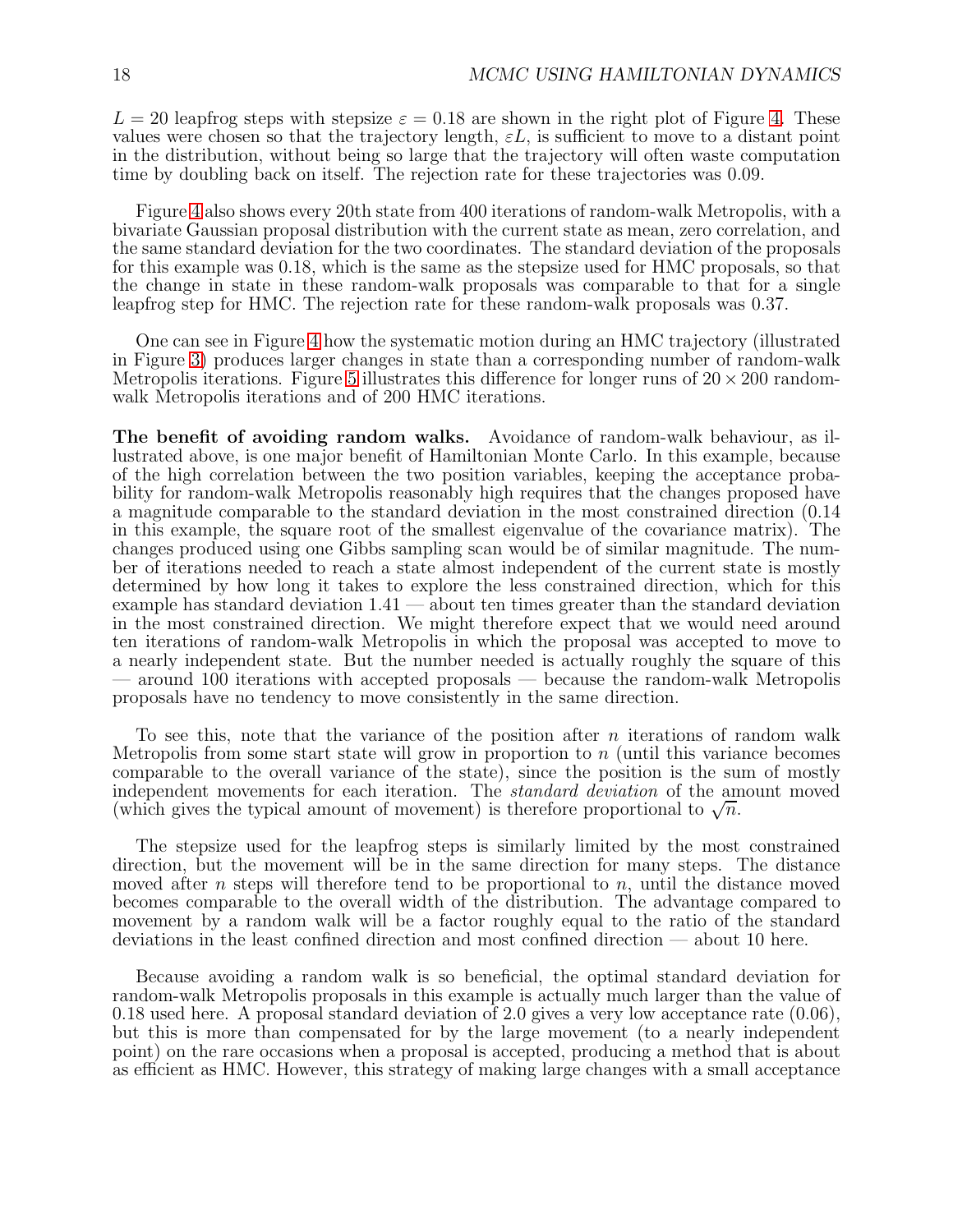

<span id="page-18-0"></span>Figure 6: Values for the variable with largest standard deviation for the 100-dimensional example, from a random-walk Metropolis run and an HMC run with  $L = 150$ . To match computation time, 150 updates were counted as one iteration for random-walk Metropolis.

rate works only when, as here, the distribution is tightly constrained in only one direction.

Sampling from a 100-dimensional distribution. More typical behaviour of HMC and random-walk Metropolis is illustrated by a 100-dimensional multivariate Gaussian distribution in which the variables are independent, with means of zero, and standard deviations of  $0.01, 0.02, \ldots, 0.99, 1.00$ . Suppose we have no knowledge of the details of this distribution, so we will use HMC with the same simple, rotationally symmetric kinetic energy function as above,  $K(p) = p^T p/2$ , and use random-walk Metropolis proposals in which changes to each variable are independent, all with the same standard deviation. As discussed below in Section [4.1,](#page-20-1) the performance of both these sampling methods is invariant to rotation, so this example is illustrative of how they perform on any multivariate Gaussian distribution in which the square roots of the eigenvalues of the covariance matrix are  $0.01, 0.02, \ldots, 0.99, 1.00$ .

For this problem, the position coordinates,  $q_i$ , and corresponding momentum coordinates,  $p_i$ , are all independent, so the leapfrog steps used to simulate a trajectory operate independently for each  $(q_i, p_i)$  pair. However, whether the trajectory is accepted depends on the total error in the Hamiltonian due to the leapfrog discretization, which is a sum of the errors due to each  $(q_i, p_i)$  pair (for the terms in the Hamiltonian involving this pair). Keeping this error small requires limiting the leapfrog stepsize to a value roughly equal to the smallest of the standard deviations (0.01), which implies that many leapfrog steps will be needed to move a distance comparable to the largest of the standard deviations (1.00).

Consistent with this, I applied HMC to this distribution using trajectories with  $L = 150$ and with  $\varepsilon$  randomly selected for each iteration, uniformly from (0.0104, 0.0156), which is  $0.013 \pm 20\%$ . I used random-walk Metropolis with proposal standard deviation drawn uniformly from  $(0.0176, 0.0264)$ , which is  $0.022 \pm 20\%$ . These are close to optimal settings for both methods. The rejection rate was 0.13 for HMC and 0.75 for random-walk Metropolis.

Figure [6](#page-18-0) shows results from runs of 1000 iterations of HMC (right) and of random-walk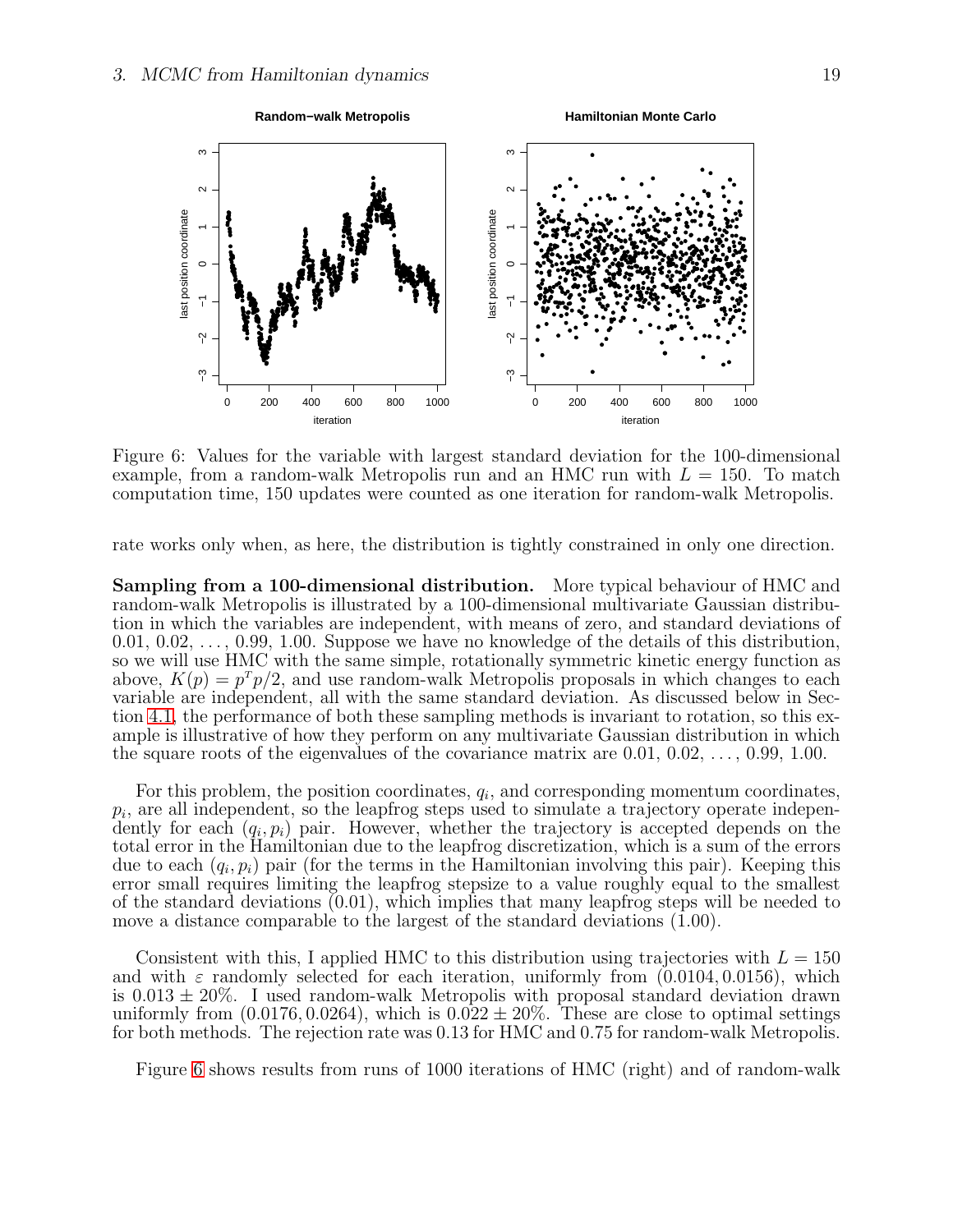

<span id="page-19-0"></span>Figure 7: Estimates of means (top) and standard deviations (bottom) for the 100-dimensional example, using random-walk Metropolis (left) and HMC (right). The 100 variables are labelled on the horizontal axes by the true standard deviaton of that variable. Estimates are on the vertical axes.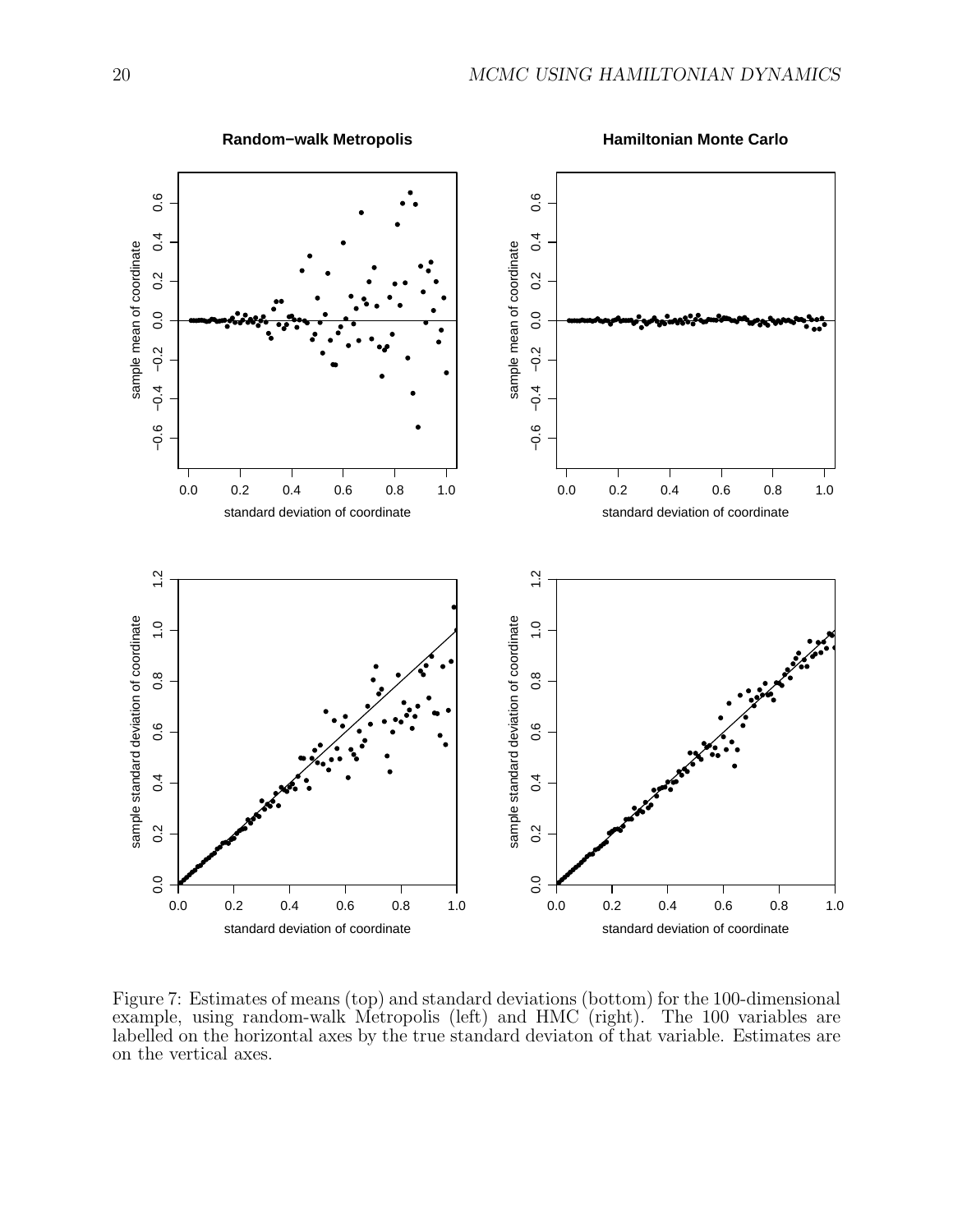Metropolis (left), counting 150 random-walk Metropolis updates as one iteration, so that the computation time per iteration is comparable to that for HMC. The plot shows the last variable, with the largest standard deviation. The autocorrelation of these values is clearly much higher for random-walk Metropolis than for HMC. Figure [7](#page-19-0) shows the estimates for the mean and standard deviation of each of the 100 variables obtained using the HMC and random-walk Metropolis runs (estimates were just the sample means and sample standard deviations of the values from the 1000 iterations). Except for the first few variables (with smallest standard deviations), the error in the mean estimates from HMC is roughly 10 times less than the error in the mean estimates from random-walk Metropolis. The standard deviation estimates from HMC are also better.

The randomization of the leapfrog stepsize done in this example follows the advice discussed at the end of Section [3.2.](#page-10-3) In this example, not randomizing the stepsize (fixing  $\varepsilon = 0.013$ ) does in fact cause problems — the variables with standard deviations near 0.31 or 0.62 change only slowly, since 150 leapfrog steps with  $\epsilon = 0.013$  produces nearly a full or half cycle for these variables, so an accepted trajectory does not make much of a change in the absolute value of the variable.

## <span id="page-20-0"></span>4 HMC in practice and theory

Obtaining the benefits from HMC illustrated in the previous section, including random-walk avoidance, requires proper tuning of L and  $\varepsilon$ . I discuss tuning of HMC below, and also show how performance can be improved by using whatever knowledge is available regarding the scales of variables and their correlations. After briefly discussing what to do when HMC alone is not enough, I discuss an additional benefit of HMC — its better scaling with dimensionality than simple Metropolis methods.

#### <span id="page-20-1"></span>4.1 Effect of linear transformations

Like all MCMC methods I'm aware of, the performance of HMC may change if the variables being sampled are transformed by multiplication by some non-singular matrix, A. However, performance stays the same (except perhaps in terms of computation time per iteration) if at the same time the corresponding momentum variables are multiplied by  $(A<sup>T</sup>)<sup>-1</sup>$ . These facts provide insight into the operation of HMC, and can help us improve performance when we have some knowledge of the scales and correlations of the variables.

Let the new variables be  $q' = Aq$ . The probability density for  $q'$  will be given by  $P'(q') = P(A^{-1}q') / |\text{det}(A)|$ , where  $P(q)$  is the density for q. If the distribution for q is the canonical distribution for a potential energy function  $U(q)$  (see Section [3.1\)](#page-10-0), we can obtain the distribution for q' as the canonical distribution for  $U'(q') = U(A^{-1}q')$ . (Since  $|\text{det}(A)|$  is a constant, we needn't include a log  $|\text{det}(A)|$  term in the potential energy.)

We can choose whatever distribution we wish for the corresponding momentum variables, so we could decide to use the same kinetic energy as before. Alternatively, we can choose to transform the momentum variables by  $p' = (A^T)^{-1}p$ , and use a new kinetic energy of  $K'(p') = K(A^T p')$ . If we were using a quadratic kinetic energy,  $K(p) = p^T M^{-1} p / 2$  (see equation [\(2.6\)](#page-2-2)), the new kinetic energy will be

<span id="page-20-2"></span>
$$
K'(p') = (A^T p')^T M^{-1} (A^T p') / 2 = (p')^T (A M^{-1} A^T) p' / 2 = (p')^T (M')^{-1} p' / 2
$$
 (4.1)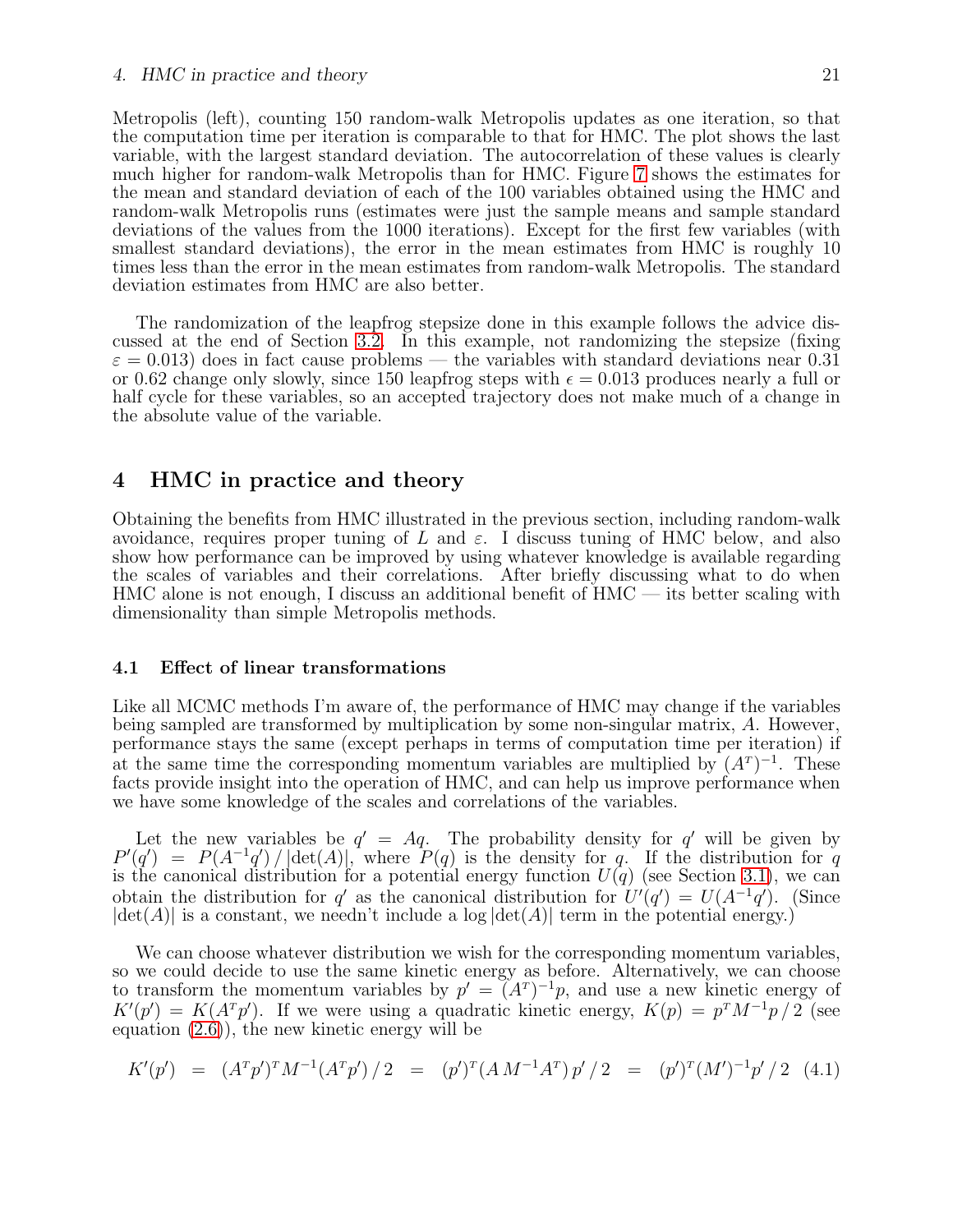where  $M' = (AM^{-1}A^T)^{-1} = (A^{-1})^T MA^{-1}$ .

If we use momentum variables transformed in this way, the dynamics for the new variables,  $(q', p')$ , essentially replicates the original dynamics for  $(q, p)$ , so the performance of HMC will be the same. To see this, note that if we follow Hamiltonian dynamics for  $(q', p')$ , the result in terms of the original variables will be as follows (see equations  $(2.7)$  and  $(2.8)$ ):

$$
\frac{dq}{dt} = A^{-1} \frac{dq'}{dt} = A^{-1} (M')^{-1} p' = A^{-1} (A M^{-1} A^T) (A^T)^{-1} p = M^{-1} p \quad (4.2)
$$

$$
\frac{dp}{dt} = A^T \frac{dp'}{dt} = -A^T \nabla U'(q') = -A^T (A^{-1})^T \nabla U (A^{-1} q') = -\nabla U(q) \quad (4.3)
$$

which matches what would happen following Hamiltonian dynamics for  $(q, p)$ .

If A is an orthogonal matrix (such as a rotation matrix), for which  $A^{-1} = A^{T}$ , the performance of HMC is unchanged if we transform both  $q$  and  $p$  by multiplying by  $A$  (since  $(A<sup>T</sup>)<sup>-1</sup> = A$ ). If we chose a rotationally symmetric distribution for the momentum, with  $M = mI$  (ie, the momentum variables are independent, each having variance m), such an orthogonal transformation will not change the kinetic energy function (and hence not change the distribution of the momentum variables), since we will have  $M' = (A(mI)^{-1}A^T)^{-1} = mI$ .

Such an invariance to rotation holds also for a random-walk Metropolis method in which the proposal distribution is rotationally symmetric (eg, Gaussian with covariance matrix  $mI$ ). In contrast, Gibbs sampling is not rotationally invariant, nor is a scheme in which the Metropolis algorithm is used to update each variable in turn (with a proposal that changes only that variable). However, Gibbs sampling is invariant to rescaling of the variables (transformation by a diagonal matrix), which is not true for HMC or random-walk Metropolis, unless the kinetic energy or proposal distribution is transformed in a corresponding way.

Suppose we have an estimate,  $\Sigma$ , of the covariance matrix for q, and suppose also that q has at least a roughly Gaussian distribution. How can we use this information to improve the performance of HMC? One way is to transform the variables so that their covariance matrix is close to the identity, by finding the Cholesky decomposition,  $\Sigma = LL^T$ , with L being lower-triangular, and letting  $q' = L^{-1}q$ . We then let our kinetic energy function be  $K(p) = p^T p / 2$ . Since the momentum variables are independent, and the position variables are close to independent with variances close to one (if our estimate  $\Sigma$ , and assumption that q is close to Gaussian are good), HMC should perform well using trajectories with a small number of leapfrog steps, which will move all variables to a nearly independent point. More realistically, the estimate  $\Sigma$  may not be very good, but this transformation could still improve performance compared to using the same kinetic energy with the original  $q$  variables.

An equivalent way to make use of the estimated covariance  $\Sigma$  is to keep the original q variables, but use the kinetic energy function  $K(p) = p^T \Sigma p/2$  — ie, we let the momentum variables have covariance  $\Sigma^{-1}$ . The equivalence can be seen by transforming this kinetic energy to correspond to a transformation to  $q' = L^{-1}q$  (see equation [\(4.1\)](#page-20-2)), which gives  $K(p') = (p')^T M'^{-1} p'$  with  $M' = (L^{-1}(LL^T)(L^{-1})^T)^{-1} = I$ .

Using such a kinetic energy function to compensate for correlations between position variables has a long history in molecular dynamics [\(Bennett](#page-48-5), [1975](#page-48-5)). The usefulness of this technique is limited by the computational cost of matrix operations when the dimensionality is high.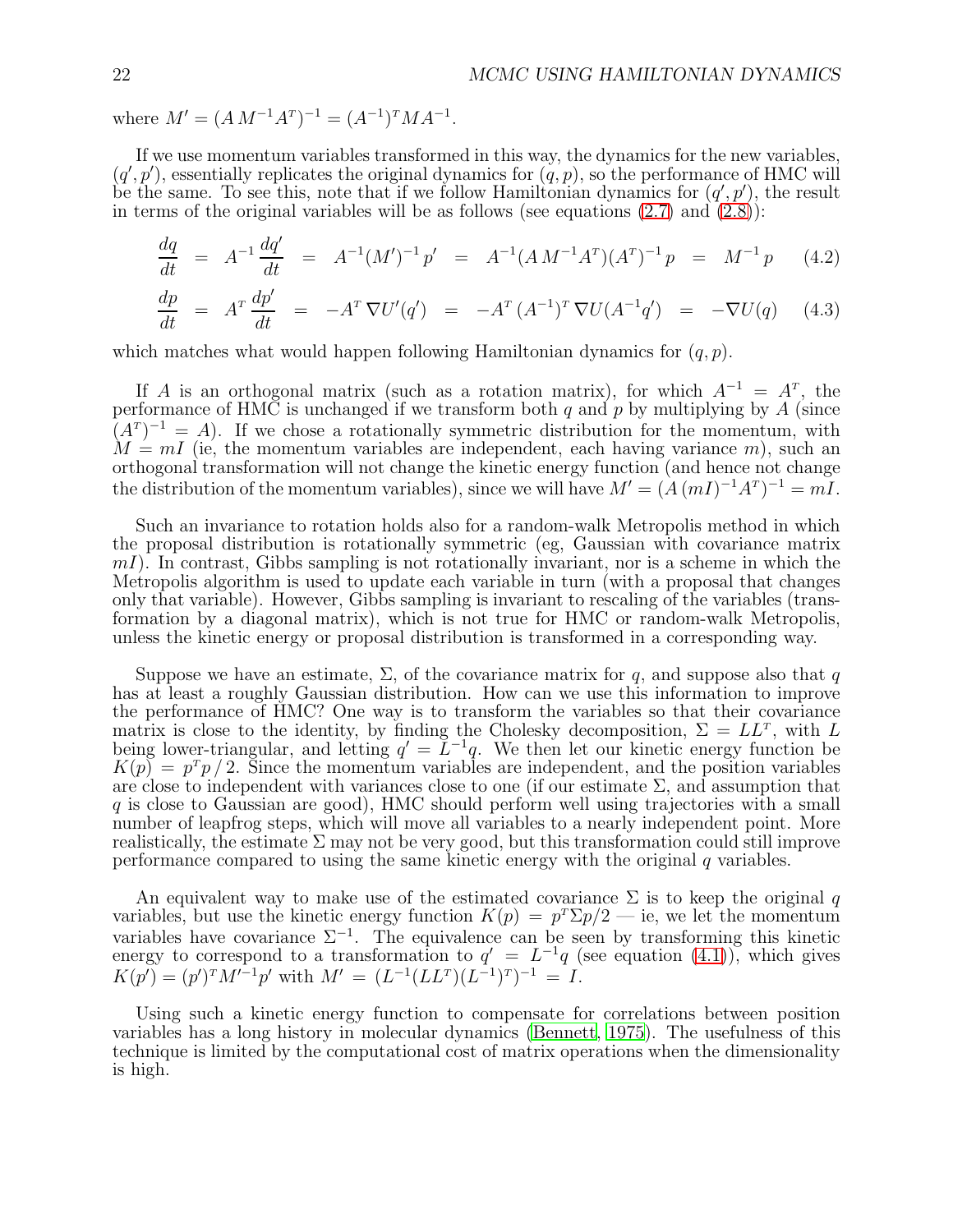Using a diagonal  $\Sigma$  can be feasible even in high-dimensional problems. Of course, this provides information only about the different scales of the variables, not their correlation. Moreover, when the actual correlations are non-zero, it is not clear what scales to use. Making an optimal choice is probably infeasible. Some approximation to the conditional standard deviation of each variable given all the others may be possible — as I have done for Bayesian neural network models [\(Neal](#page-49-1), [1996a](#page-49-1)). If this also is not feasible, using approximations to the marginal standard deviations of the variables may be better than using the same scale for them all.

#### <span id="page-22-0"></span>4.2 Tuning HMC

One practical impediment to the use of Hamiltonian Monte Carlo is the need to select suitable values for the leapfrog stepsize,  $\varepsilon$ , and the number of leapfrog steps, L, which together determine the length of the trajectory in fictitious time,  $\varepsilon L$ . Most MCMC methods have parameters that need to be tuned, with the notable exception of Gibbs sampling when the conditional distributions are amenable to direct sampling. However, tuning HMC is more difficult in some respects than tuning a simple Metropolis method.

Preliminary runs and trace plots. Tuning HMC will usually require preliminary runs with trial values for  $\varepsilon$  and L. In judging how well these runs work, trace plots of quantities that are thought to be indicative of overall convergence should be examined. For Bayesian inference problems, high-level hyperparameters are often among the slowest-moving quantities. The value of the potential energy function,  $U(q)$ , is also usually of central significance. The autocorrelation for such quantities indicates how well the Markov chain is exploring the state space. Ideally, we would like the state after one HMC iteration to be nearly independent of the previous state.

Unfortunately, preliminary runs can be misleading, if they are not long enough to have reached equilibrium. It is possible that the best choices of  $\varepsilon$  and L for reaching equilibrium are different from the best choices once equilibrium is reached, and even at equilibrium, it is possible that the best choices vary from one place to another. If necessary, at each iteration of HMC,  $\varepsilon$  and L can be chosen randomly from a selection of values that are appropriate for different parts of the state space (or these selections and can be used sequentially).

Doing several runs with different random starting states is advisable (for both preliminary and final runs), so that problems with isolated modes can be detected. Note that HMC is no less (or more) vulnerable to problems with isolated modes than other MCMC methods that make local changes to the state. If isolated modes are found to exist, something needs to be done to solve this problem — just combining runs that are each confined to a single mode is not valid. A modification of HMC with "tempering" along a trajectory (Section [5.7\)](#page-45-0) can sometimes help with multiple modes.

**What stepsize?** Selecting a suitable leapfrog stepsize,  $\varepsilon$ , is crucial. Too large a stepsize will result in a very low acceptance rate for states proposed by simulating trajectories. Too small a stepsize will either waste computation time, by the same factor as the stepsize is too small, or (worse) will lead to slow exploration by a random walk, if the trajectory length,  $\varepsilon$ L, is then too short (ie, L is not large enough, see below).

Fortunately, as illustrated in Figure [3,](#page-15-0) the choice of stepsize is almost independent of how many leapfrog steps are done. The error in the value of the Hamiltonian (which will determine the rejection rate) usually does not increase with the number of leapfrog steps,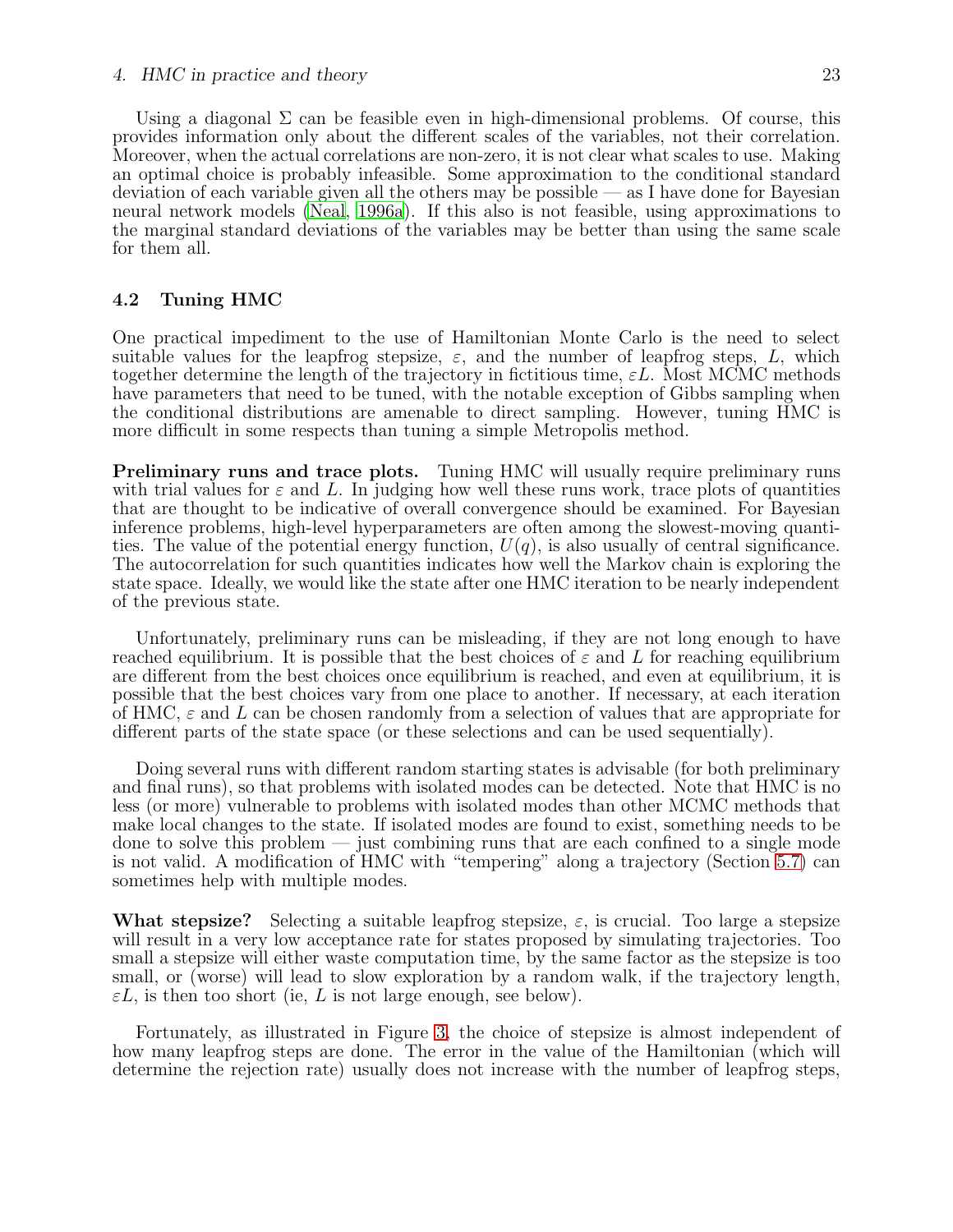*provided* that the stepsize is small enough that the dynamics is stable.

The issue of stability can be seen in a simple one-dimensional problem in which the following Hamiltonian is used:

$$
H(q, p) = q^2 / 2\sigma^2 + p^2 / 2 \tag{4.4}
$$

The distribution for q that this defines is Gaussian with standard deviation  $\sigma$ . A leapfrog step for this system (as for any quadratic Hamiltonian) will be a linear mapping from  $(q(t), p(t))$ to  $(q(t+\varepsilon), p(t+\varepsilon))$ . Referring to equations [\(2.28\)](#page-7-1) to [\(2.30\)](#page-7-1), we see that this mapping can be represented by a matrix multiplication as follows:

$$
\begin{bmatrix} q(t+\varepsilon) \\ p(t+\varepsilon) \end{bmatrix} = \begin{bmatrix} 1-\varepsilon^2/2\sigma^2 & \varepsilon \\ -\varepsilon/\sigma^2 + \varepsilon^3/4\sigma^4 & 1-\varepsilon^2/2\sigma^2 \end{bmatrix} \begin{bmatrix} q(t) \\ p(t) \end{bmatrix}
$$
(4.5)

Whether iterating this mapping leads to a stable trajectory, or one that diverges to infinity, depends on the magnitudes of the eigenvalues of the above matrix, which are

$$
(1 - \varepsilon^2 / 2\sigma^2) \pm (\varepsilon / \sigma) \sqrt{\varepsilon^2 / 4\sigma^2 - 1} \tag{4.6}
$$

When  $\varepsilon/\sigma > 2$ , these eigenvalues are real, and at least one will have absolute value greater than one. Trajectories computed using the leapfrog method with this  $\varepsilon$  will therefore be unstable. When  $\varepsilon/\sigma < 2$ , the eigenvalues are complex, and both have squared magnitude of

$$
(1 - \varepsilon^2 / 2\sigma^2)^2 + (\varepsilon^2 / \sigma^2) (1 - \varepsilon^2 / 4\sigma^2) = 1 \tag{4.7}
$$

Trajectories computed with  $\varepsilon < 2\sigma$  are therefore stable.

For multi-dimensional problems in which the kinetic energy used is  $K(p) = p^T p/2$  (as in the example above), the stability limit for  $\varepsilon$  will be determined (roughly) by the width of the distribution in the most constrained direction — for a Gaussian distribution, this would the square root of the smallest eigenvalue of the covariance matrix for q. Stability for more general quadratic Hamiltonians with  $K(p) = p^T M^{-1} p/2$  can be determined by applying a linear transformation that makes  $K(p') = (p')^T p'/2$ , as discussed above in Section [4.1.](#page-20-1)

When a stepsize,  $\varepsilon$ , that produces unstable trajectories is used, the value of H grows exponentially with L, and consequently the acceptance probability will be extremely small. For low-dimensional problems, using a value for  $\varepsilon$  that is just a bit below the stability limit is sufficient to produce a good acceptance rate. For high-dimensional problems, however, the stepsize may need to be reduced further than this to keep the error in  $H$  to a level that produces a good acceptance probability. This is discussed further in Section [4.4.](#page-26-0)

Choosing too large a value of  $\varepsilon$  can have very bad effects on the performance of HMC. In this respect, HMC is more sensitive to tuning than random-walk Metropolis. A standard deviation for proposals needs to be chosen for random-walk Metropolis, but performance degrades smoothly as this choice is made too large, without the sharp degradation seen with HMC when  $\varepsilon$  exceeds the stability limit. (However, in high-dimensional problems, the degradation in random-walk Metropolis with too large a proposal standard deviation can also be quite sharp, so this distinction becomes less clear.)

This sharp degradation in performance of HMC when the stepsize is too big would not be a serious issue if the stability limit were constant — the problem would be obvious from preliminary runs, and so could be fixed. The real danger is that the stability limit may differ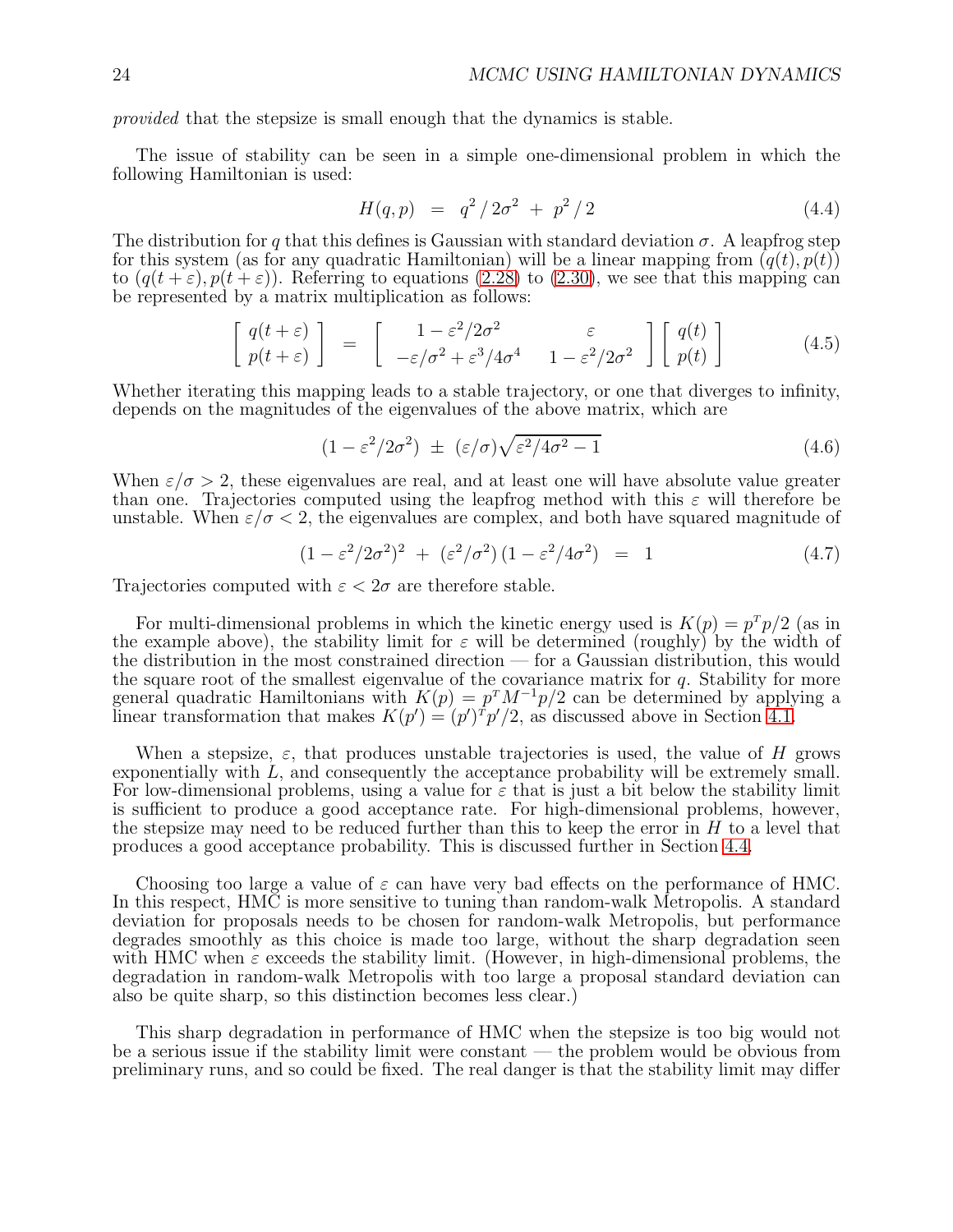for several regions of the state space that all have substantial probability. If the preliminary runs are started in a region where the stability limit is large, a choice of  $\varepsilon$  a bit less than this limit might appear to be appropriate. However, if this  $\varepsilon$  is above the stability limit for some other region, the runs may never visit this region, even though it has substantial probability, producing a drastically wrong result. To see why this could happen, note that if the run ever does visit the region where the chosen  $\varepsilon$  would produce instability, it will stay there for a very long time, since the acceptance probability with that  $\varepsilon$  will be very small. Since the method nevertheless leaves the correct distribution invariant, it follows that the run only rarely moves to this region from a region where the chosen  $\varepsilon$  leads to stable trajectories. One simple context where this problem can arise is when sampling from a distribution with very light tails (lighter than a Gaussian distribution), for which the log of the density will fall faster than quadratically. In the tails, the gradient of the log density will be large, and a small stepsize will be needed for stability. See [Roberts and Tweedie \(1996\)](#page-50-1) for a discussion of this in the context of the Langevin method (see Section [5.2\)](#page-36-0).

This problem can be alleviated by choosing  $\varepsilon$  randomly from some distribution. Even if the mean of this distribution is too large, suitably small values for  $\varepsilon$  may be chosen occasionally. (See Section [3.2](#page-10-3) for another reason to randomly vary the stepsize.) The random choice of  $\varepsilon$ should be done once at the start of a trajectory, not for every leapfrog step, since even if all the choices are below the stability limit, random changes at each step lead to a random-walk in the error for  $H$ , rather than the bounded error that is illustrated in Figure [3.](#page-15-0)

The "short-cut" procedures described in Section [5.6](#page-43-0) can be seen as ways of saving computation time when a randomly chosen stepsize in inappropriate.

What trajectory length? Choosing a suitable trajectory length is crucial if HMC is to explore the state space systematically, rather than by a random walk. Many distributions are difficult to sample from because they are tightly constrained in some directions, but much less constrained in other directions. Exploring the less constrained directions is best done using trajectories that are long enough to reach a point that is far from the current point in that direction. Trajectories can be too long, however, as is illustrated in Figure [3.](#page-15-0) The trajectory shown on the left of that figure is a bit too long, since it reverses direction and then ends at a point that might have been reached with a trajectory about half its length. If the trajectory were a bit longer, the result could be even worse, since the trajectory would not only take longer to compute, but might also end near its starting point.

For more complex problems, one cannot expect to select a suitable trajectory length by looking at plots like Figure [3.](#page-15-0) Finding the linear combination of variables that is least confined will be difficult, and will be impossible when, as is typical, the least confined "direction" is actually a non-linear curve or surface.

Setting the trajectory length by trial and error therefore seems necessary. For a problem thought to be fairly difficult, a trajectory with  $L = 100$  might be a suitable starting point. If preliminary runs (with a suitable  $\varepsilon$ , see above) shows that HMC reaches a nearly independent point after only one iteration, a smaller value of  $L$  might be tried next. (Unless these "preliminary" runs are actually sufficient, in which case there is of course no need to do more runs.) If instead there is high autocorrelation in the run with  $L = 100$ , runs with  $L = 1000$  might be tried next.

As discussed at the ends of Sections [3.2](#page-10-3) and [3.3,](#page-14-0) randomly varying the length of the trajectory (over a fairly small interval) may be desirable, to avoid choosing a trajectory length that happens to produce a near-periodicity for some variable or combination of variables.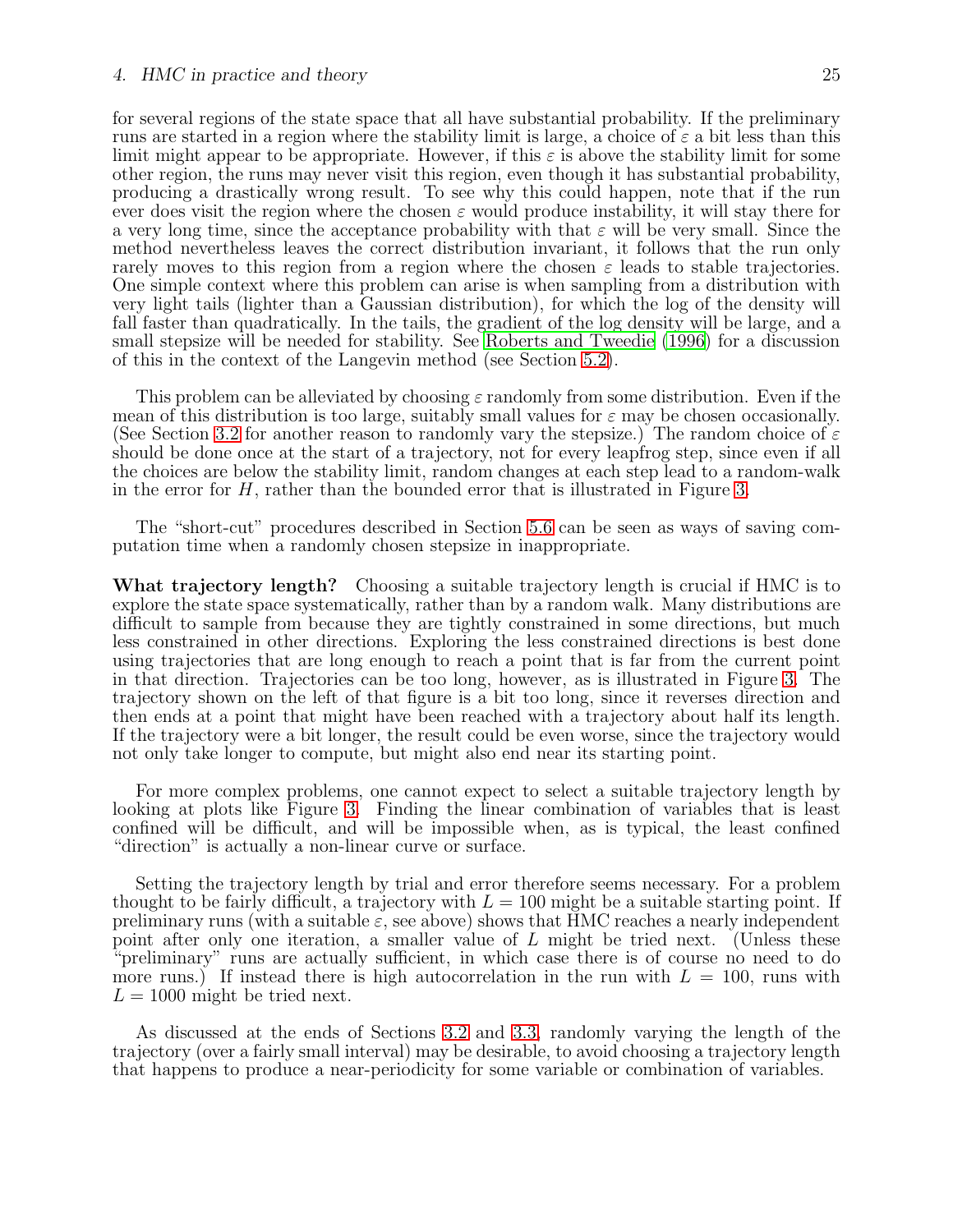Using multiple stepsizes. Using the results in Section [4.1,](#page-20-1) we can exploit information about the relative scales of variables to improve the performance of HMC. This can be done in two equivalent ways. If  $s_i$  is a suitable scale for  $q_i$ , we could transform  $q$ , by setting  $q'_i = q_i/s_i$ , or we could instead use a kinetic energy function of  $K(p) = p^T M^{-1} p$  with M being a diagonal matrix with diagonal elements  $m_i = 1/s_i^2$ .

A third equivalent way to exploit this information, which is often the most convenient, is to use different stepsizes for different pairs of position and momentum variables. To see how this works, consider a leapfrog update (following equations [2.28](#page-7-1) to [2.30\)](#page-7-1) with  $m_i = 1/s_i^2$ :

$$
p_i(t + \varepsilon/2) = p_i(t) - (\varepsilon/2) \frac{\partial U}{\partial q_i}(q(t)) \tag{4.8}
$$

$$
q_i(t+\varepsilon) = q_i(t) + \varepsilon s_i^2 p_i(t+\varepsilon/2)
$$
\n(4.9)

$$
p_i(t+\varepsilon) = p_i(t+\varepsilon/2) - (\varepsilon/2) \frac{\partial U}{\partial q_i} (q(t+\varepsilon)) \tag{4.10}
$$

Define  $(q^{(0)}, p^{(0)})$  to be the state at the beginning of the leapfrog step (ie,  $(q(t), p(t))$ ), define  $(q^{(1)}, p^{(1)})$  to be the final state (ie,  $(q(t + \varepsilon), p(t + \varepsilon))$ ), and define  $p^{(1/2)}$  to be half-way momentum (ie,  $p(t + \varepsilon/2)$ ). We can now rewrite the leapfrog step above as

$$
p_i^{(1/2)} = p_i^{(0)} - (\varepsilon/2) \frac{\partial U}{\partial q_i} (q^{(0)})
$$
\n(4.11)

$$
q_i^{(1)} = q_i^{(0)} + \varepsilon s_i^2 p_i^{(1/2)}
$$
\n(4.12)

$$
p_i^{(1)} = p_i^{(1/2)} - (\varepsilon/2) \frac{\partial U}{\partial q_i} (q^{(1)}) \tag{4.13}
$$

If we now define rescaled momentum variables,  $\tilde{p}_i = s_i p_i$ , and stepsizes  $\varepsilon_i = s_i \varepsilon$ , we can write the leapfrog update as

$$
\tilde{p}_i^{(1/2)} = \tilde{p}_i^{(0)} - (\varepsilon_i/2) \frac{\partial U}{\partial q_i} (q^{(0)} \tag{4.14}
$$

$$
q_i^{(1)} = q_i^{(0)} + \varepsilon_i \, \tilde{p}_i^{(1/2)} \tag{4.15}
$$

$$
\tilde{p}_i^{(1)} = \tilde{p}_i^{(1/2)} - (\varepsilon_i/2) \frac{\partial U}{\partial q_i}(q^{(1)}) \tag{4.16}
$$

This is just like a leapfrog update with all  $m_i = 1$ , but with different stepsizes for different  $(q_i, p_i)$  pairs. Of course, the successive values for  $(q, \tilde{p})$  can no longer be interpreted as following Hamiltonian dynamics at consistent time points, but that is of no consequence for the use of these trajectories in HMC. Note that when we sample for the momentum before each trajectory, each  $\tilde{p}_i$  is drawn independently from a Gaussian distribution with mean zero and variance one, regardless of the value of  $s_i$ .

This multiple stepsize approach is often more convenient, especially when the estimated scales,  $s_i$ , are not fixed, as discussed in Section [4.5,](#page-30-0) and the momentum is only partially refreshed (Section [5.3\)](#page-38-0).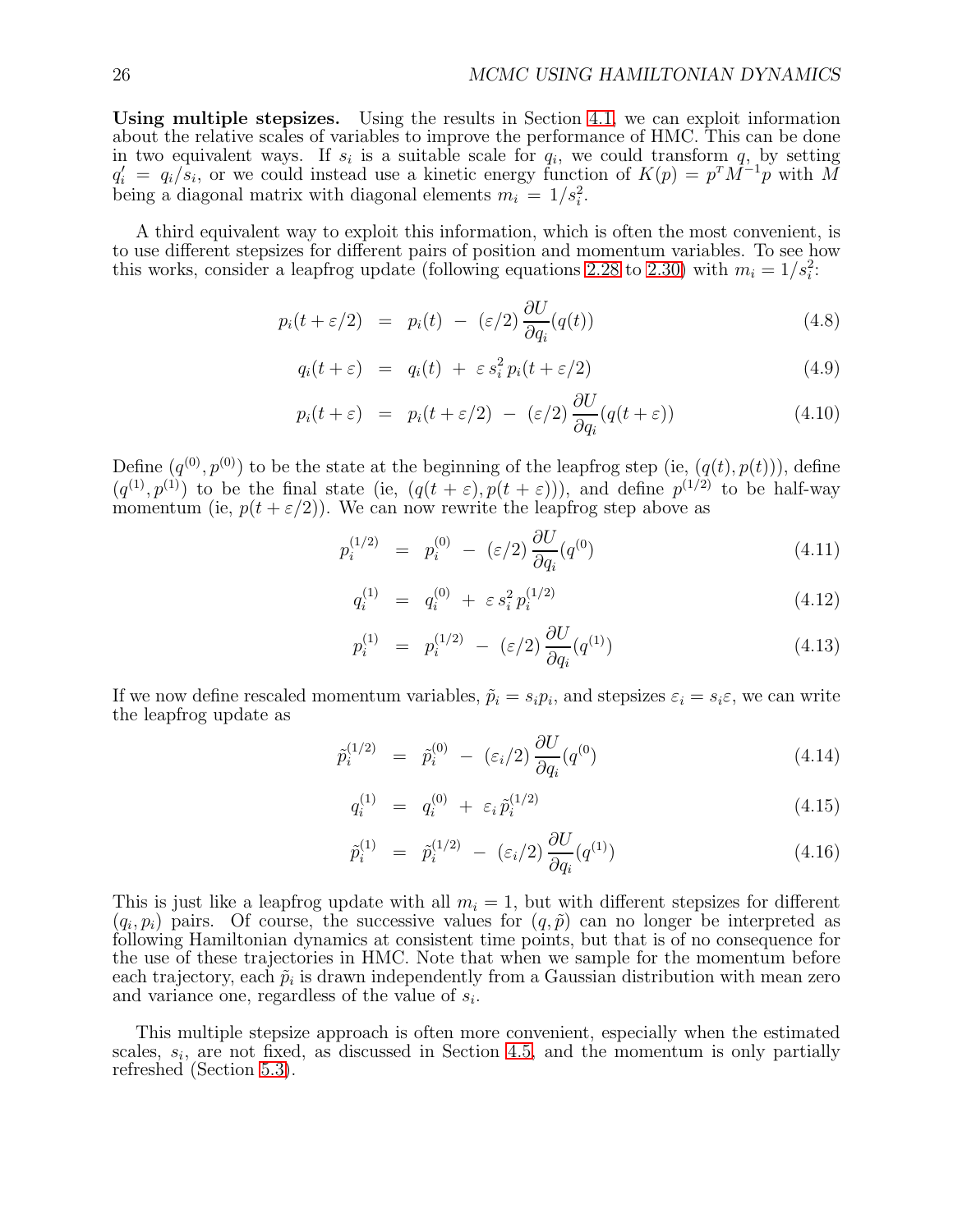#### <span id="page-26-1"></span>4.3 Combining HMC with other MCMC updates

For some problems, MCMC using Hamiltonian Monte Carlo alone will be impossible or undesirable. Two situations where non-HMC updates will be necessary are when some of the variables are discrete, and when the derivatives of the log probability density with respect to some of the variables are expensive or impossible to compute. HMC can then be feasibly applied only to the other variables. Another example is when special MCMC updates have been devised that may help convergence in ways that  $HMC$  does not  $-$  eg, by moving between otherwise isolated modes — but which are not a complete replacement for HMC. As discussed in Section [4.5](#page-30-0) below, Bayesian hierarchical models may also be best handled with a combination of HMC and other methods such as Gibbs sampling.

In such circumstances, one or more HMC updates for all or a subset of the variables can be alternated with one or more other updates that leave the desired joint distribution of all variables invariant. The HMC updates can be viewed as either leaving this same joint distribution invariant, or as leaving invariant the conditional distribution of the variables that HMC changes, given the current values of the variables that are fixed during the HMC update. These are equivalent views, since the joint density can be factored as this conditional density times the marginal density of the variables that are fixed, which is just a constant from the point of view of a single HMC update, and hence can be left out of the potential energy function.

When both HMC and other updates are used, it may be best to use shorter trajectories for HMC than would be used if only HMC were being done. This allows the other updates to be done more often, which presumably helps sampling. Finding the optimal tradeoff is likely to be difficult, however. A variation on HMC that reduces the need for such a tradeoff is described below in Section [5.3.](#page-38-0)

#### <span id="page-26-0"></span>4.4 Scaling with dimensionality

In Section [3.3,](#page-14-0) one of the main benefits of HMC was illustrated — its ability to avoid the inefficient exploration of the state space via a random walk. This benefit is present (in at least some degree) for most practical problems. For problems in which the dimensionality is moderate to high, another benefit of HMC over simple random-walk Metropolis methods is a slower increase in the computation time needed (for a given level of accuracy) as the dimensionality increases. (Note that here I will consider only sampling performance after equilibrium is reached, not the time needed to approach equilibrium from some initial state not typical of the distribution, which is harder to analyse.)

Creating distributions of increasing dimensionality by replication. To talk about how performance scales with dimensionality we need to assume something about how the distribution changes with dimensionality, d.

I will assume that dimensionality increases by adding independent replicas of variables — ie, the potential energy function for  $q = (q_1, \ldots, q_d)$  has the form  $U(q) = \sum u_i(q_i)$ , for functions  $u_i$  drawn independently from some distribution. Of course, this is not what any real practical problem is like, but it may be a reasonable model of the effect of increasing dimensionality for some problems — for instance, in statistical physics, distant regions of large systems are often nearly independent. Note that the independence assumption itself is not crucial, since as discussed in Section [4.1,](#page-20-1) the performance of HMC (and of simple random-walk Metropolis) does not change if independence is removed by rotating the coor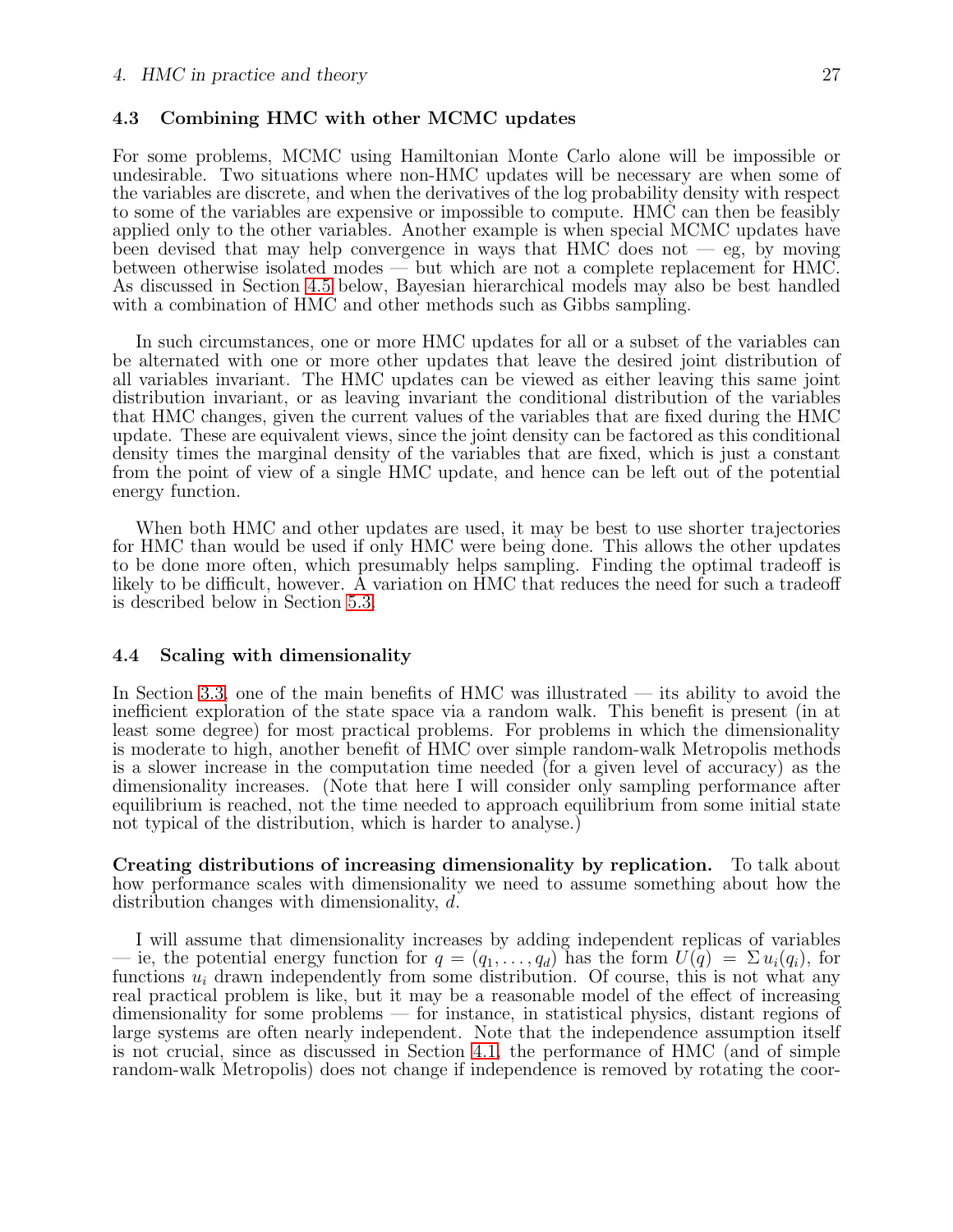dinate system, provided the kinetic energy function (or random-walk proposal distribution) is rotationally symmetric.

For distributions of this form, in which the variables are independent, Gibbs sampling will perform very well (assuming it is feasible), producing an independent point after each scan of all variables. Applying Metropolis updates to each variable separately will also work well, provided the time for a single-variable update does not grow with  $d$ . However, these methods are not invariant to rotation, so this good performance may not generalize to the more interesting distributions for which we hope to obtain insight with the analysis below.

Scaling of HMC and random-walk Metropolis. Here, I discuss informally how well HMC and random-walk Metropolis scale with dimension, loosely following [Creutz \(1988,](#page-48-6) Section III.

To begin, Cruetz notes that the following relationship holds when any Metropolis-style algorithm is used to sample a density  $P(x) = (1/Z) \exp(-E(x))$ :

<span id="page-27-0"></span>
$$
1 = \mathbb{E}[P(x^*)/P(x)] = \mathbb{E}[\exp(-(E(x^*) - E(x)))] = \mathbb{E}[\exp(-\Delta)] \quad (4.17)
$$

where x is the current state, assumed to be distributed according to  $P(x)$ ,  $x^*$  is the proposed state, and  $\Delta = E(x^*) - E(x)$ . Jensen's inequality then implies that the expectation of the energy difference is non-negative:

$$
\mathbb{E}\left[\Delta\right] \geq 0 \tag{4.18}
$$

The inequality will usually be strict.

When  $U(q) = \Sigma u_i(q_i)$ , and proposals are produced independently for each i, we can apply these relationships either to a single variable (or pair of variables) or to the entire state. For a single variable (or pair), I will write  $\Delta_1$  for  $E(x^*) - E(x)$ , with  $x = q_i$  and  $E(x) = u_i(q_i)$ , or  $x = (q_i, p_i)$  and  $E(x) = u_i(q_i) + p_i^2/2$ . For the entire state, I will write  $\Delta_d$ for  $E(x^*) - E(x)$ , with  $x = q$  and  $E(x) = U(q)$ , or  $x = (q, p)$  and  $E(x) = U(q) + K(p)$ . For both random-walk Metropolis and HMC, increasing dimension by replicating variables will lead to increasing energy differences, since  $\Delta_d$  is the sum of  $\Delta_1$  for each variable, each of which has positive mean. This will lead to a decrease in the acceptance probability equal to  $\min(1, \exp(-\Delta_d))$  — unless the width of the proposal distribution or the leapfrog stepsize is decreased to compensate.

More specifically, for random-walk Metropolis with proposals that change each variable independently, the difference in potential energy between a proposed state and the current state will be the sum of independent differences for each variable. If we fix the standard deviation, ς, for each proposed change, the mean and the variance of this potential energy difference will both grow linearly with  $d$ , which will lead to a progressively lower acceptance rate. To maintain reasonable performance,  $\varsigma$  will have to decrease as d increases. Furthermore, the number of iterations needed to reach a nearly independent point will be proportional to  $\zeta^{-2}$ , since exploration is via a random walk.

Similarly, when HMC is used to sample from a distribution in which the components of q are independent, using the kinetic energy  $K(p) = \sum p_i^2/2$ , the different  $(q_i, p_i)$  pairs do not interact during the simulation of a trajectory — each  $(q_i, p_i)$  pair follows Hamiltonian dynamics according to just the one term in the potential energy involving  $q_i$  and the one term in the kinetic energy involving  $p_i$ . There is therefore no need for the length in fictitious time of a trajectory to increase with dimensionality. However, acceptance of the end-point of the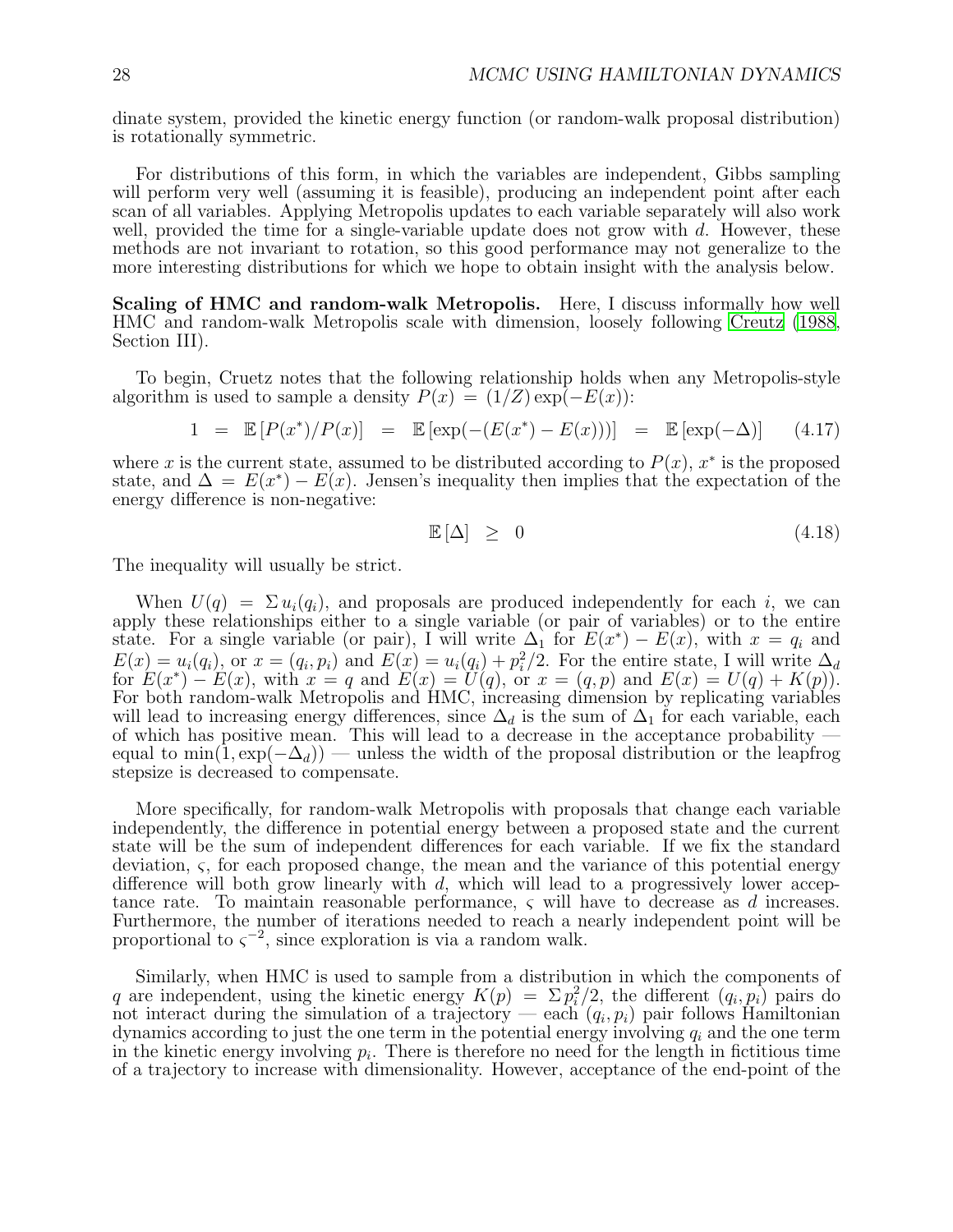trajectory is based on the error in  $H$  due to the leapfrog approximation, which is the sum of the errors pertaining to each  $(q_i, p_i)$  pair. For a fixed stepsize,  $\varepsilon$ , and fixed trajectory length,  $\varepsilon L$ , both the mean and the variance of the error in H grow linearly with d. This will lead to a progressively lower acceptance rate as dimensionality increases, if it is not counteracted by a decrease in  $\varepsilon$ . The number of leapfrog steps needed to reach an independent point will be proportional to  $\varepsilon^{-1}$ .

To see which method scales better, we need to determine how rapidly we must reduce  $\varsigma$ and  $\varepsilon$  as d increases, in order to maintain a reasonable acceptance rate. As d increases and  $\varsigma$ or  $\varepsilon$  go to zero,  $\Delta_1$  will go to zero as well. Using a second-order approximation of exp( $-\Delta_1$ ) as  $1 - \Delta_1 + \Delta_1^2/2$ , together with equation [\(4.17\)](#page-27-0), we find that

<span id="page-28-0"></span>
$$
\mathbb{E}\left[\Delta_1\right] \approx \mathbb{E}\left[\Delta_1^2\right]/2 \tag{4.19}
$$

It follows from this that the variance of  $\Delta_1$  is twice the mean of  $\Delta_1$  (when  $\Delta_1$  is small), which implies that the variance of  $\Delta_d$  is twice the mean of  $\Delta_d$  (even when  $\Delta_d$  is not small). To achieve a good acceptance rate, we must therefore keep the mean of  $\Delta_d$  near one, since a large mean will not be saved by a similarly large standard deviation (which would produce fairly frequent acceptances as  $\Delta_d$  occasionally takes on a negative value).

For random-walk Metropolis with a symmetric proposal distribution, we can see how  $\varsigma$ needs to scale by directly averaging  $\Delta_1$  for a proposal and its inverse. Let the proposal for one variable be  $x^* = x + c$ , and suppose that  $c = a$  and  $c = -a$  are equally likely. Approximating  $U(x^*)$  to second order as  $U(x) + cU'(x) + c^2U''(x)/2$ , we find that the average of  $\Delta_1 = U(x^*) - U(x)$  over  $c = a$  and  $c = -a$  is  $a^2U''(x)$ . Averaging this over the distribution of a, with standard deviation  $\varsigma$ , and over the distribution of x, we see that  $\mathbb{E}[\Delta_1]$  is proportional to  $\zeta^2$ . It follows that  $\mathbb{E}[\Delta_d]$  is proportional to  $d\zeta^2$ , so we can maintain a reasonable acceptance rate by letting  $\varsigma$  be proportional to  $d^{-1/2}$ . The number of iterations needed to reach a nearly independent point will be proportional to  $\zeta^{-2}$ , which will be proportional to d. The amount of computation time needed will typically be proportional to  $\tilde{d}^2$ .

As discussed at the end of Section [2.3,](#page-6-0) the error in  $H$  when using the leapfrog discretization to simulate a trajectory of a fixed length is proportional to  $\varepsilon^2$  (for sufficiently small  $\varepsilon$ ). The error in H for a single  $(q_i, p_i)$  pair is the same as  $\Delta_1$ , so we see that  $\Delta_1^2$  is proportional to  $\varepsilon^4$ . Equation [4.19](#page-28-0) then implies that  $\mathbb{E}[\Delta_1]$  is also proportional to  $\varepsilon^4$ . The average total error in H for all variables,  $\mathbb{E}[\Delta_d]$ , will be proportional to  $d\varepsilon^4$ , and hence we must make  $\varepsilon$ be proportional to  $d^{-1/4}$  to maintain a reasonable acceptance rate. The number of leapfrog updates to reach a nearly independent point will therefore grow as  $d^{1/4}$ , and the amount of computation time will typically grow as  $d^{5/4}$ , which is much better than the  $d^2$  growth for random-walk Metropolis.

Optimal acceptance rates. By extending the analysis above, we can determine what the acceptance rate of proposals is when the optimal choice of  $\varsigma$  or  $\epsilon$  is used. This is helpful when tuning the algorithms — provided, of course, that the distribution sampled is high-dimensional, and has properties that are adequately modeled by a distribution with replicated variables.

To find this acceptance rate, we first note that since Metropolis methods satisfy detailed balance, the probability of an accepted proposal with  $\Delta_d$  negative must be equal to the probability of an accepted proposal with  $\Delta_d$  positive. Since all proposals with negative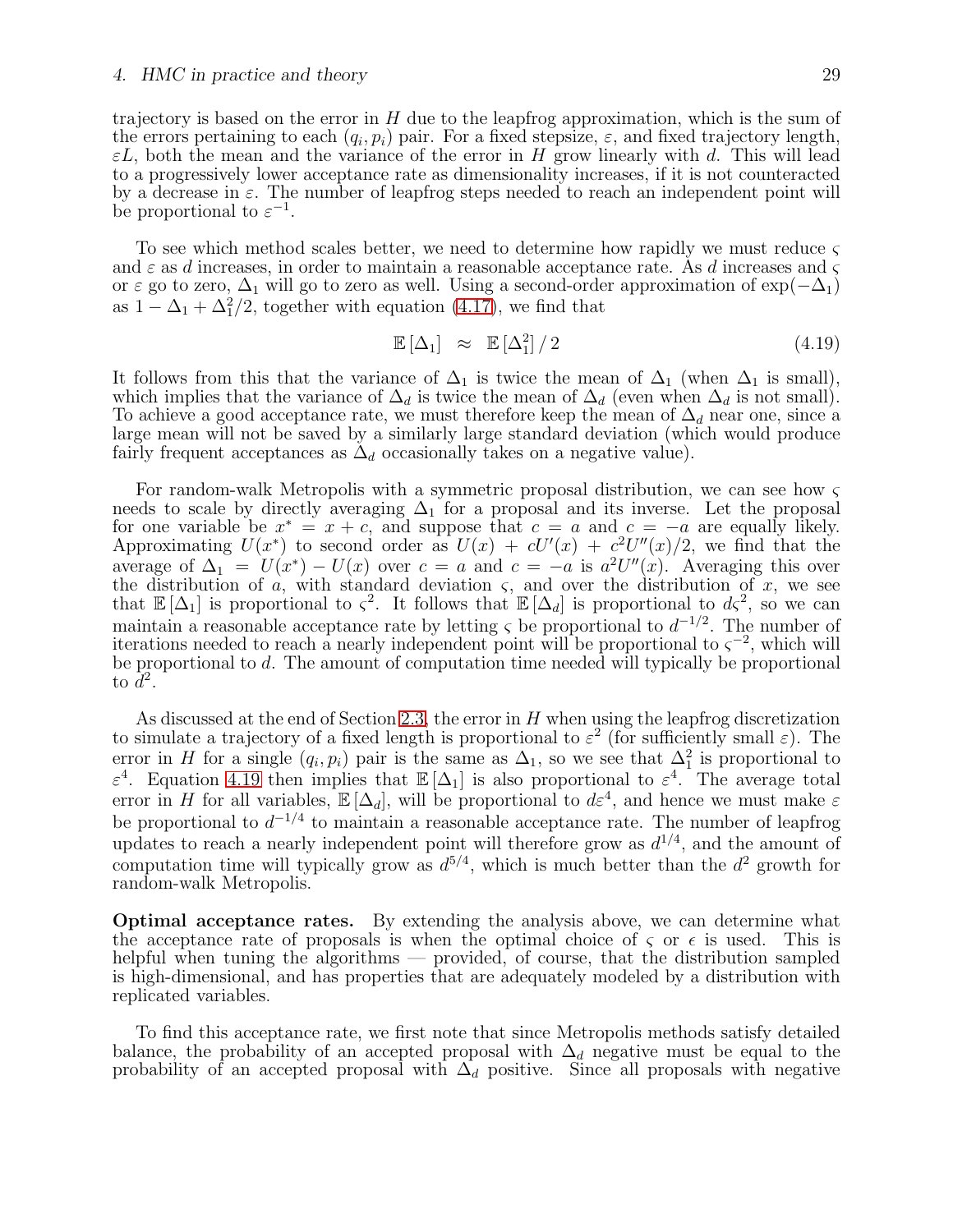$\Delta_d$  are accepted, the acceptance rate is simply twice the probability that a proposal has a negative  $\Delta_d$ . For large d, the Central Limit Theorem implies that the distribution of  $\Delta_d$  is Gaussian, since it is a sum of d independent  $\Delta_1$  values. (This assumes that the variance of each  $\Delta_1$  is finite.) We saw above that the variance of  $\Delta_d$  is twice its mean,  $\mathbb{E}[\Delta_d] = \mu$ . The acceptance probability can therefore be written as follows [\(Gupta](#page-48-7) et al., [1990](#page-48-7)), for large d:

<span id="page-29-0"></span>
$$
P(\text{accept}) = 2\Phi((0-\mu)/\sqrt{2\mu}) = 2\Phi(-\sqrt{\mu/2}) = a(\mu) \tag{4.20}
$$

where  $\Phi(z)$  is the cumulative distribution function for a Gaussian variable with mean zero and variance one.

For random-walk Metropolis, the cost to obtain an independent point will be proportional to  $1/(a\varsigma^2)$ , where a is the acceptance rate. We saw above that  $\mu = \mathbb{E}[\Delta_d]$  is proportional to  $\varsigma^2$ , so the cost follows the proportionality

$$
C_{\text{rw}} \propto 1/(a(\mu)\mu) \tag{4.21}
$$

Numerical calculation shows that this is minimized when  $\mu = 2.8$  and  $a(\mu) = 0.23$ .

For HMC, the cost to obtain an independent point will be proportional to  $1/(a\epsilon)$ , and as we saw above,  $\mu$  is proportional to  $\varepsilon^4$ . From this we obtain

$$
C_{\text{HMC}} \propto 1/(a(\mu)\mu^{1/4}) \tag{4.22}
$$

Numerical calculation shows that the minimum is when  $\mu = 0.41$  and  $a(\mu) = 0.65$ .

The same optimal 23% acceptance rate for random-walk Metropolis was previously obtained using a more formal analysis by [Roberts et al. \(1997](#page-50-2)). The optimal 65% acceptance rate for HMC that I derive above is consistent with previous empirical results on distributions following the model here [\(Neal, 1994,](#page-49-6) Figure 2), and on real high-dimensional problems [\(Creutz](#page-48-6), [1988,](#page-48-6) Figures 2 and 3; [Sexton and Weingarten, 1992](#page-50-3), Table 1). [Kennedy and Pendleton](#page-49-7) [\(1991](#page-49-7)) obtained explicit and rigorous results for HMC applied to multivariate Gaussian distributions.

Exploring the distribution of potential energy. The better scaling behaviour of HMC seen above depends crucially on the resampling of momentum variables. We can see this by considering how well the methods explore the distribution of the potential energy,  $U(q)$  =  $\Sigma u_i(q_i)$ . Because  $U(q)$  is a sum of d independent terms, its standard deviation will grow in proportion to  $d^{1/2}$ .

Following [Caracciolo et al. \(1994](#page-48-8)), we note that the expected change in potential energy from a single Metropolis update will be no more than order one — intuitively, large upwards changes are unlikely to be accepted, and since Metropolis updates satisfy detailed balance, large downward changes must also be rare (in equilibrium). Because changes in  $U$  will follow a random walk (due again to detailed balance), it will take at least order  $(d^{1/2}/1)^2 = d$ Metropolis updates to explore the distribution of U.

In the first step of an HMC iteration, the resampling of momentum variables will typically change the kinetic energy by an amount that is proportional to  $d^{1/2}$ , since the kinetic energy is also a sum of d independent terms, and hence has standard deviation that grows as  $d^{1/2}$ (more precisely, its standard deviation is  $d^{1/2}/2^{1/2}$ ). If the second step of HMC proposes a distant point, this change in kinetic energy (and hence in  $H$ ) will tend, by the end of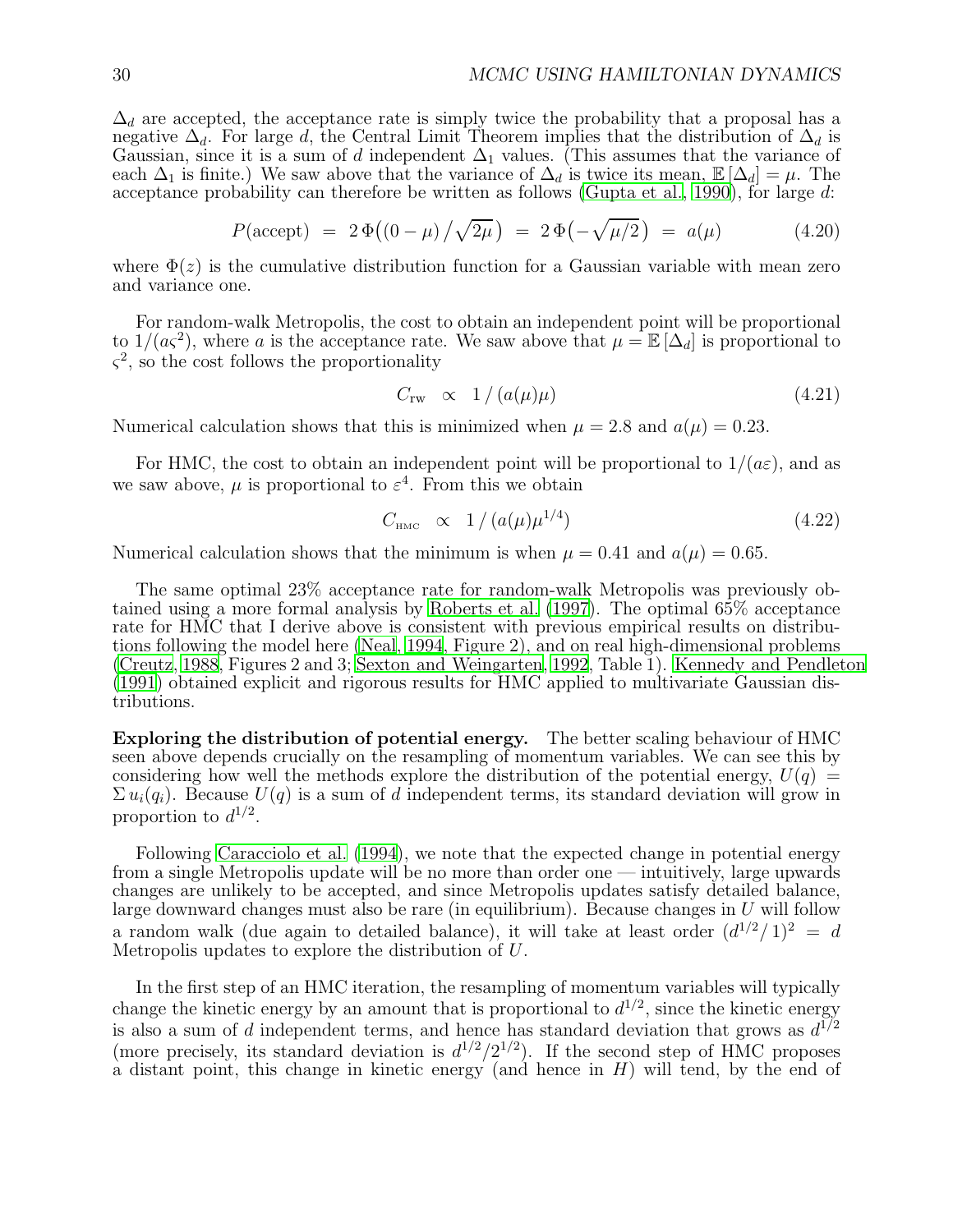the trajectory, to have become equally split between kinetic and potential energy. If the end-point of this trajectory is accepted, the change in potential energy from a single HMC iteration will be proportional to  $d^{1/2}$ , comparable to its overall range of variation. So, in contrast to random-walk Metropolis, we may hope that only a few HMC iterations will be sufficient to move to a nearly independent point, even for high-dimensional distributions.

Analysing how well methods explore the distribution of U can also provide insight into their performance on distributions that aren't well modeled by replication of variables, as we will see in the next section.

#### <span id="page-30-0"></span>4.5 HMC for hierarchical models

Many Bayesian models are defined hierarchically. A large set of low-level parameters have prior distributions that are determined by fewer higher-level "hyperparameters", which in turn may have priors determined by yet-higher-level hyperparameters. For example, in a regression model with many predictor variables, the regression coefficients might be given Gaussian prior distributions, with mean of zero and a variance that is a hyperparameter. This hyperparameter could be given a broad prior distribution, so that its posterior distribution is determined mostly by the data.

One could apply HMC to these models in an obvious way (after taking the logs of variance hyperparameters, so they will be unconstrained). However, it may be better to apply HMC only to the lower-level parameters, for reasons I will now discuss. (See Section [4.3](#page-26-1) for general discussion of applying HMC to a subset of variables.)

I will use my work on Bayesian neural network models [\(Neal](#page-49-1), [1996a\)](#page-49-1) as an example. Such models typically have several groups of low-level parameters, each with an associated variance hyperparameter. The posterior distribution of these hyperparameters reflects important aspects of the data, such as which predictor variables are most relevant to the task. The efficiency with which values for these hyperparameters are sampled from the posterior distribution can often determine the overall efficiency of the MCMC method.

I use HMC only for the low-level parameters in Bayesian neural network models, with the hyperparameters being fixed during an HMC update. These HMC updates alternate with Gibbs sampling updates of the hyperparameters, which (in the simpler versions of the models) are independent given the low-level parameters, and have conditional distributions of standard form. By using HMC only for the low-level parameters, the leapfrog stepsizes used can be set using heuristics that are based on the current hyperparameter values. (I use the multiple stepsize approach described at the end of Section [4.2,](#page-22-0) equivalent to using different mass values,  $m_i$ , for different parameters.) For example, the size of the network "weights" on connections out of a "hidden unit" determine how sensitive the likelihood function is to changes in weights on connections into the hidden unit; the variance of the weights on these outgoing connections is therefore useful in setting the stepsize for the weights on the incoming connections. If the hyperparameters were changed by the same HMC updates as change the lower-level parameters, using them to set stepsizes would not be valid, since a reversed trajectory would use different stepsizes, and hence not retrace the original trajectory. Without a good way to set stepsizes, HMC for the low-level parameters would likely be much less efficient.

[Choo \(2000\)](#page-48-9) bypassed this problem by using a modification of HMC in which trajectories are simulated by alternating leapfrog steps that update only the hyperparameters with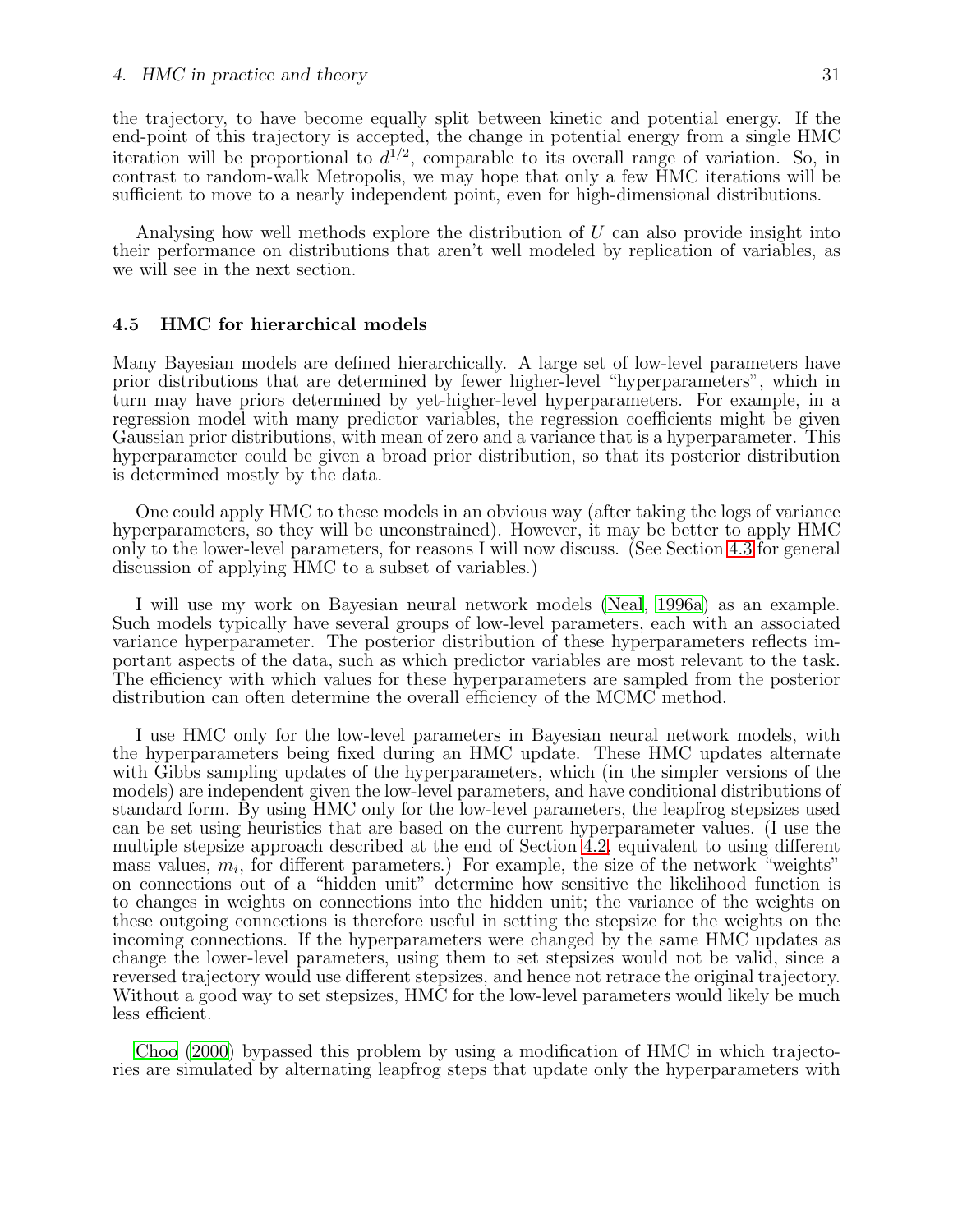leapfrog steps that update only the low-level parameters. This procedure maintains both reversibility and volume-preservation (though not necessarily symplecticness), while allowing the stepsizes for the low-level parameters to be set using the current values of the hyperparameters (and vice versa). However, performance did not improve as hoped because of a second issue with hierarchical models.

In these Bayesian neural network models, and many other hierarchical models, the joint distribution of both low-level parameters and hyperparameters is highly skewed, with the probability density varying hugely from one region of high posterior probability to another. Unless the hyperparameters controlling the variances of low-level parameters have very narrow posterior distributions, the joint posterior density for hyperparameters and low-level parameters will vary greatly from when the variance is low to when it is high.

For instance, suppose that in its region of high posterior probability, a variance hyperparameter varies by a factor of four. If this hyperparameter controls 1000 low-level parameters, their typical prior probability density will vary by a factor of  $2^{1000} = 1.07 \times 10^{301}$ , corresponding to a potential energy range of  $log(2^{1000}) = 693$ , with a standard deviation of  $693/12^{1/2} = 200$  (since the variance of a uniform distribution is one twelfth of its range). As discussed at the end of Section [4.4,](#page-26-0) one HMC iteration changes the energy only through the resampling of the momentum variables, which at best leads to a change in potential energy with standard deviation of about  $d^{1/2}/2^{3/2}$ . For this example, with 1000 low-level parameters, this is 11.2, so about  $(200/11.2)^2 = 319$  HMC iterations will be needed to reach an independent point.

One might obtain similar performance for this example using Gibbs sampling. However, for neural network models, there is no feasible way of using Gibbs sampling for the posterior distribution of the low-level parameters, but HMC can be applied to the conditional distribution of the low-level parameters given the hyperparameters. Gibbs sampling can then be used to update the hyperparameters. As we have seen, performance would not be improved by trying to update the hyperparameters with HMC as well, and updating them by Gibbs sampling is easier.

[Choo \(2000\)](#page-48-9) tried another approach that could potentially improve on this — reparameterizing low-level parameters  $\theta_i$ , all with variance  $\exp(\kappa)$ , by letting  $\theta_i = \phi_i \exp(\kappa/2)$ , and then sampling for  $\kappa$  and the  $\phi_i$  using HMC. The reparameterization eliminates the extreme variation in probability density that HMC cannot efficiently sample. However, he found that it is difficult to set a suitable stepsize for  $\kappa$ , and that the error in H tended to grow with trajectory length, unlike the typical situation when HMC is used only for the low-level parameters. Use of "tempering" techniques (see Section [5.7\)](#page-45-0) is another possibility.

Even though it does not eliminate all difficulties, HMC is very useful for Bayesian neural network models — indeed, without it, they might not be feasible for most applications. Using HMC for at least the low-level parameter can produce similar benefits for other hierarchical models (eg, [Ishwaran, 1999\)](#page-48-3), especially when the posterior correlations of these low-level parameters are high. As in any application of HMC, however, careful tuning of the stepsize and trajectory length is generally necessary.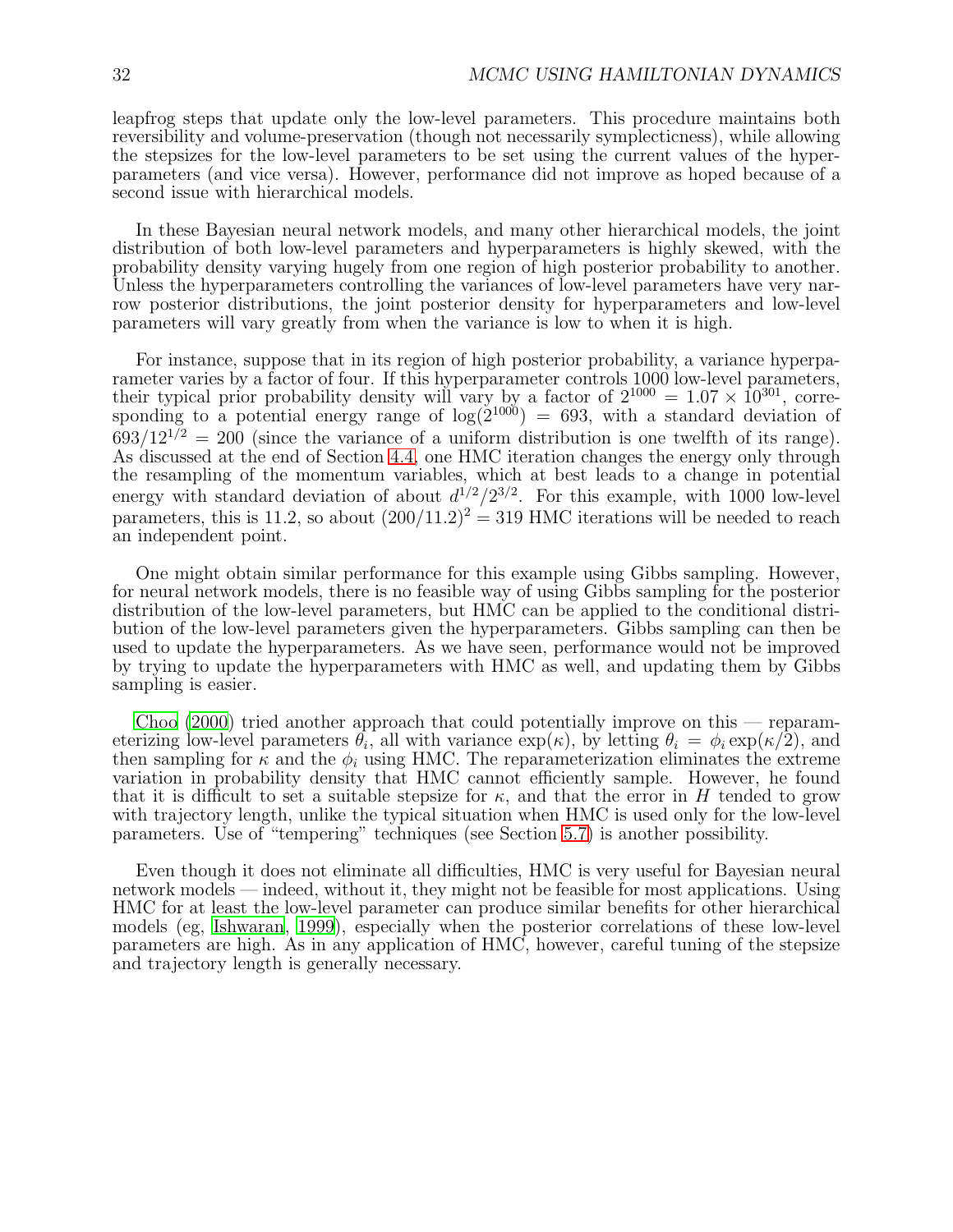## <span id="page-32-1"></span>5 Extensions and variations on HMC

The basic HMC algorithm of Figure [2](#page-13-0) can be modified in many ways, either to improve its efficiency, or to make it useful for a wider range of distributions. In this section, I will start by discussing alternatives to the leapfrog discretization of Hamilton's equations, and also show how HMC can handle distributions with constraints on the variables (eg, variables that must be positive). I will then discuss a special case of HMC — when only one leapfrog step is done — and show how it can be extended to produce an alternative method of avoiding random walks, which may be useful when not all variables are updated by HMC. Most applications of HMC can benefit from using a variant in which "windows" of states are used to increase the acceptance probability. Another widely applicable technique is to use approximations to the Hamiltonian to compute trajectories, while still obtaining correct results by using the exact Hamiltonian when deciding whether to accept the endpoint of the trajectory. Tuning of HMC may be assisted by using a "short-cut" method that avoids computing the whole trajectory when the stepsize is inappropriate. Tempering methods have potential to help with distributions having multiple modes, or which are highly skewed.

There are many other variations that I will not be able to review here, such as the use of a "shadow Hamiltonian" that is exactly conserved by the inexact simulation of the real Hamiltonian [\(Izagguirre and Hampton](#page-49-8), [2004\)](#page-49-8), and the use of symplectic integration methods more sophisticated than the leapfrog method (eg, [Creutz and Gocksch](#page-48-10), [1989](#page-48-10)), including a recent proposal by [Girolami et al. \(2009\)](#page-48-11) of a symplectic integrator for a non-separable Hamiltonian in which M in the kinetic energy of  $(2.6)$  depends on q, allowing for "adaptation" based on local information.

#### <span id="page-32-0"></span>5.1 Discretization by splitting: handling constraints and other applications

The leapfrog method is not the only discretization of Hamilton's equations that is reversible and volume-preserving, and hence can be used for Hamiltonian Monte Carlo. Many "symplectic integration methods" have been devised, mostly for applications other than HMC (eg, simulating the solar system for millions of years to test its stability). It is possible to devise methods that have a higher order of accuracy than the leapfrog method (for example, see [McLachlan and Atela](#page-49-9), [1992\)](#page-49-9). Using such a method for HMC will produce asymptotically better performance than the leapfrog method, as dimensionality increases. Experience has shown, however, that the leapfrog method is hard to beat in practice.

Nevertheless, it is worth taking a more general look at how Hamiltonian dynamics can be simulated, since this also points to how constraints on the variables can be handled, as well as possible improvements such as exploiting partial analytic solutions.

Splitting the Hamiltonian. Many symplectic discretizations of Hamiltonian dynamics can be derived by "splitting" the Hamiltonian into several terms, and then for each term in succession, simulating the dynamics defined by that term for some small time step, then repeating this procedure until the desired total simulation time is reached. If the simulation for each term can be done analytically, we obtain a symplectic approximation to the dynamics that is feasible to implement.

This general scheme is described by [Leimkuhler and Reich \(2004,](#page-49-4) Section 4.2) and by [Sexton and Weingarten \(1992\)](#page-50-3). Suppose that the Hamiltonian can be written as a sum of  $k$ terms, as follows:

$$
H(q,p) = H_1(q,p) + H_2(q,p) + \cdots + H_{k-1}(q,p) + H_k(q,p) \tag{5.1}
$$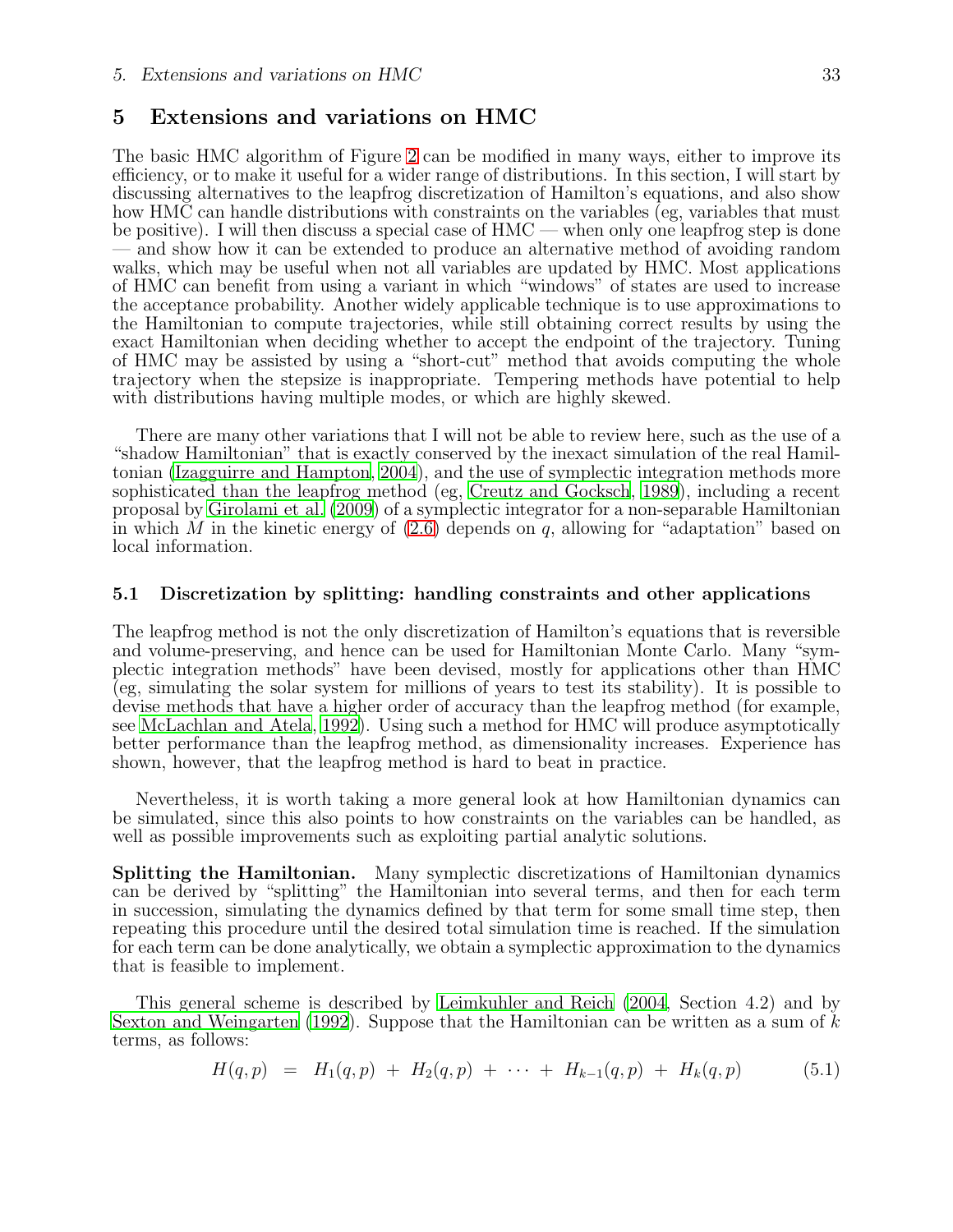Suppose also that we can *exactly* implement Hamiltonian dynamics based on each  $H_i$ , for  $i = 1, \ldots, k$ , with  $T_{i,\varepsilon}$  being the mapping defined by applying dynamics based on  $H_i$  for time  $\varepsilon$ . As shown by [Leimkuhler and Reich](#page-49-4), if the  $H_i$  are twice differentiable, the composition of these mappings,  $T_{1,\varepsilon} \circ T_{2,\varepsilon} \circ \cdots \circ T_{k-1,\varepsilon} \circ T_{k,\varepsilon}$ , is a valid discretization of Hamiltonian dynamics based on H, which will reproduce the exact dynamics in the limit as  $\varepsilon$  goes to zero, with global error of order  $\varepsilon$  or less.

Furthermore, this discretization will preserve volume, and will be symplectic, since these properties are satisfied by each of the  $T_{i,\varepsilon}$  mappings. The discretization will also be reversible if the sequence of  $H_i$  is symmetrical — ie,  $H_i(q,p) = H_{k-i+1}(q,p)$ . As mentioned at the end of Section [2.3,](#page-6-0) any reversible method must have global error of even order in  $\varepsilon$ [\(Leimkuhler and Reich](#page-49-4), [2004](#page-49-4), Section 4.3.3), which means the global error must be of order  $\varepsilon^2$  or better.

We can derive the leapfrog method from a symmetrical splitting of the Hamiltonian. If  $H(q, p) = U(q) + K(p)$ , we can write the Hamiltonian as

$$
H(q, p) = U(q)/2 + K(p) + U(q)/2 \tag{5.2}
$$

which corresponds to a split with  $H_1(q, p) = H_3(q, p) = U(q)/2$  and  $H_2(q, p) = K(p)$ . Hamiltonian dynamics based on  $H_1$  is (equations [\(2.1\)](#page-2-0) and [\(2.2\)](#page-2-0)):

$$
\frac{dq_i}{dt} = \frac{\partial H_1}{\partial p_i} = 0 \tag{5.3}
$$

$$
\frac{dp_i}{dt} = -\frac{\partial H_1}{\partial q_i} = -\frac{1}{2} \frac{\partial U}{\partial q_i} \tag{5.4}
$$

Applying this dynamics for time  $\varepsilon$  just adds  $-(\varepsilon/2) \partial U/\partial q_i$  to each  $p_i$ , which is the first part of a leapfrog step (equation [\(2.28\)](#page-7-1)). The dynamics based on  $H_2$  is as follows:

$$
\frac{dq_i}{dt} = \frac{\partial H_2}{\partial p_i} = \frac{\partial K}{\partial p_i} \tag{5.5}
$$

$$
\frac{dp_i}{dt} = -\frac{\partial H_2}{\partial q_i} = 0 \tag{5.6}
$$

If  $K(p) = (1/2) \sum p_i^2 / m_i$ , applying this dynamics for time  $\epsilon$  results in adding  $\varepsilon p_i / m_i$  to each  $q_i$ , which is the second part of a leapfrog step (equation  $(2.29)$ ). Finally,  $H_3$  produces the third part of a leapfrog step (equation  $(2.30)$ ), which is the same as the first part, since  $H_3 = H_1.$ 

Splitting to exploit partial analytical solutions. One situation where splitting can help is when the potential energy contains a term that can, on its own, be handled analytically. For example, the potential energy for a Bayesian posterior distribution will be the sum of minus the log prior density for the parameters and minus the log likelihood. If the prior is Gaussian, the log prior density term will be quadratic, and can be handled analytically (eg, see the one dimensional example at the end of Section [2.1\)](#page-2-4).

We can modify the leapfrog method for this situation by using a modified split. Suppose  $U(q) = U_0(q) + U_1(q)$ , with  $U_0$  being analytically tractable, in conjunction with the kinetic energy,  $K(p)$ . We use the split

<span id="page-33-0"></span>
$$
H(q, p) = U_1(q)/2 + [U_0(q) + K(p)] + U_1(q)/2 \tag{5.7}
$$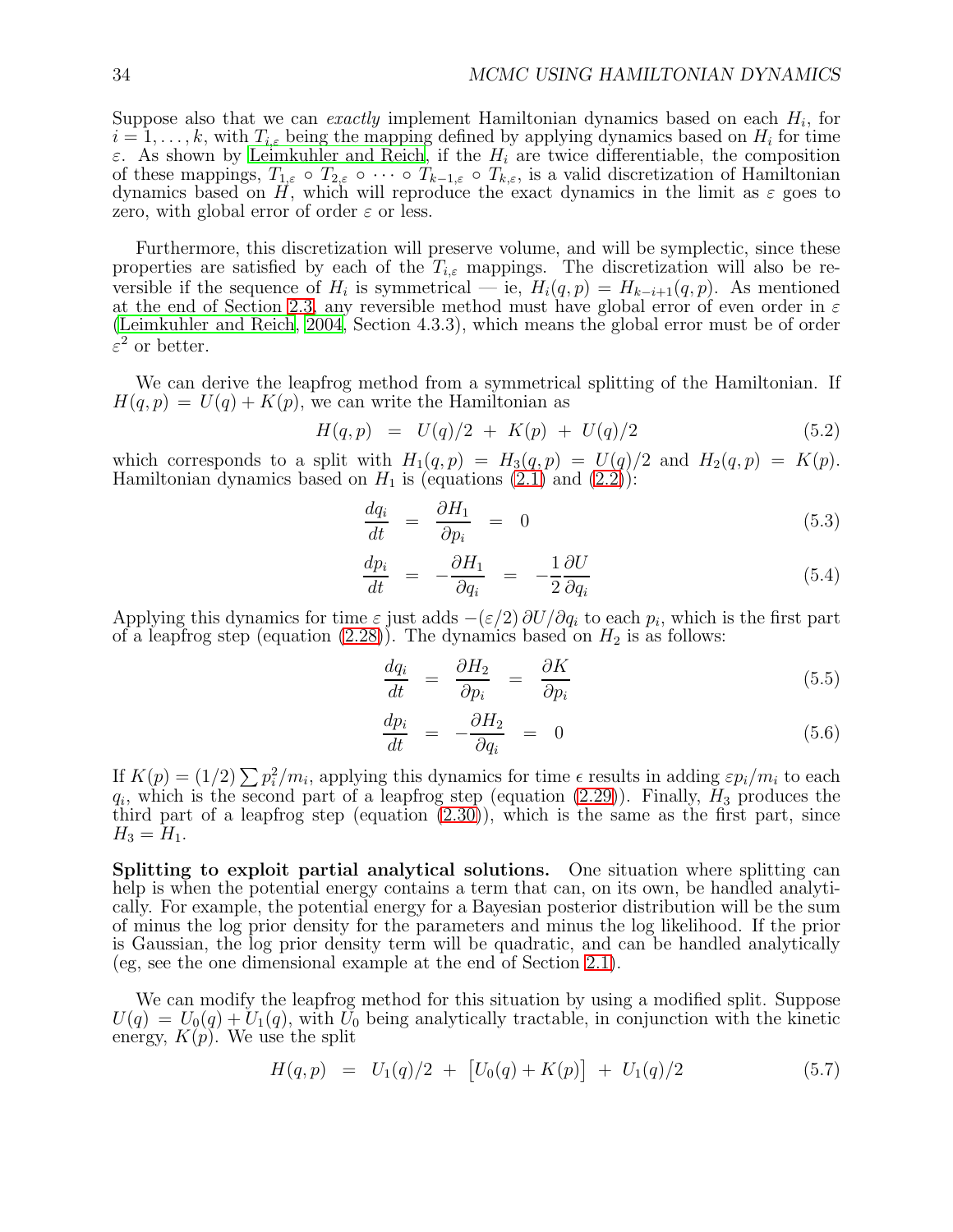Ie,  $H_1(q, p) = H_3(q, p) = U_1(q)/2$  and  $H_2(q, p) = U_0(q) + K(p)$ . The first and last half-steps for p are the same as for ordinary leapfrog, based on  $U_1$  alone. The middle full step for q, which in ordinary leapfrog just adds  $\varepsilon p$  to q, is replaced by the analytical solution for following the exact dynamics based on the Hamiltonian  $U_0(q) + K(p)$  for time  $\varepsilon$ .

With this procedure, it should be possible to use a larger stepsize (and hence use fewer steps in a trajectory), since part of the potential energy has been separated out and handled exactly. The benefit of handling the prior exactly may be limited, however, since the prior is usually dominated by the likelihood.

Splitting potential energies with variable computational costs. Splitting can also help if the potential energy function can be split into two terms, one of which requires less computation time to evaluate than the other [\(Sexton and Weingarten](#page-50-3), [1992\)](#page-50-3). Suppose  $U(q) = U_0(q) + U_1(q)$ , with  $U_0$  being cheaper to compute than  $U_1$ , and let the kinetic energy be  $K(p)$ . We can use the following split, for some  $M > 1$ :

$$
H(q,p) = U_1(q)/2 + \sum_{m=1}^{M} \left[ U_0(q)/2M + K(p)/M + U_0(q)/2M \right] + U_1(q)/2 \quad (5.8)
$$

We label the  $k = 3M + 2$  terms as  $H_1(q, p) = H_k(q, p) = U_1(q)/2$  and for  $i = 1, ..., M$ ,  $H_{3i-1}(q, p) = H_{3i+1}(q, p) = U_0(q)/2M$  and  $H_{3i}(q, p) = K(p)/M$ . The resulting discretization can be seen as a nested leapfrog method. The  $\hat{M}$  inner leapfrog steps involve only  $U_0$ , and use an effective stepsize of  $\varepsilon/M$ . The outer leapfrog step takes half steps for p using only  $U_1$ , and replaces the update for q in the middle with the M inner leapfrog steps.

If  $U_0$  is much cheaper to compute than  $U_1$ , we can use a large value for M without increasing computation time by much. The stepsize,  $\varepsilon$ , that we can use will then be limited mostly by the properties of  $\check{U}_1$ , since the effective stepsize for  $U_0$  is much smaller,  $\varepsilon/M$ . Using a bigger  $\varepsilon$  than with the standard leapfrog method will usually be possible, and hence we will need fewer steps in a trajectory, with fewer computations of  $U_1$ .

Splitting according to data subsets. When sampling from the posterior distribution for a Bayesian model of independent data points, it may be possible to save computation time by splitting the potential energy into terms for subsets of the data.

Suppose we partition the data into subsets  $S_m$ , for  $i = 1, \ldots, M$ , typically of roughly equal size. We can then write the log likelihood function as  $\ell(q) = \sum_{m=1}^{M} \ell_m(q)$ , where  $\ell_m$ is the log likelihood function based on the data points in  $S_{m}$ . If  $\pi(q)$  is the prior density for the parameters, we can let  $U_m(q) = -\log(\pi(q))/M - \ell_m(q)$ , and split the Hamiltonian as follows:

$$
H(q,p) = \sum_{m=1}^{M} \left[ U_m(q)/2 + K(p)/M + U_m(q)/2 \right] \tag{5.9}
$$

Ie, we let the  $k = 3M$  terms be  $H_{3m-2}(q, p) = H_{3m}(q, p) = U_m(q)/2$  and  $H_{3m-1}(q, p) =$  $K(p)/m$ . The resulting discretization with stepsize  $\varepsilon$  effectively performs M leapfrog steps with stepsize  $\varepsilon/M$ , with the mth step using  $MU_m$  as the potential energy function.

This scheme can be beneficial if the data set is redundant, with many data points that are similar. We then expect  $MU_m(q)$  to be approximately the same as  $U(q)$ , and we might hope that we could set  $\varepsilon$  to be M times larger than with the standard leapfrog method,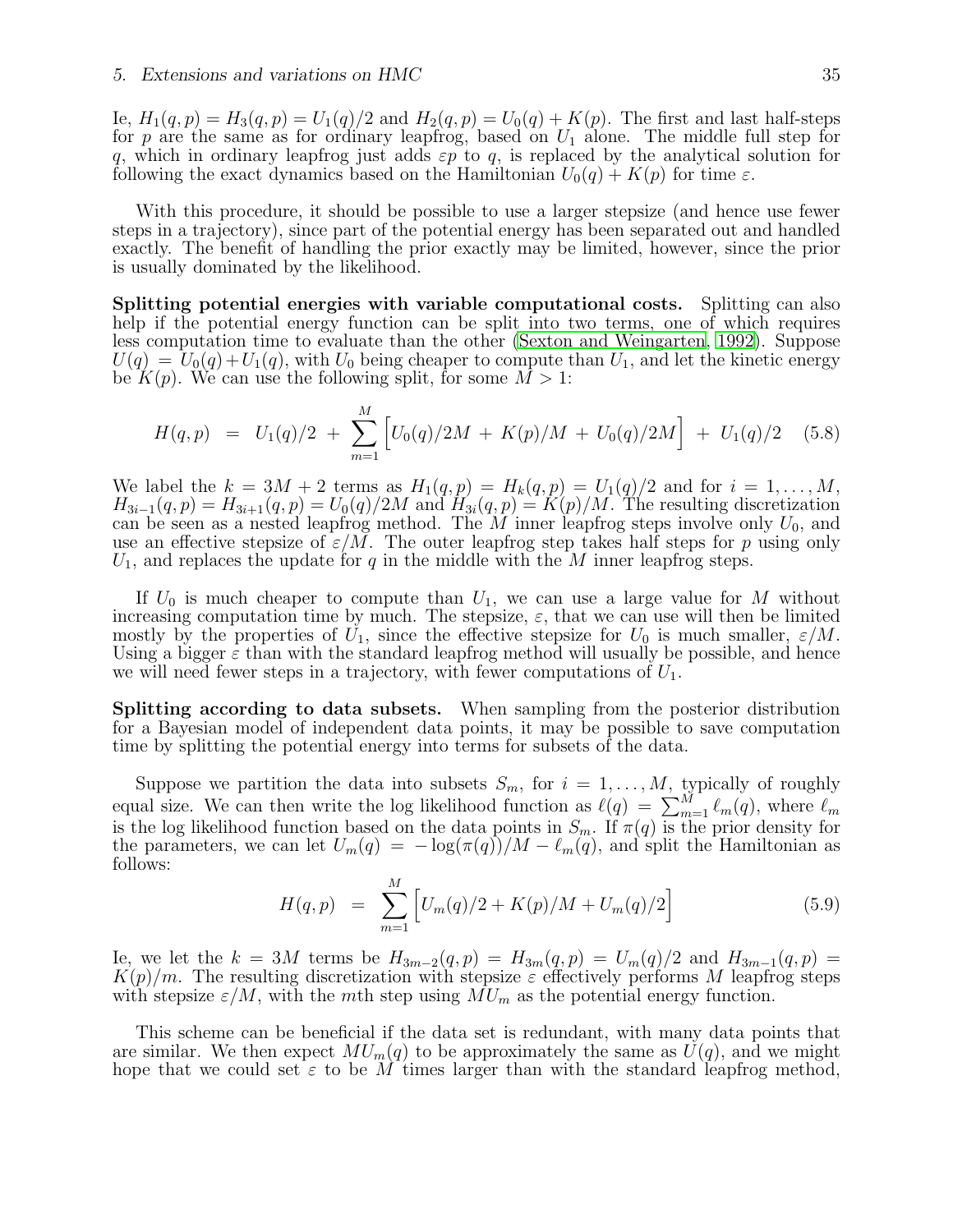obtaining similar results with  $M$  times less computation. In practice, however, the error in H at the end of the trajectory will be larger than with standard leapfrog, so the gain will be less than this. I found [\(Neal, 1996a](#page-49-1), Sections 3.5.1 and 3.5.2) that the method can be beneficial for neural network models, especially when combined with the windowed HMC procedure described below in Section [5.4.](#page-39-0)

Note that unlike the other examples above, this split is *not* symmetrical, and hence the resulting discretization is not reversible. However, it can still be used to produce a proposal for HMC as long as the labelling of the subsets is randomized for each iteration, so that the reverse trajectory has the same probability of being produced as the forward trajectory. (It is possible, however, that some symmetrical variation on this split might produce better results.)

Handling constraints. An argument based on splitting shows how to handle constraints on the variables being sampled. Here, I will consider only separate constraints on some subset of the variables, with the constraint on  $q_i$  taking the form  $q_i \le u_i$ , or  $q_i \ge l_i$ , or both. A similar scheme can handle constraints taking the form  $G(q) > 0$ , for any differentiable function G.

We can impose constraints on variables by letting the potential energy be infinite for values of q that violate any of the constraints, which will give such points probability zero. To see how to handle such infinite potential energies, we can look at a limit of potential energy functions that approach infinity, and the corresponding limit of the dynamics.

To illustrate, suppose that  $U_*(q)$  is the potential energy ignoring constraints, and that  $q_i$ is constrained to be less than  $u_i$ . We can take the limit as  $r \to \infty$  of the following potential energy function (which is one of many that could be used):

$$
U(q) = U_*(q) + C_r(q_i, u_i), \text{ where } C_r(q_i, u_i) = \begin{cases} 0 & \text{if } q_i \le u_i \\ r^{r+1}(q_i - u_i)^r & \text{if } q_i > u_i \end{cases} (5.10)
$$

It is easy to see that  $\lim_{r\to\infty} C_r(q_i, u_i)$  is zero for any  $q_i \leq u_i$  and infinity for any  $q_i > u_i$ . For any finite  $r > 1$ ,  $U(q)$  is differentiable, so we can use it to define Hamiltonian dynamics.

To simulate the dynamics based on this  $U(q)$ , with a kinetic energy  $K(p) = (1/2) \sum p_i^2 / m_i$ , we can use the split of equation [\(5.7\)](#page-33-0), with  $U_1(q) = U_*(q)$  and  $U_0(q) = C_r(q_i, u_i)$ :

$$
H(q, p) = U_*(q)/2 + [C_r(q_i, u_i) + K(p)] + U_*(q)/2 \qquad (5.11)
$$

This produces a variation on the leapfrog method in which the half-steps for  $p$  (equa-tions [\(2.28\)](#page-7-1) and [2.29\)](#page-7-1) remain the same, but the full step for  $q$  (equation [\(2.29\)](#page-7-1)) is modified to account for the constraint on q<sub>i</sub>. After computing  $q'_i = q_i(t) + \varepsilon p_i(t + \varepsilon/2)/m_i$ , we check if  $q'_i > u_i$ . If not, the value of  $C_r(q_i, u_i)$  must be zero all along the path from  $q_i$  to  $q'_i$  $i$ , and we can set  $q(t+\varepsilon)$  to  $q_i'$  $\mathcal{L}'_i$ . But if  $q'_i > u_i$ , the dynamics based on the Hamiltonian  $C_r(q_i, u_i) + K(p)$ will be affected by the  $C_r$  term. This term can be seen as a steep hill, which will be climbed as  $q_i$  moves past  $u_i$ , until the point is reached where  $C_r$  is equal to the previous value of  $(1/2)p_i^2/m_i$ , at which point  $p_i$  will be zero. (If r is sufficiently large, as it will be in the limit as  $r \to \infty$ , this point will be reached before the end of the full step.) We will then fall down the hill, with  $p_i$  taking on increasingly negative values, until we again reach  $q_i = u_i$ , when  $p_i$  will be just the negative of the original value of  $p_i$ . We then continue, now moving in the opposite direction, away from the upper limit.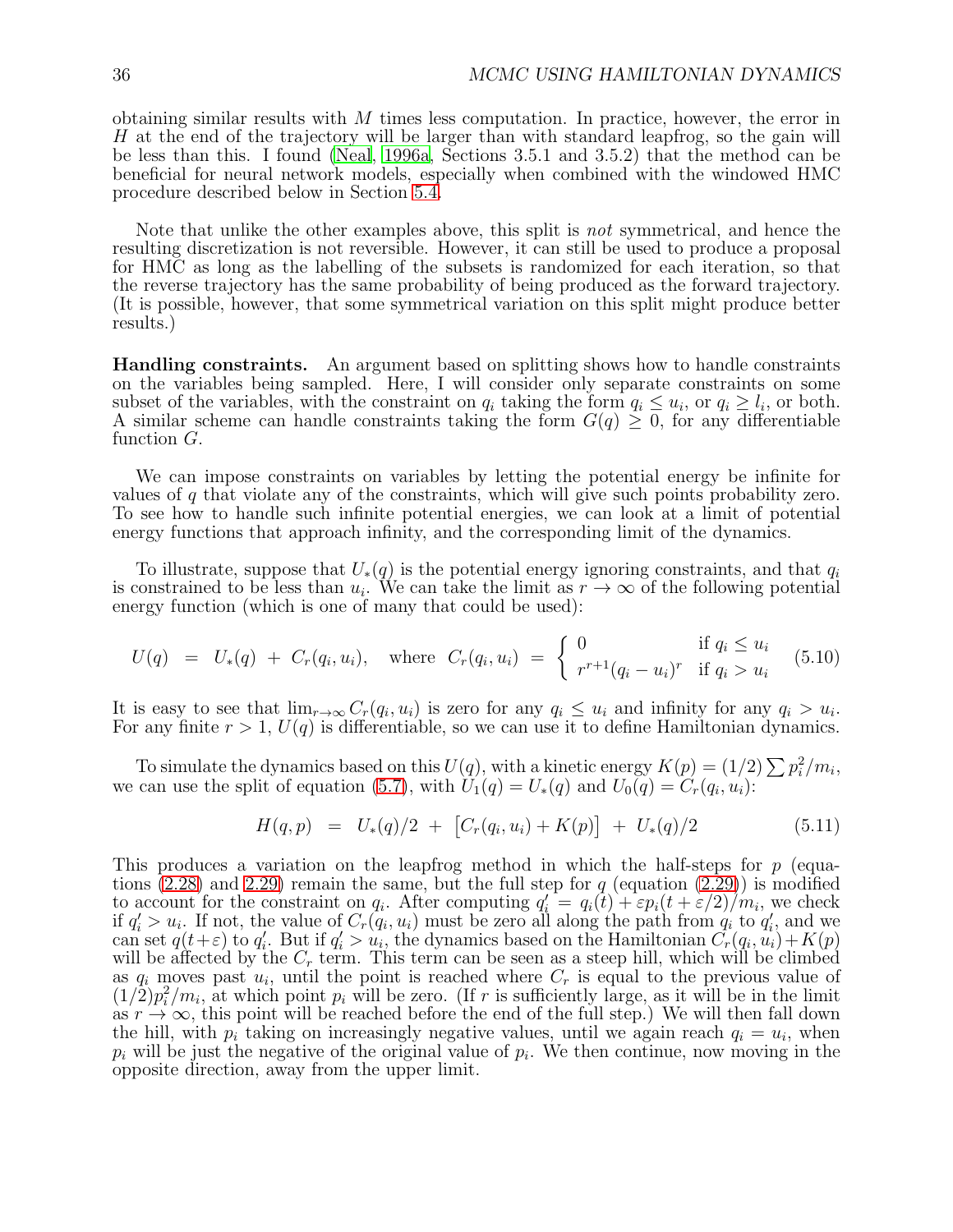For each variable,  $i = 1, \ldots, d$ : 1) Let  $p'_i = p_i(t + \varepsilon/2)$ 2) Let  $q'_i = q_i(t) + \varepsilon p'_i/m_i$ 3) If  $q_i$  is constrained, repeat the following until  $q'_i$ satisfies all constraints: a) If  $q_i$  has an upper constraint, and  $q'_i > u_i$ Let  $q'_{i} = u_{i} - (q'_{i} - u_{i})$  and  $p'_{i} = -p'_{i}$ i b) If  $q_i$  has a lower constraint, and  $q'_i < l_i$ Let  $q'_{i} = l_{i} + (l_{i} - q'_{i})$  $p'_i$ ) and  $p'_i = -p'_i$ i 4) Let  $q_i(t+\varepsilon) = q_i'$  and  $p_i(t+\varepsilon/2) = p_i'$ i

<span id="page-36-1"></span>Figure 8: Modification to the leapfrog update of q (equation  $(2.29)$ ) to handle constraints of the form  $q_i \leq u_i$  or  $q_i \leq l_i$ .

If several variables have constraints, we must follow this procedure for each, and if a variable has both upper and lower constraints, we must repeat the procedure until neither constraint is violated. The end result is that the full step for  $q$  of equation [\(2.29\)](#page-7-1) is replaced by the procedure shown in Figure [8.](#page-36-1) Intuitively, the trajectory just bounces off the "walls" given by the constraints. If  $U_*(q)$  is constant, these bounces are the only interesting aspect of the dynamics, and the procedure is sometimes referred to as "billiards" (see, for example, Ruján, [1997\)](#page-50-4).

#### <span id="page-36-0"></span>5.2 Taking one step at a time — the Langevin method

A special case of Hamiltonian Monte Carlo arises when the trajectory used to propose a new state consists of only a single leapfrog step. Suppose that we use the kinetic energy  $K(p)$  =  $(1/2)\sum p_i^2$ . An iteration of HMC with one leapfrog step can be expressed in the following way. We sample values for the momentum variables,  $p$ , from their Gaussian distributions with mean zero and variance one, and then propose new values,  $q^*$  and  $p^*$ , as follows:

<span id="page-36-2"></span>
$$
q_i^* = q_i - \frac{\varepsilon^2}{2} \frac{\partial U}{\partial q_i}(q) + \varepsilon p_i \tag{5.12}
$$

$$
p_i^* = p_i - \frac{\varepsilon}{2} \frac{\partial U}{\partial q_i}(q) - \frac{\varepsilon}{2} \frac{\partial U}{\partial q_i}(q^*)
$$
\n(5.13)

We accept  $q^*$  as the new state with probability

<span id="page-36-3"></span>
$$
\min\left[1, \exp\left(-\left(U(q^*) - U(q)\right) - \frac{1}{2}\sum_{i} \left((p_i^*)^2 - p_i^2\right)\right)\right] \tag{5.14}
$$

and otherwise keep q as the new state.

Equation [\(5.12\)](#page-36-2) is known in physics as one type of "Langevin equation", and this method is therefore known as *Langevin Monte Carlo (LMC)* in the the lattice field theory literature (eg, [Kennedy](#page-49-10), [1990\)](#page-49-10).

i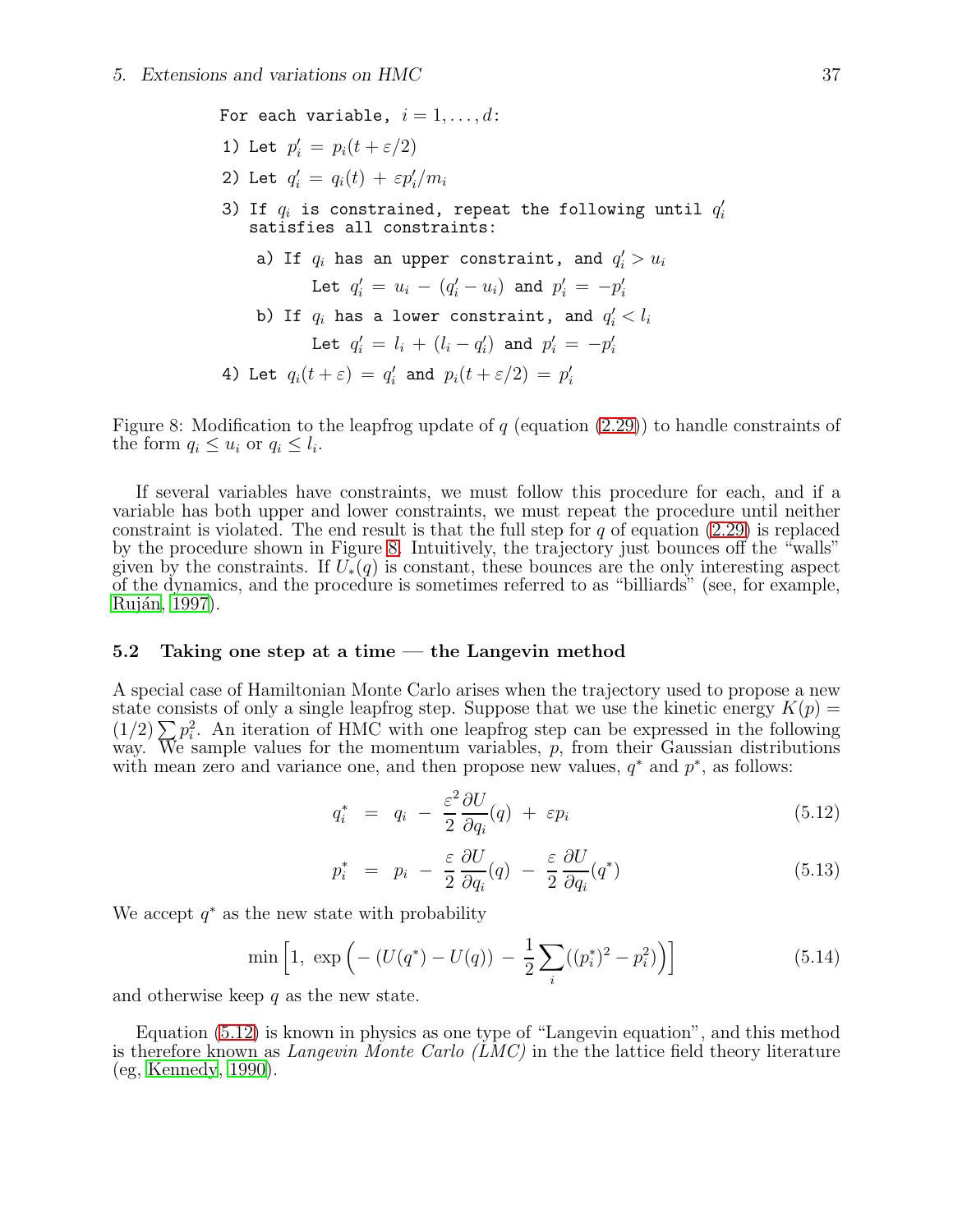One can also remove any explicit mention of momentum variables, and view this method as performing a Metropolis-Hastings update in which  $q^*$  is proposed from a Gaussian distribution where the  $q_i^*$ <sup>\*</sup> are independent, with means of  $q_i - (\varepsilon^2/2)[\partial U/\partial q_i](q)$ , and variances of  $\varepsilon^2$ . Since this proposal is not symmetrical, it must be accepted or rejected based on both the ratio of the probability densities of  $q^*$  and q and on the ratio of the probability densities for proposing q from  $q^*$  and vice versa [\(Hastings, 1970\)](#page-48-12). To see the equivalence with HMC using one leapfrog step, we can write the Metropolis-Hastings acceptance probability as follows:

<span id="page-37-0"></span>
$$
\min\left[1,\ \frac{\exp(-U(q^*))}{\exp(-U(q))}\ \prod_{i=1}^d\ \frac{\exp\left(-\left(q_i-q_i^*+\left(\varepsilon^2/2\right)\left[\partial U/\partial q_i\right](q^*)\right)^2/2\varepsilon^2\right)}{\exp\left(-\left(q_i^*-q_i+\left(\varepsilon^2/2\right)\left[\partial U/\partial q_i\right](q)\right)^2/2\varepsilon^2\right)}\right]\tag{5.15}
$$

To see that this is the same as  $(5.14)$ , note that using equations  $(5.12)$  and  $(5.13)$ , we can write

$$
p = \frac{1}{\varepsilon} \left[ q_i^* - q_i + \frac{\varepsilon^2}{2} \frac{\partial U}{\partial q_i}(q) \right]
$$
(5.16)

$$
p^* = -\frac{1}{\varepsilon} \left[ q_i - q_i^* + \frac{\varepsilon^2}{2} \frac{\partial U}{\partial q_i}(q^*) \right] \tag{5.17}
$$

After substituting these into [\(5.14\)](#page-36-3), it is straightforward to see the equivalence to [\(5.15\)](#page-37-0).

In this Metropolis-Hastings form, the Langevin Monte Carlo method was first proposed by Rossky, Doll, and Friedman [\(1978\)](#page-50-5), for use in physical simulations. Approximate Langevin methods without an accept/reject step can also be used (for a discussion of this, see [Neal,](#page-49-2) [1993,](#page-49-2) Section 5.3) — as, for instance, in a paper on statistical inference for complex models by [Grenander and Miller \(1990\)](#page-48-13), where also an accept/reject step is proposed in the discussion by J. Besag (p. 591).

Although LMC can be seen as a special case of HMC, its properties are quite different. Since LMC updates are reversible, and generally make only small changes to the state (since  $\varepsilon$  typically cannot be very large), LMC will explore the distribution via an inefficient random walk, just like random-walk Metropolis updates.

However, LMC has better scaling behaviour than random-walk Metropolis as dimensionality increases, as can be seen from an analysis paralleling that in Section [4.4](#page-26-0) [\(Creutz, 1988;](#page-48-6) [Kennedy](#page-49-10), [1990\)](#page-49-10). The local error of the leapfrog step is of order  $\varepsilon^3$ , so  $\mathbb{E}[\Delta_1^2]$ , the average squared error in H from one variable, will be of order  $\varepsilon^6$ . From equation [\(4.19\)](#page-28-0),  $\mathbb{E}[\Delta]$  will also be of order  $\varepsilon^6$ , and with d independent variables,  $\mathbb{E}[\Delta_d]$  will be of order  $d\varepsilon^6$ , so that  $\varepsilon$ must scale as  $d^{-1/6}$  in order to maintain a reasonable acceptance rate. Since LMC explores the distribution via a random walk, the number of iterations needed to reach a nearly independent point will be proportional to  $\varepsilon^{-2}$ , which grows as  $d^{1/3}$ , and the computation time to reach a nearly independent point grows as  $d^{4/3}$ . This is better than the  $d^2$  growth in computation time for random walk Metropolis, but worse than the  $d^{5/4}$  growth when HMC is used with trajectories that are long enough to reach a nearly independent point.

We can also find what the acceptance rate for LMC will be when the optimal  $\varepsilon$  is used, when sampling a distribution with independent variables replicated d times. As for random walk Metropolis and HMC, the acceptance rate is given in terms of  $\mu = \mathbb{E}[\Delta_d]$  by equation [\(4.20\)](#page-29-0). The cost of obtaining a nearly independent point using LMC is proportional to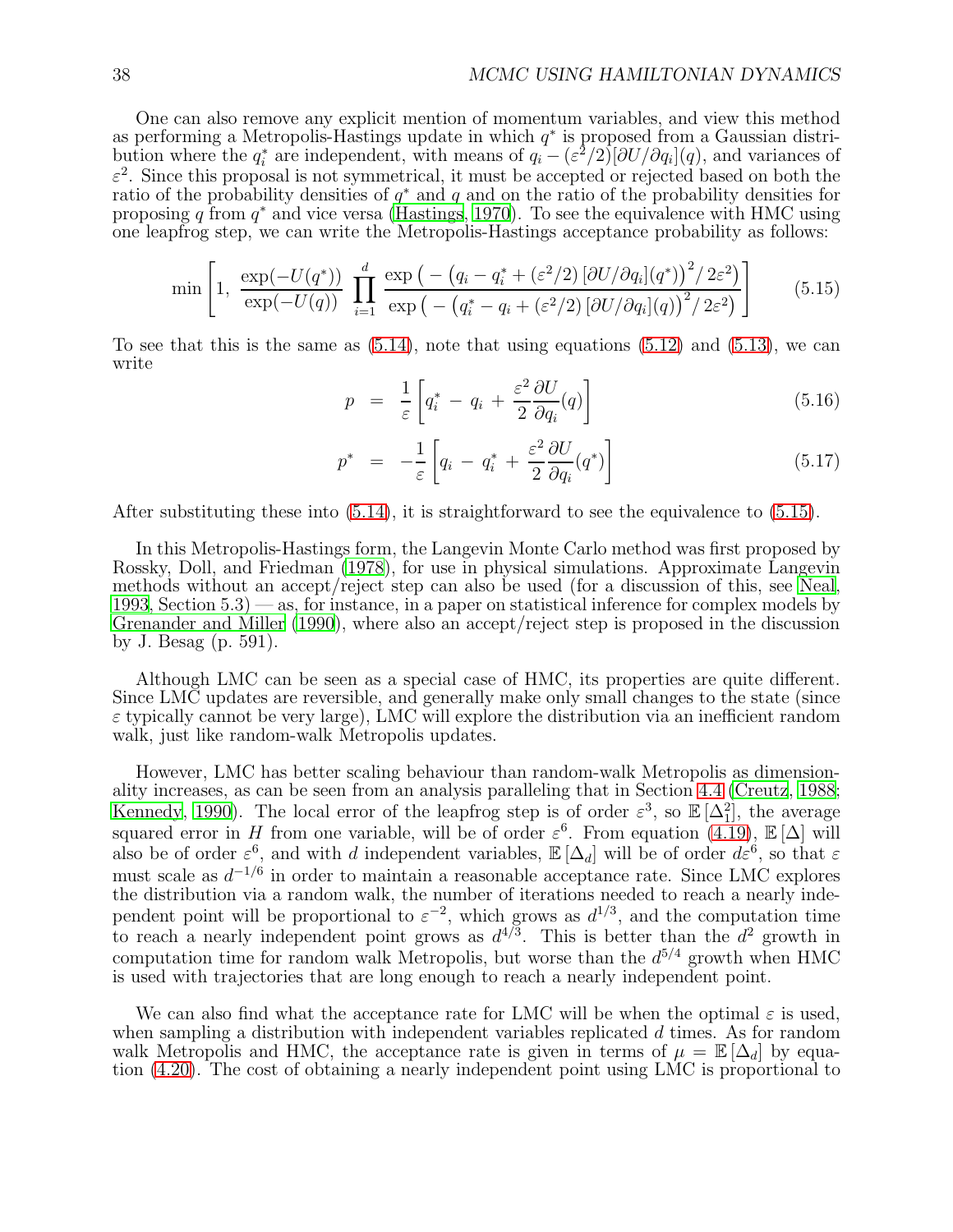$1/(a(\mu)\varepsilon^2)$ , and since  $\mu$  is proportional to  $\varepsilon^6$ , we can write the cost as

$$
C_{\text{LMC}} \propto 1/(a(\mu)\mu^{1/3}) \tag{5.18}
$$

Numerical calculation shows that this is minimized when  $a(\mu)$  is 0.57 a result obtained more formally by [Roberts and Rosenthal \(1998](#page-50-6)). This may be useful for tuning, if the behaviour of LMC for the distribution being sampled resembles its behaviour when sampling for replicated independent variables.

#### <span id="page-38-0"></span>5.3 Partial momentum refreshment — another way to avoid random walks

The single leapfrog step used in the Langevin Monte Carlo algorithm will usually not be sufficient to move to a nearly independent point, so LMC will explore the distribution via an inefficient random walk. This is why HMC is typically used with trajectories of many leapfrog steps. An alternative that can suppress random walk behaviour even when trajectories consist of just one leapfrog step is to only partially refresh the momentum between trajectories, as proposed by [Horowitz \(1991\)](#page-48-14).

Suppose that the kinetic energy has the typical form  $K(p) = p^T M^{-1} p/2$ . The following update for p will leave invariant the distribution for the momentum (Gaussian with mean zero and covariance  $M$ ):

<span id="page-38-1"></span>
$$
p' = \alpha p + (1 - \alpha^2)^{1/2} n \tag{5.19}
$$

Here,  $\alpha$  is any constant in the interval  $[-1, +1]$ , and n is a Gaussian random vector with mean zero and covariance matrix  $M$ . To see this, note that if  $p$  has the required Gaussian distribution, the distribution of  $p'$  will also be Gaussian (since it is a linear combination of independent Gaussians), will have mean 0, and will have covariance  $\alpha^2 M + (1 - \alpha^2)M = M$ .

If  $\alpha$  is only slightly less than one,  $p'$  will be similar to p, but repeated updates of this sort will eventually produce a value for the momentum variables almost independent of the initial value. When  $\alpha = 0, p'$  is just set to a random value drawn from its Gaussian distribution, independent of its previous value. Note that when  $M$  is diagonal, the update of each momentum variable,  $p_i$ , is independent of the updates of other momentum variables.

The partial momentum update of equation [\(5.19\)](#page-38-1) can be substituted for the full replacement of the momentum in the standard HMC algorithm. This gives a generalized HMC algorithm in which an iteration consists of three steps:

- 1) Update the momentum variables using equation [\(5.19\)](#page-38-1). Let the new momentum be  $p'$ .
- 2) Propose a new state,  $(q^*, p^*)$ , by applying L leapfrog steps with stepsize  $\varepsilon$ , starting at  $(q, p')$ , and then negating the momentum. Accept  $(q^*, p^*)$  with probability

$$
\min\left[1, \exp(-U(q^*) + U(q) - K(p^*) + K(p'))\right] \tag{5.20}
$$

If  $(q^*, p^*)$  is accepted, let  $(q'', p'') = (q^*, p^*)$ ; otherwise, let  $(q'', p'') = (q, p')$ .

3) Negate the momentum, so that the new state is  $(q'', -p'')$ .

The transitions in each of these steps —  $(q, p) \rightarrow (q, p')$ ,  $(q, p') \rightarrow (q'', p'')$ , and  $(q'', p'') \rightarrow (q''', p'')$  $(q'', -p'')$  — leave the canonical distribution for  $(q, p)$  invariant. The entire update therefore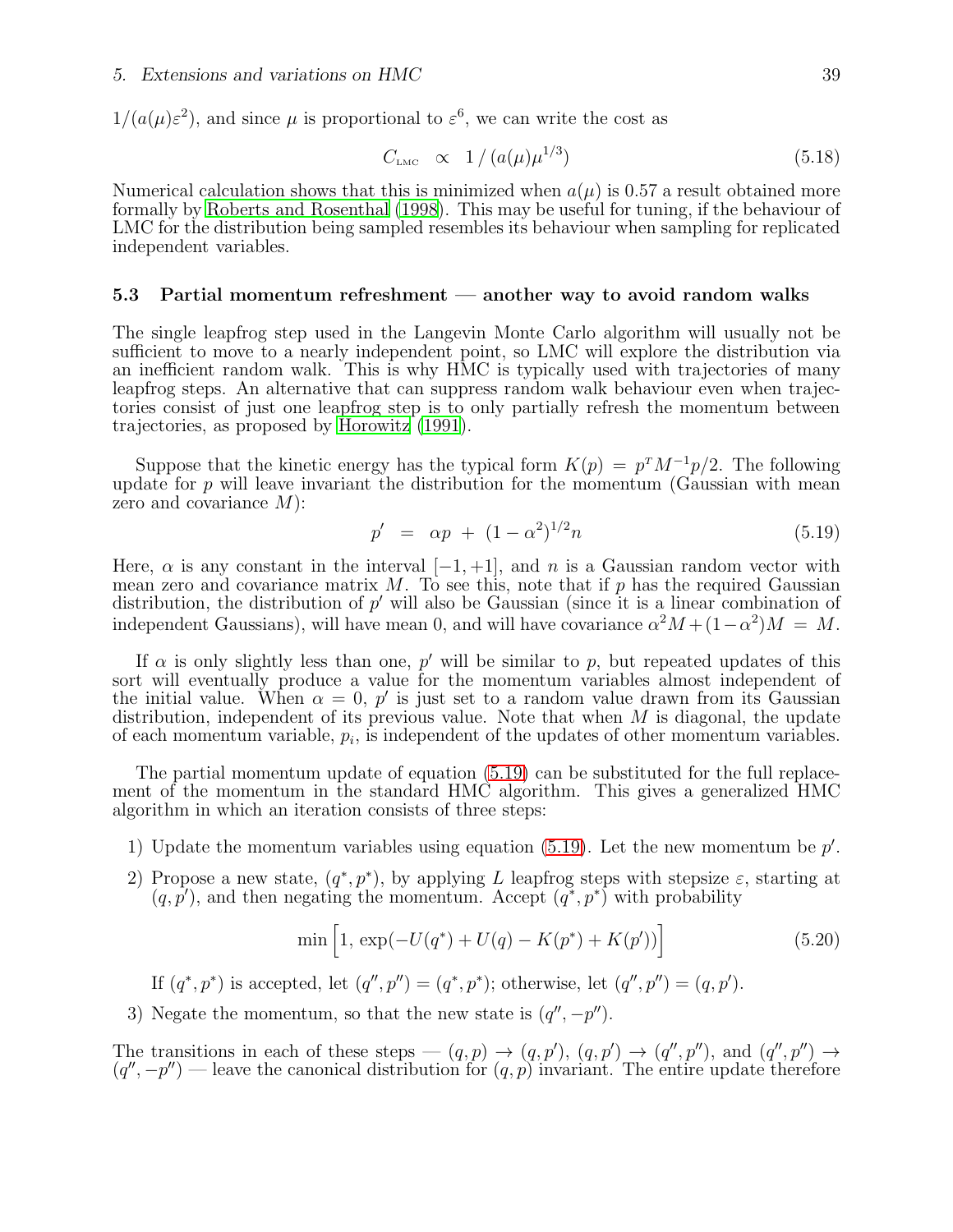also leaves the canonical distribution invariant. The three transitions also each satisfy detailed balance, but the sequential combination of the three does *not* satisfy detailed balance (except when  $\alpha = 0$ ). This is crucial, since if the combination were reversible, it would still result in random walk behaviour when L is small.

Note that omitting step (3) above would result in a valid algorithm, but then, far from suppressing random walks, the method (with  $\alpha$  close to one) would produce nearly backand-forth motion, since the direction of motion would reverse with every trajectory accepted in step (2). With the reversal in step (3), motion continues in the same direction as long as the trajectories in step  $(2)$  are accepted, since the two negations of p will cancel. Motion reverses whenever a trajectory is rejected, so if random walk behaviour is to be suppressed, the rejection rate must be kept small.

If  $\alpha = 0$ , the above algorithm is the same as standard HMC, since step (1) will completely replace the momentum variables, step  $(2)$  is the same as for standard HMC, and step  $(3)$ will have no effect, since the momentum will be immediately replaced anyway, in step (1) of the next iteration.

Since this algorithm can be seen as a generalization of standard HMC, with an additional  $\alpha$  parameter, one might think it will offer an improvement, provided that  $\alpha$  is tuned for best performance. However, [Kennedy and Pendleton \(2001](#page-49-11)) show that when the method is applied to high-dimensional multivariate Gaussian distributions only a small constant factor improvement is obtained, with no better scaling with dimensionality. Best performance is obtained using long trajectories (L large), and a value for  $\alpha$  that is not very close to one (but not zero, so the optimum choice is not standard HMC). If  $L$  is small, the need to keep the rejection rate very low (by using a small  $\varepsilon$ ), as needed to suppress random walks, makes the method less advantageous than standard HMC.

It is disappointing that only a small improvement is obtained with this generalization when sampling a multivariate Gaussian, due to limitations that likely apply to other distributions as well. However, the method may be more useful than one would think from this. For reasons discussed in Sections [4.3](#page-26-1) and [4.5,](#page-30-0) we will often combine HMC updates with other MCMC updates (perhaps for variables not changed by HMC). There may then be a tradeoff between using long trajectories to make HMC more efficient, and using shorter trajectories so that the other MCMC updates can be done more often. If shorter-than-optimal trajectories are to be used for this reason, setting  $\alpha$  greater than zero can reduce the random walk behaviour that would otherwise result.

Furthermore, rejection rates can be reduced using the "window" method described in the next section. An analysis of partial momentum refreshment combined with the window method might find that using trajectories of moderate length in conjunction with a value for  $\alpha$  greater than zero produces a more substantial improvement.

#### <span id="page-39-0"></span>5.4 Acceptance using windows of states

Figure [3](#page-15-0) (right plot) shows how the error in  $H$  varies along a typical trajectory computed with the leapfrog method. Rapid oscillations occur, here with a period of between 2 and 3 leapfrog steps, due to errors in simulating the motion in the most confined direction (or directions, for higher-dimensional distributions). When a long trajectory is used to propose a state for HMC, it is essentially random whether the trajectory ends at a state where the error in H is negative or close to zero, and hence will be accepted with probability close to one, or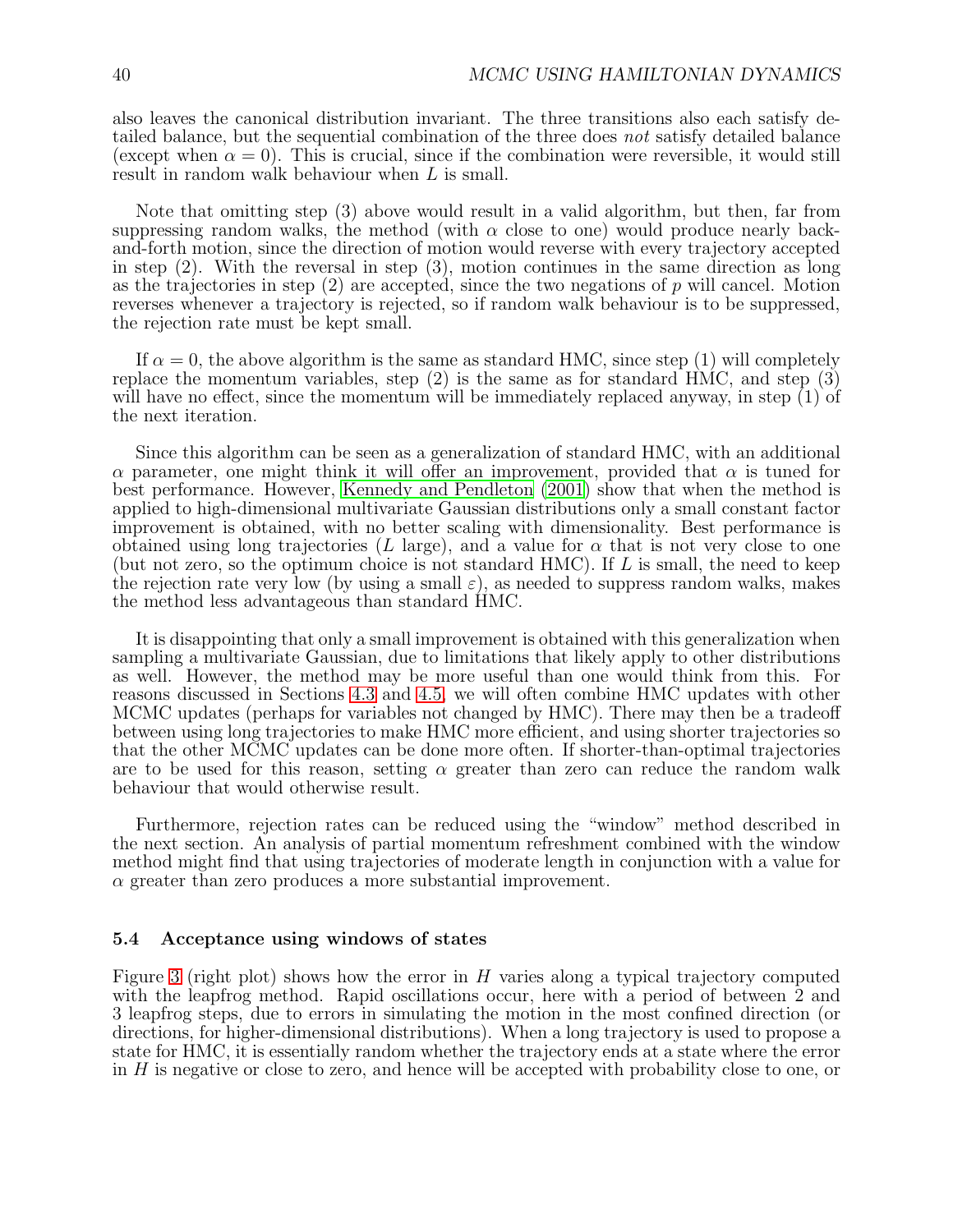whether it happens to end at a state with a large positive error in  $H$ , and a correspondingly lower acceptance probability. If somehow we could smooth out these oscillations, we might obtain a high probability of acceptance for all trajectories.

I introduced a method for achieving this result that uses "windows" of states at the beginning and end of the trajectory [\(Neal](#page-49-6), [1994\)](#page-49-6). Here, I will present the method as an application of a general technique in which we probabilistically map to a state in a different space, perform a Markov chain transition in this new space, and then probabilistically map back to our original state space [\(Neal](#page-50-7), [2006](#page-50-7)).

Our original state space consists of pairs,  $(q, p)$ , of position and momentum variables. We will map to a sequence of W pairs,  $[(q_0, p_0), \ldots, (q_{W-1}, p_{W-1})]$ , in which each  $(q_i, p_i)$  for  $i>0$ is the result of applying one leapfrog step (with some fixed stepsize,  $\varepsilon$ ) to  $(q_{i-1}, p_{i-1})$ . Note that even though a point in the new space seems to consist of  $W$  times as many numbers as a point in the original space, the real dimensionality of the new space is the same as the old, since the whole sequence of W pairs is determined by  $(q_0, p_0)$ .

To probabilistically map from  $(q, p)$  to a sequence of pairs,  $[(q_0, p_0), \ldots, (q_{W-1}, p_{W-1})]$ , we select s uniformly from  $\{0, \ldots, W-1\}$ , and set  $(q_s, p_s)$  in the new state to our current state  $(q, p)$ . The other  $(q_i, p_i)$  pairs in the new state are obtained using leapfrog steps from  $(q_s, p_s)$ , for  $i > s$ , or backwards leapfrog steps (ie, done with stepsize  $-\varepsilon$ ) for  $i < s$ . It is easy to see, using the fact that leapfrog steps preserve volume, that if our original state is distributed with probability density  $P(q, p)$ , then the probability density of obtaining the sequence  $[(q_0, p_0), \ldots, (q_{W-1}, p_{W-1})]$  by this procedure is

<span id="page-40-0"></span>
$$
P([(q_0, p_0), \dots, (q_{W-1}, p_{W-1})]) = \frac{1}{W} \sum_{i=0}^{W-1} P(q_i, p_i)
$$
(5.21)

since we can obtain this sequence from a  $(q, p)$  pair that matches any pair in the sequence, and the probability is  $1/W$  that we will produce the sequence starting from each of these pairs (which happens only if the random selection of s puts the pair at the right place in the sequence).

Having mapped to a sequence of  $W$  pairs, we now perform a Metropolis update that keeps the sequence distribution defined by equation [\(5.21\)](#page-40-0) invariant, before mapping back to the original state space. To obtain a Metropolis proposal, we perform  $L - W + 1$  leapfrog steps (for some  $L \geq W-1$ ), starting from  $(q_{W-1}, p_{W-1})$ , producing pairs  $(q_W, p_W)$  to  $(q_L, p_L)$ . We then propose the sequence  $[(q_L, -p_L), \ldots, (q_{L-W+1}, -p_{L-W+1})]$ . We accept or reject this proposed sequence by the usual Metropolis criterion, with the acceptance probability being

<span id="page-40-1"></span>
$$
\min\left[1, \frac{\sum_{i=L-W+1}^{L} P(q_i, p_i)}{\sum_{i=0}^{W-1} P(q_i, p_i)}\right]
$$
\n(5.22)

with  $P(q, p) \propto \exp(-H(q, p))$ . (Note here that  $H(q, p) = H(q, -p)$ , and that starting from the proposed sequence would lead symmetrically to the original sequence being proposed.)

This Metropolis update leaves us with either the sequence  $[(q_L, p_L), \ldots, (q_{L-W+1}, p_{L-W+1})]$ — called the "accept window", — or the sequence  $[(q_0, p_0), \ldots, (q_{W-1}, p_{W-1})]$  — called the "reject window". (Note that these windows will overlap if  $L + 1 < 2W$ .) We label the pairs in the window chosen as  $[(q_0^+, p_0^+), \ldots, (q_{W-1}^+, p_{W-1}^+)]$ . We now produce a final state for the windowed HMC update by probabilistically mapping from this sequence to a single pair,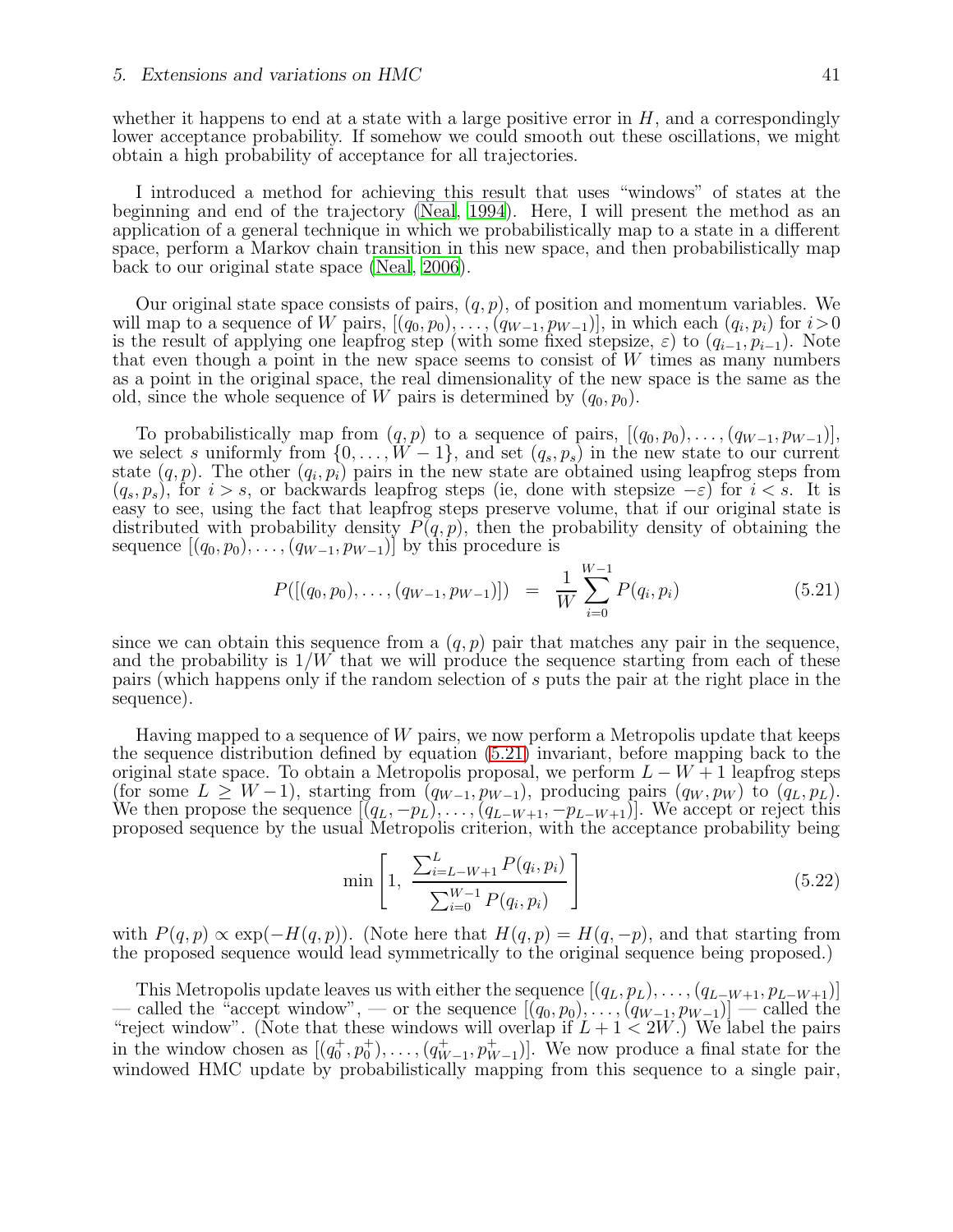choosing  $(q_e^+, p_e^+)$  with probability

$$
\frac{P(q_e^+, p_e^+)}{\sum_{i=0}^{W-1} P(q_i^+, p_i^+)}\tag{5.23}
$$

If the sequence in the chosen window was distributed according to equation [\(5.21\)](#page-40-0), the pair  $(q_e^+, p_e^+)$  chosen will be distributed according to  $P(q, p) \propto \exp(-H(q, p))$ , as desired. To see this, let  $(q_{e+n}^+, p_{e+n}^+)$  be the result of applying n leapfrog steps (backward ones if  $n < 0$ ) starting at  $(q_e^+, p_e^+)$ . The probability density that  $(q_e^+, p_e^+)$  will result from mapping from a sequence to a single pair can then be written as follows, considering all sequences that can contain  $(q_e^+, p_e^+)$  and their probabilities:

$$
\sum_{k=e-W+1}^{e} \left[ \frac{1}{W} \sum_{i=k}^{k+W-1} P(q_i^+, p_i^+) \right] \frac{P(q_e^+, p_e^+)}{\sum_{i=k}^{k+W-1} P(q_i^+, p_i^+)} = P(q_e^+, p_e^+) \tag{5.24}
$$

The entire procedure therefore leaves the correct distribution invariant.

When  $W > 1$ , the potential problem with ergodicity discussed at the end of Section [3.2](#page-10-3) does not arise, since there is a non-zero probability of moving to a state only one leapfrog step away, where  $q$  may differ arbitrarily from its value at the current state.

It might appear that the windowed HMC procedure requires saving all 2W states in the accept and reject windows, since any one of these states might become the new state when a state is selected from either the accept window or reject window. Actually, however, at most three states need to be saved — the start state, so that forward simulation can be resumed after the initial backward simulation, plus one state from the reject window and one state from the accept window, one of which will become the new state after one of these windows is chosen. As states in each window are produced in sequence, a decision is made whether the state just produced should replace the state presently saved for that window. Suppose the sum of the probability densities of states seen so far is  $s_i = p_1 + \cdots + p_i$ . If the state just produced has probability density  $p_{i+1}$ , it replaces the previous state saved from this window with probability  $p_{i+1}/(s_i + p_{i+1}).$ 

I showed [\(Neal, 1994\)](#page-49-6) that, compared to standard HMC, using windows improves the performance of HMC by a factor of two or more, on multivariate Gaussian distributions in which the standard deviation in some directions is much larger than in other directions. This is because the acceptance probability in equation [\(5.22\)](#page-40-1) uses an average of probability densities over states in a window, smoothing out the oscillations in  $H$  from inexact simulation of the trajectory. Empirically, the advantage of the windowed method was found to increase with dimensionality. For high-dimensional distributions, the acceptance probability when using the optimal stepsize was approximately 0.85, larger than the theoretical value of 0.65 for HMC (see Section [4.4\)](#page-26-0).

These results for multivariate Gaussian distributions were obtained with a window size, W, much less than the trajectory length, L. For less regular distributions, it may be advantageous to use a much larger window. When  $W = L/2$ , the acceptance test determines whether the new state is from the first half of the trajectory (which includes the current state) or the second half; the new state is then chosen from one half or the other with probabilities proportional to the probability densities of the states in that half. This choice of W guards against the last few states of the trajectory having low probability density (high  $H$ ),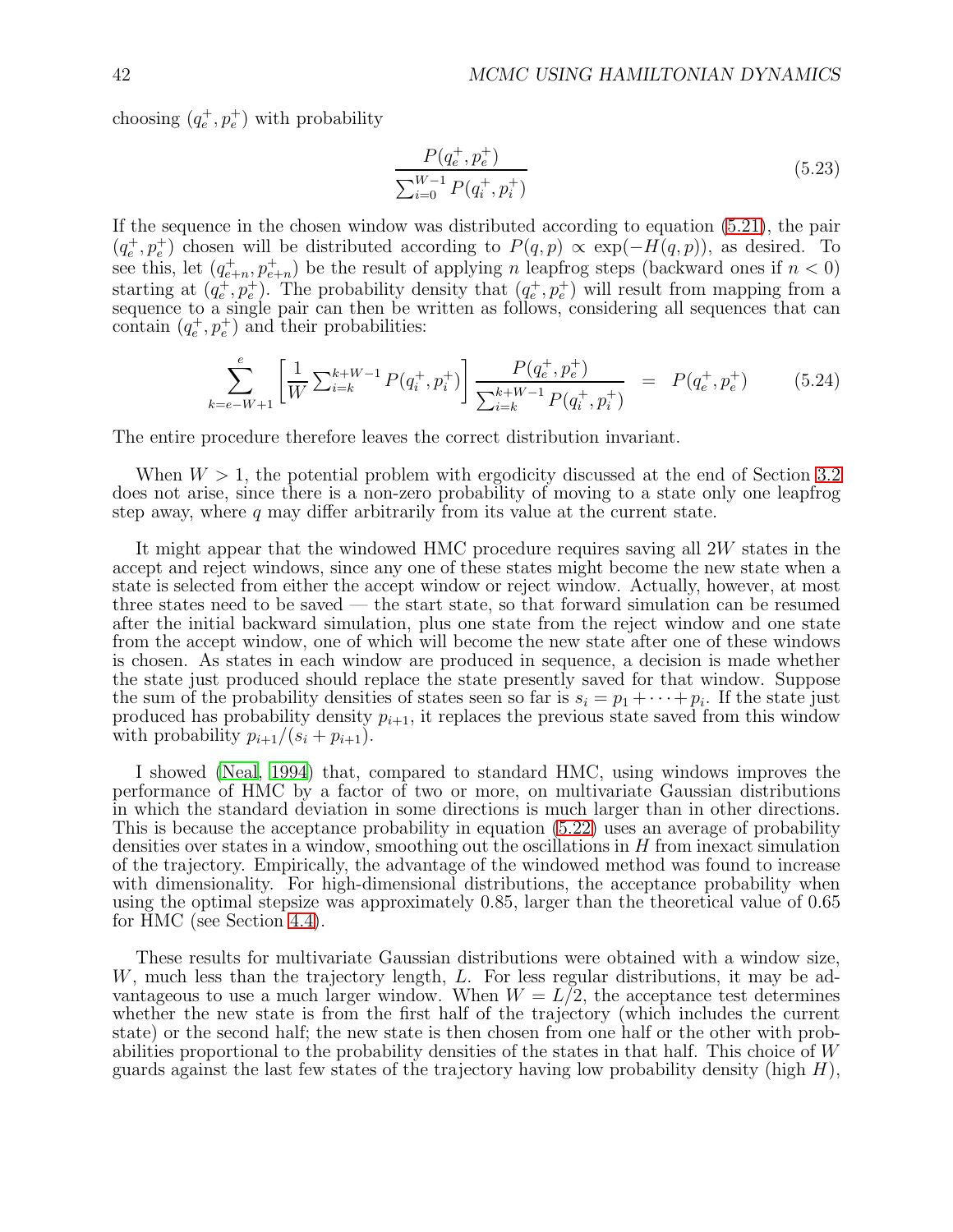as might happen if the trajectory had by then entered a region where the stepsize used was too big.

The windowed variant of HMC may make other variants of HMC more attractive. One such variant (Section [5.1\)](#page-32-0) splits the Hamiltonian into many terms corresponding to subsets of the data, which tends to make errors in  $H$  higher (while saving computation). Errors in  $H$ have less effect when averaged over windows. As discussed in Section [5.3,](#page-38-0) very low rejection rates are desirable when using partial momentum refreshment. It is easier to obtain a low rejection probability using windows (ie, a less drastic reduction in  $\epsilon$  is needed), which makes partial momentum refreshment more attractive.

[Qin and Liu \(2001\)](#page-50-8) introduced a variant on windowed HMC. In their version, L leapfrog steps are done from the start state, with the accept window consisting of the states after the last W of these steps. A state from the accept window is then selected with probabilities proportional to their probability densities. If the state selected is  $k$  states before the end,  $k$ backwards leapfrog steps are done from the start state, and the states found by these steps along with those up to  $W - k - 1$  steps forward of the start state form the reject window. The state selected from the accept window then becomes the next state with probability given by the analogue of equation [\(5.22\)](#page-40-1); otherwise the state remains the same.

Qin and Liu's procedure is quite similar to the original windowed HMC procedure. One disadvantage of Qin and Liu's procedure is that the state is unchanged when the accept window is rejected, whereas in the original procedure a state is selected from the reject window (which might be the current state, but often will not be). The only other difference is that the number of steps from the current state to an accepted state ranges from  $L-W+1$ to L (average  $L - (W + 1)/2$ ) with Qin and Liu's procedure, versus from  $L - 2W + 2$  to L (average  $L-W+1$ ) for the original windowed HMC procedure, while the number of leapfrog steps computed varies from L to  $L + W - 1$  with Qin and Liu's procedure, and is fixed at L with the original procedure. These differences are slight if  $W \ll L$ . Qin and Lin claim that their procedure performs better than the original on high-dimensional multivariate Gaussian distributions, but their experiments are flawed[.](#page-42-0)<sup>4</sup>

 $\chi$  [Qin and Liu \(2001\)](#page-50-8)also introduce the more useful idea of weighting the states in the accept and reject windows non-uniformly, which can be incorporated into the original procedure as well. When mapping from the current state to a sequence of W weighted states, the position of the current state is chosen with probabilities equal to the weights, and when computing the acceptance probability or choosing a state from the accept or reject window, the probability densities of states are multiplied by their weights. Qin and Liu use weights that favour states more distant from the current state, which could be useful by usually causing movement to a distant point, while allowing choice of a nearer point if the distant points have low probability density. Alternatively, if one sees a window as a way of smoothing the errors in H, symmetrical weights that implement a better "low pass filter" would make sense.

#### 5.5 Using approximations to compute the trajectory

The validity of Hamiltonian Monte Carlo does not depend on using the correct Hamiltonian when simulating the trajectory. We can instead use some approximate Hamiltonian, as long

<span id="page-42-0"></span><sup>4</sup> In their first comparison, their method computes an average of 55 leapfrog steps per iteration, but the original only computes 50 steps, a difference in computation time which if properly accounted for negates the slight advantage they see for their procedure. Their second comparison has a similar problem, and it is also clear from an examination of the results (in their Table I) that the sampling errors in their comparison are too large for any meaningful conclusions to be drawn.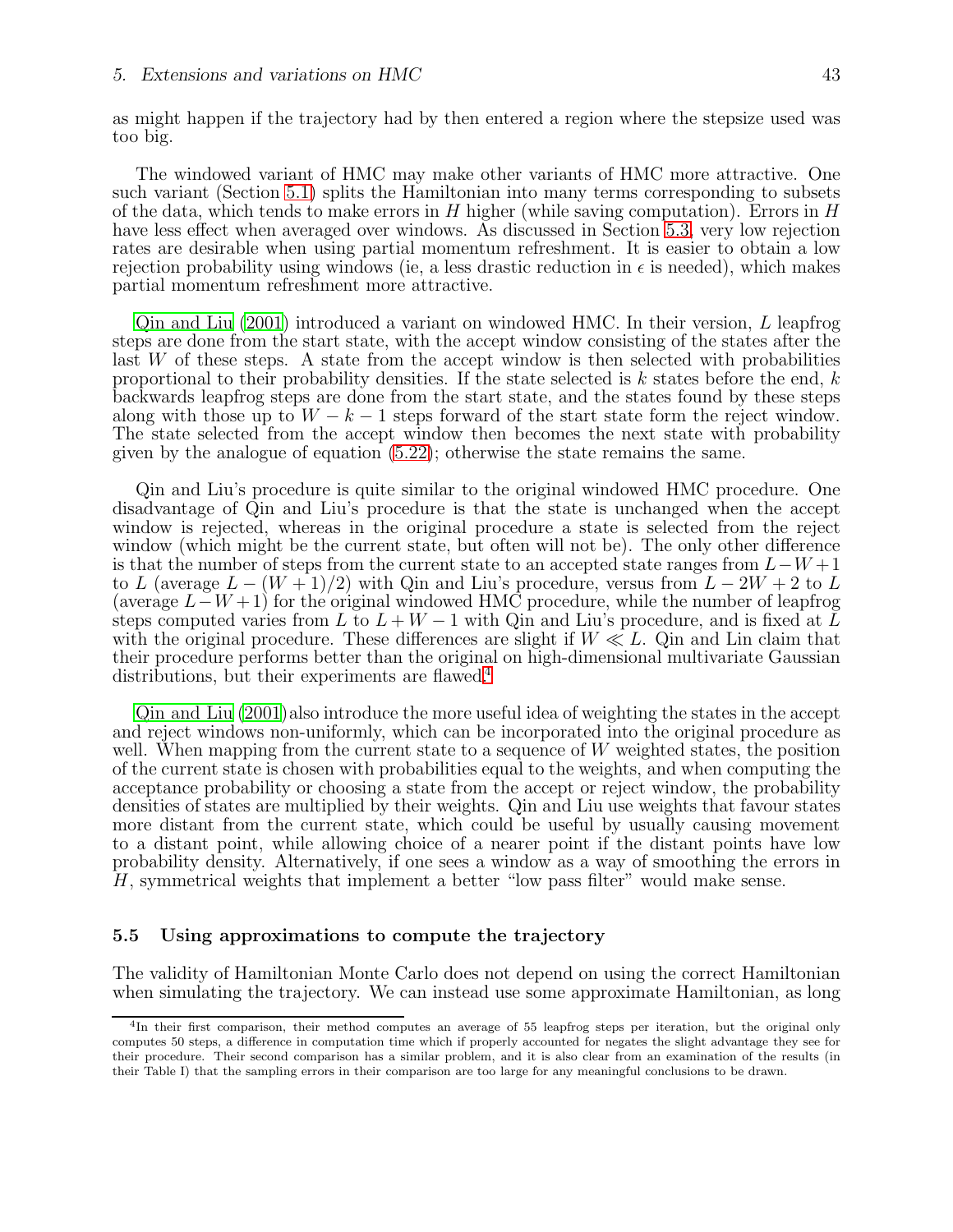as we simulate the dynamics based on it by a method that is reversible and volume preserving. However, the exact Hamiltonian must be used when computing the probability of accepting the end-point of the trajectory. There is no need to look for an approximation to the kinetic energy, when it is of a simple form such as [\(2.23\)](#page-6-1), but the potential energy is often much more complex and costly to compute — for instance, it may involve the sum of log likelihoods based on many data points, if the data cannot be summarized by a simple sufficient statistic. When using trajectories of many leapfrog steps, we can therefore save much computation time if a fast and accurate approximation to the potential energy is available, while still obtaining exact results (apart from the usual sampling variation inherent in MCMC).

Many ways of approximating the potential energy might be useful. For example, if its evaluation requires iterative numerical methods, fewer iterations might be done than are necessary to get a result accurate to machine precision. In a Bayesian statistical application, a less costly approximation to the unnormalized posterior density (whose log gives the potential energy) may be obtainable by simply looking at only a subset of the data. This may not be a good strategy in general, but I have found it useful for Gaussian process models [\(Neal](#page-49-12), [1998;](#page-49-12) [Rasmussen and Williams](#page-50-9), [2006\)](#page-50-9), for which computation time scales as the cube of the number of data points, so that even a small reduction in the number of points produces a useful speedup.

[Rasmussen \(2003](#page-50-10)) has proposed approximating the potential energy by modeling it as a Gaussian process, that is inferred from values of the potential energy at positions selected during an initial exploratory phase. This method assumes only a degree of smoothness of the potential energy function, and so could be widely applied. It is limited, however, by the cost of Gaussian process inference, and so is most useful for problems of moderate dimensionality for which exact evaluation of the potential energy is very costly.

An interesting possibility, to my knowledge not yet explored, would be to express the exact potential energy as the sum of an approximate potential energy and the error in this approximation, and to then apply one of the splitting techniques described in Section [5.1](#page-32-0) exploiting either the approximation's analytic tractability (eg, for a Gaussian approximation, with quadratic potential energy), or its low computational cost, so that its dynamics can be accurately simulated at little cost using many small steps. This would reduce the number of evaluations of the gradient of the exact potential energy if the variation in the potential energy removed by the approximation term permits a large stepsize for the error term.

#### <span id="page-43-0"></span>5.6 Short-cut trajectories — adapting the stepsize without adaptation

One significant disadvantage of Hamiltonian Monte Carlo is that, as discussed in Section [4.2,](#page-22-0) its performance depends critically on the settings of its tuning parameters — which consist of at least the leapfrog stepsize,  $\epsilon$ , and number of leapfrog steps, L, with variations such as windowed HMC having additional tuning parameters as well. The optimal choice of trajectory length  $(\epsilon L)$  depends on the global extent of the distribution, so finding a good trajectory length likely requires examining a substantial number of HMC updates. In contrast, just a few leapfrog steps can reveal whether some choice of stepsize is good or bad, which leads to the possibility of trying to set the stepsize "adaptively" during an HMC run.

Recent work on adaptive MCMC methods is reviewed by [Andrieu and Thoms \(2008\)](#page-48-15). As they explain, naively choosing a stepsize for each HMC update based on results of previous updates — eg, reducing the stepsize by  $20\%$  if the previous 10 trajectories were all rejected, and increasing it by 20% if less than two of the 10 previous trajectories were rejected —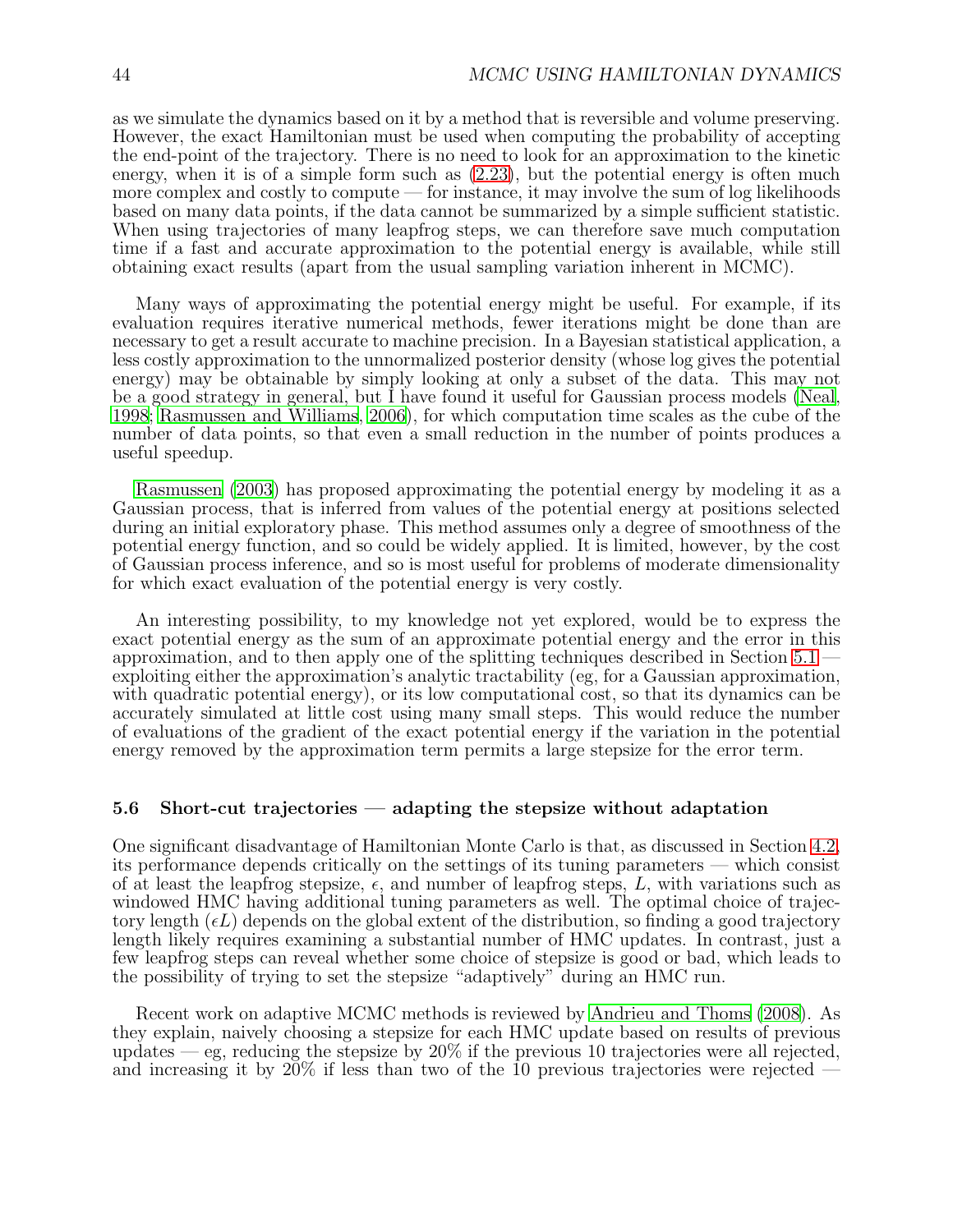undermines proofs of correctness (in particular, the process is no longer a Markov chain), and will in general produce points from the wrong distribution. However, correct results can be obtained if the degree of adaptation declines over time. Adaptive methods of this sort could be used for HMC, in much the same way as for any other tunable MCMC method.

An alternative approach [\(Neal](#page-49-13), [2005](#page-49-13), [2007\)](#page-50-11) is to perform MCMC updates with various values of the tuning parameters, set according to a schedule that is predetermined or chosen randomly without reference to the realized states, so that the usual proofs of MCMC convergence and error analysis apply, but to do this using MCMC updates that have been tweaked so that they require little computation time when the tuning parameters are not appropriate for the distribution. Most of the computation time will then be devoted to updates with appropriate values for the tuning parameters. Effectively, the tuning parameters are set adaptively from a computational point of view, but not from a mathematical point of view.

For example, trajectories that are simulated with a stepsize that is much too large can be rejected after only a few leapfrog steps, by rejecting whenever the change (either way) in the Hamiltonian due to a single step (or a short series of steps) is greater than some threshold ie, we reject if  $|H(q(t+\epsilon), p(t+\epsilon)) - H(q(t), p(t))|$  is greater than the threshold. If this happens early in the trajectory, little computation time will have been wasted on this unsuitable stepsize. Such early termination of trajectories is valid, since any MCMC update that satisfies detailed balance will still satisfy detailed balance if it is modified to eliminate transitions either way between certain pairs of states.

With this simple modification, we can randomly choose stepsizes from some distribution without wasting much time on those stepsizes that turn out to be much too large. However, if we set the threshold small enough to reject when the stepsize is only a bit too large, we may terminate trajectories that would have been accepted, perhaps after a substantial amount of computation has already been done. Trying to terminate trajectories early when the stepsize is smaller than optimal carries a similar risk.

A less drastic alternative to terminating trajectories when the stepsize seems inappropriate is to instead *reverse* the trajectory. Suppose we perform leapfrog steps in groups of k steps. Based on the changes in  $H$  over these k steps, we can test whether the stepsize is inappropriate — eg, the group may fail the test if the standard deviation of H over the  $k + 1$  states is greater than some upper threshold or less than some lower threshold (any criterion that would yield the same decision for the reversed sequence is valid). When a group of  $k$  leapfrog steps fails this test, the trajectory stays at the state where this group started, rather than moving k steps forward, and the momentum variables are negated. The trajectory will now exactly retrace states previously computed (and which therefore needn't be recomputed), until the initial state is reached, at which point new states will again be computed. If another group of k steps fails the test, the trajectory will again reverse, after which the whole remainder of the trajectory will traverse states already computed, allowing its endpoint to be found immediately without further computation.

This scheme behaves the same as standard HMC if no group of k leapfrog steps fails the test. If there are two failures early in the trajectory, little computation time will have been wasted on this (most likely) inappropriate stepsize. Between these extremes, it is possible that one or two reversals will occur, but not early in the trajectory; the endpoint of the trajectory will then usually not be close to the initial state, so the non-negligible computation performed will not be wasted (as it would be if the trajectory had been terminated).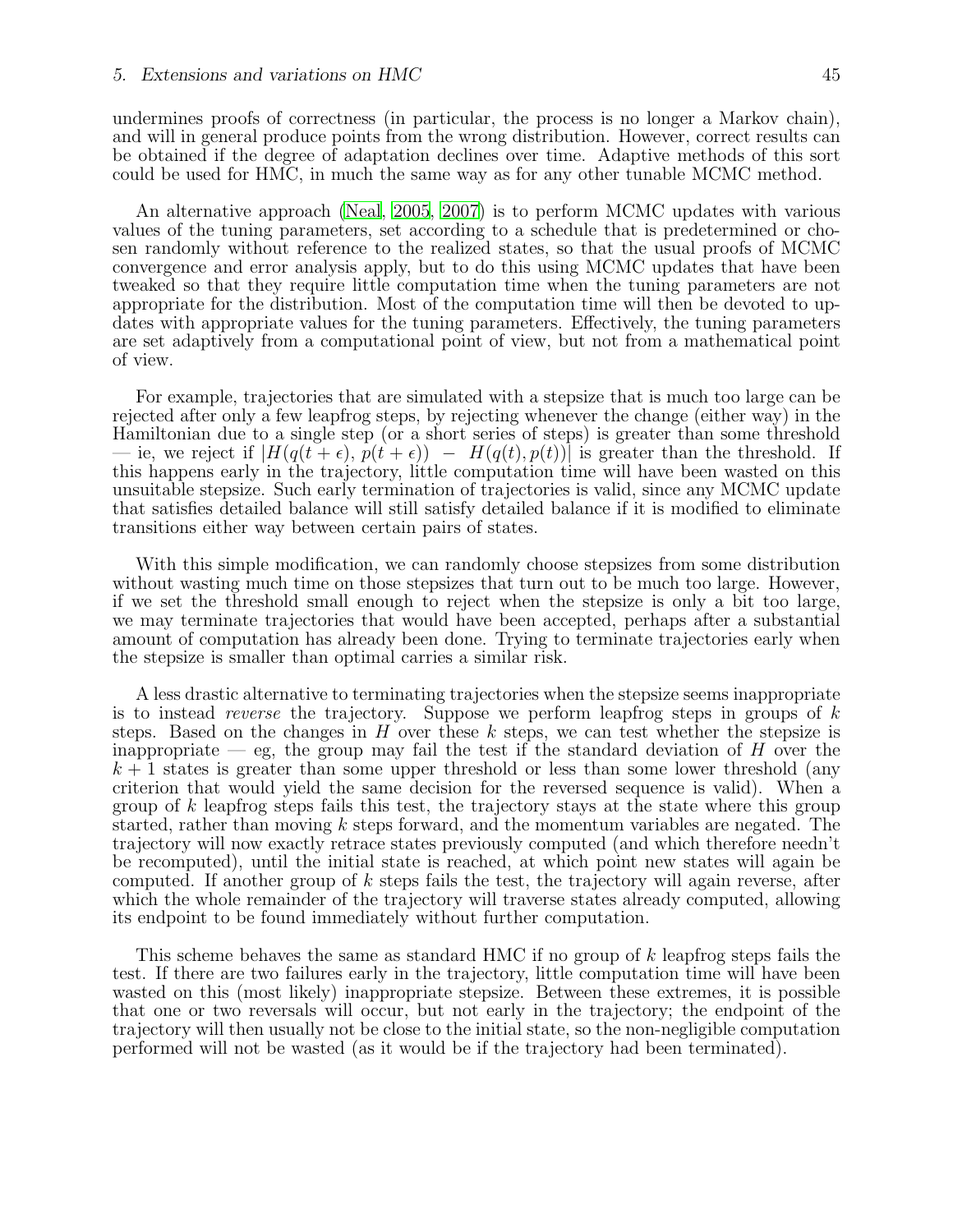Such short-cut schemes can be effective at finding good values for a small number of tuning parameters, for which good values will be picked reasonably often when drawing them randomly. It will not be feasible for setting a large number of tuning parameters, such as the entries in the "mass matrix" of equation [\(2.6\)](#page-2-2) when dimensionality is high, since even if two reversals happen early on, the cost of using inappropriate values of the tuning parameters will dominate when appropriate values are chosen only very rarely.

#### <span id="page-45-0"></span>5.7 Tempering during a trajectory

Standard Hamiltonian Monte Carlo and the variations described so far have as much difficulty moving between modes that are separated by regions of low probability as other local MCMC methods, such as random-walk Metropolis or Gibbs sampling. Several general schemes have been devised for solving problems with such isolated modes that involve sampling from a series of distributions that are more diffuse than the distribution of interest. Such schemes include parallel tempering [\(Geyer](#page-48-16), [1991;](#page-48-16) [Earl and Deem, 2005](#page-48-17)), simulated tempering [\(Marinari and Parisi](#page-49-14), [1992](#page-49-14)), tempered transitions [\(Neal](#page-49-15), [1996b\)](#page-49-15), and annealed importance sampling [\(Neal, 2001](#page-49-16)). Most commonly, these distributions are obtained by varying a "temperature" parameter, T, as in equation [\(3.1\)](#page-10-4), with  $T = 1$  corresponding to the distribution of interest, and larger values of  $T$  giving more diffuse distributions. Any of these "tempering" methods could be used in conjunction with HMC. However, temperinglike behaviour can also be incorporated directly into trajectory used to propose a new state in the HMC procedure.

In the simplest version of such a "tempered trajectory" scheme [\(Neal, 1996b,](#page-49-15) Section 6), each leapfrog step in the first half of the trajectory is combined with multiplication of the momentum variables by some factor  $\alpha$  slightly greater than one, and each leapfrog step in the second half of the trajectory is combined with division of the momentum by the same factor  $\alpha$ . These multiplications and divisions can be done in various ways, as long as the result is reversible, and the divisions are paired exactly with multiplications. The most symmetrical scheme is to multiply the momentum by  $\sqrt{\alpha}$  before the first half-step for momentum (equation  $(2.28)$ ) and after the second half-step for momentum (equation  $(2.30)$ ), for leapfrog steps in the first half of the trajectory, and correspondingly, to divide the momentum by  $\sqrt{\alpha}$  before the first and after the second half-steps for momentum in the second half of the trajectory. (If the trajectory has an odd number of leapfrog steps, for the middle leapfrog step of the trajectory, the momentum is multiplied by  $\sqrt{\alpha}$  before the first half-step for momentum, and divided by  $\sqrt{\alpha}$  after the second half-step for momentum.) Note that most of the multiplications and divisions by  $\sqrt{\alpha}$  are preceded or followed by another such, and so can be combined into a single multiplication or division by  $\alpha$ .

It is easy to see that the determinant of the Jacobian matrix for such a tempered trajectory is one, just as for standard HMC, so its endpoint can be used as a proposal without any need to include a Jacobian factor in the acceptance probability.

Multiplying the momentum by an  $\alpha$  that is slightly greater than one increases the value of  $H(q, p)$  slightly. If H initially had a value typical of the canonical distribution at  $T = 1$ , after this multiplication,  $H$  will be typical of a value of  $T$  that is slightly higher.<sup>[5](#page-45-1)</sup> Initially, the change in  $H(q, p) = K(p) + U(q)$  is due entirely to a change in  $K(p)$  as p is made bigger,

<span id="page-45-1"></span> $5$ This assumes that the typical value of H is a continuous function of T, which may not be true for systems that have a "phase transition". Where there is a discontinuity (in practice, a near discontinuity) in the expected value of H as a function of T, making small changes to H, as here, may be better than making small changes to T (which may imply big changes in the distribution).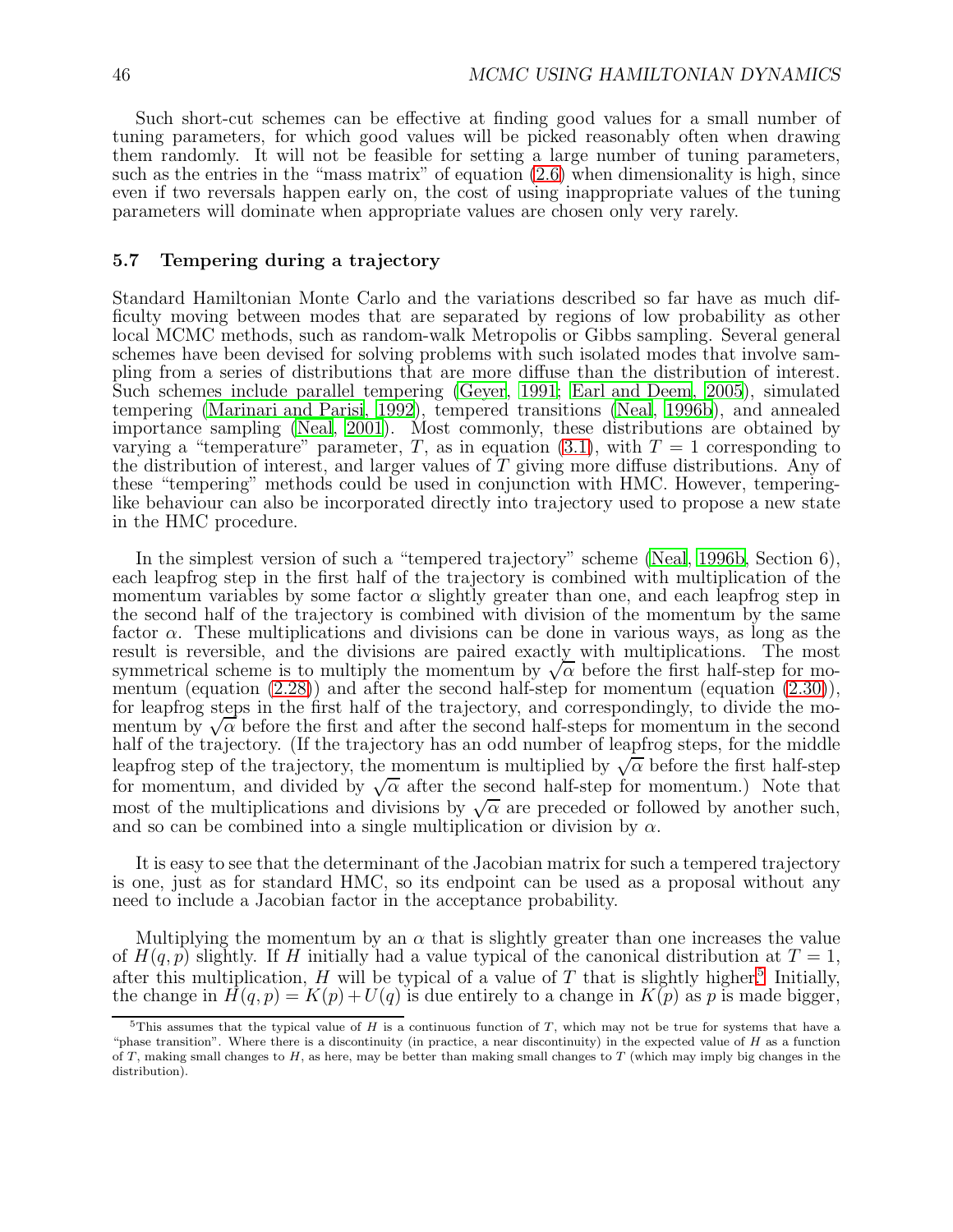but subsequent dynamical steps will tend to distribute the increase in  $H$  between  $K$  and U, producing a more diffuse distribution for q than is seen when  $T = 1$ . After many such multiplications of p by  $\alpha$ , values for q can be visited that are very unlikely in the distribution at  $T = 1$ , allowing movement between modes that are separated by low-probability regions. The divisions by  $\alpha$  in the second half of the trajectory result in H returning to values that are typical for  $T = 1$ , but perhaps now in a different mode.

If  $\alpha$  is too large, the probability of accepting the endpoint of a tempered trajectory will be small, since  $H$  at the endpoint will likely be much larger than  $H$  at the initial state. To see this, consider a trajectory consisting of only one leapfrog step. If  $\epsilon = 0$ , so that this step does nothing, the multiplication by  $\sqrt{\alpha}$  before the first half step for momentum would be exactly cancelled by the division by  $\sqrt{\alpha}$  after the second half step for momentum, so H would be unchanged, and the trajectory would be accepted. Since we want something to happen, however, we will use a non-zero  $\epsilon$ , which will on average result in the kinetic energy decreasing when the leapfrog step is done, as the increase in  $H$  from the multiplication by  $\sqrt{\alpha}$  is redistributed from K alone to both K and U. The division of p by  $\sqrt{\alpha}$  will now not cancel the multiplication by  $\sqrt{\alpha}$  — instead, on average, it will reduce H by less than the earlier increase. This tendency for  $H$  to be larger at the endpoint than at the initial state can be lessened by increasing the number of leapfrog steps, say by a factor of  $R$ , while reducing  $\alpha$  to  $\alpha^{1/R}$ , which (roughly) maintains the effective temperature reached at the midpoint of the trajectory.

Figure [9](#page-47-0) illustrates tempered trajectories used to sample from an equal mixture of two bivariate Gaussian distributions, with means of  $[0\ 0]$  and  $[10\ 10]$ , and covariances of I and 2I. Each trajectory consists of 200 leapfrog steps, done with  $\epsilon = 0.3$ , with tempering done as described above with  $\alpha = 1.04$ . The left plots show how H varies along the trajectories; the right plots show the position coordinates for the trajectories. The top plots are for a trajectory starting at  $q = [-0.4 - 0.9]$  and  $p = [0.7 - 0.9]$ , which has an endpoint in the other mode around [10 10]. The bottom plots are for a trajectory starting at  $q = [0.1 \ 1.0]$ and  $p = \{0.5, 0.8\}$ , which ends in the same mode it begins in. The change in H for the top trajectory is 0.69, so it would be accepted with probability  $\exp(-0.69) = 0.50$ . The change in H for the bottom trajectory is  $-0.15$ , so it would be accepted with probability one.

By using such tempered trajectories, HMC is able to sample these two well-separated modes  $-11\%$  of the trajectories move to the other mode and are accepted  $-$  whereas standard HMC does very poorly, being trapped for a very long time in one of the modes. The parameters for the tempered trajectories in Figure [9](#page-47-0) where chosen to produce easily interpreted pictures, and are not optimal. More efficient sampling is obtained with a much smaller number of leapfrog steps, larger stepsize, and larger  $\alpha$  — eg,  $L = 20$ ,  $\epsilon = 0.6$ , and  $\alpha = 1.5$  gives a 6% probability of moving between modes.

A fundamental limitation of the tempering method described above is that (as for standard HMC) the endpoint of the tempered trajectory is unlikely to be accepted if the value for H there is much higher that for the initial state. This corresponds to the probability density at the endpoint being much lower than at the current state. Consequently, the method will not move well between two modes with equal total probability if one mode is high and narrow and the other low and broad, especially when the dimensionality is high. (Since acceptance is based on the joint density for  $q$  and  $p$ , there is some slack for moving to a point where the density for q alone is different, but not enough to eliminate this problem.) I have proposed [\(Neal, 1999](#page-49-17)) a modification that addresses this, in which the point moved to can come from anywhere along the tempered trajectory, not just the endpoint. Such a point must be selected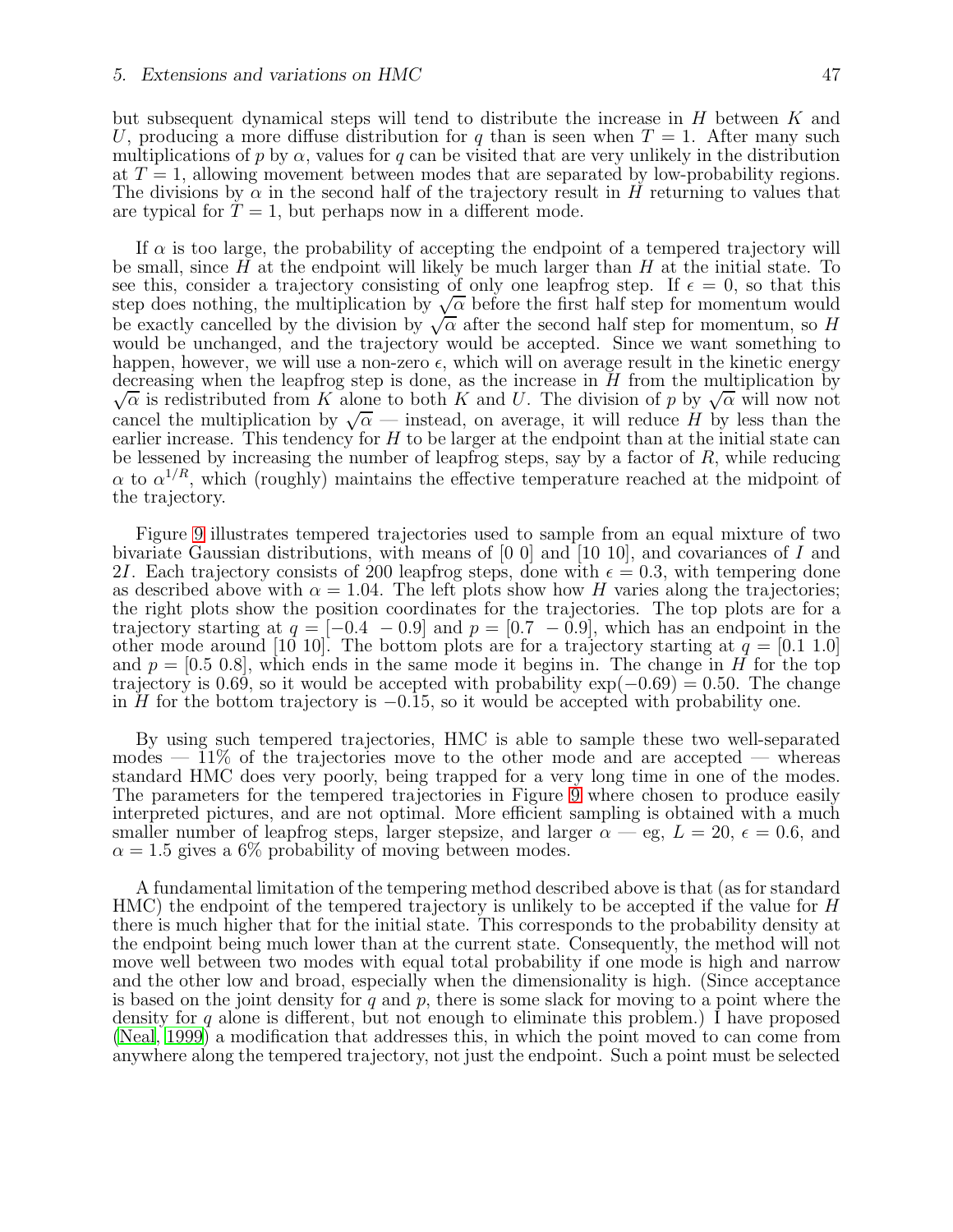

<span id="page-47-0"></span>Figure 9: Illustration of tempered trajectories on a mixture of two Gaussians. The trajectory shown in the top plots moves between modes; the one shown in the bottom plots ends in the same mode.

based both on its value for  $H$  and the accumulated Jacobian factor for that point, which is easily calculated, since the determinant of the Jacobian matrix for a multiplication of p by  $\alpha$  is simply  $\alpha^d$ , where d is the dimensionality. This modified tempering procedure can not only move between modes of differing width, but also move back and forth between the tails and the central area of a heavy-tailed distribution.

More details on these variations on Hamiltonian Monte Carlo can be found in the R implementations available from my web page, at www.cs.utoronto.ca/∼radford.

# Acknowledgments

This work was supported by the Natural Sciences and Engineering Research Council of Canada. The author holds a Canada Research Chair in Statistics and Machine Learning.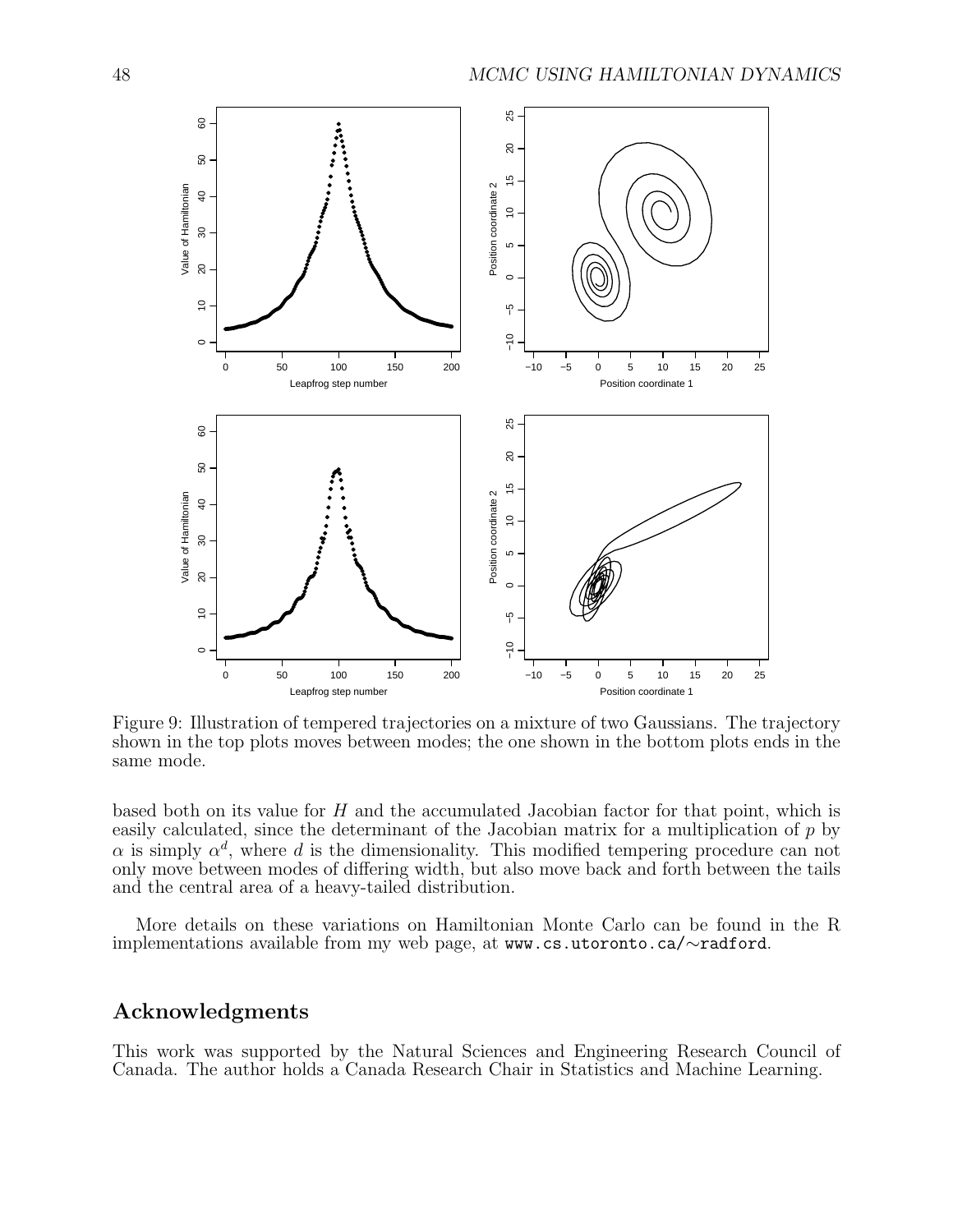## References

- <span id="page-48-0"></span>Alder, B. J. and Wainwright, T. E. (1959). Studies in molecular dynamics. I. General method. *Journal of Chemical Physics*, 31:459–466.
- <span id="page-48-15"></span>Andrieu, C. and Thoms, J. (2008). A tutorial on adaptive MCMC. *Statistics and Computing*, 18:343–373.
- <span id="page-48-4"></span>Arnold, V. I. (1989). *Mathematical Methods of Classical Mechanics, 2nd edition*. Springer.
- <span id="page-48-5"></span>Bennett, C. H. (1975). Mass tensor molecular dynamics. *Journal of Computational Physics*, 19:267–279.
- <span id="page-48-8"></span>Caracciolo, S., Pelissetto, A., and Sokal, A. D. (1994). A general limitation on Monte Carlo algorithms of Metropolis type. *Physical Review Letters*, 72:179–182. Also available at http://arxiv.org/abs/hep-lat/9307021.
- <span id="page-48-9"></span>Choo, K. (2000). *Learning Hyperparameters for Neural Network Models Using Hamiltonian Dynamics*. MSc. Thesis, Dept. of Computer Science, University of Toronto, available at http://www.cs.toronto.edu/∼radford/ftp/kiam-thesis.pdf.
- <span id="page-48-6"></span>Creutz, M. (1988). Global Monte Carlo algorithms for many-fermion systems. *Physical Review D*, 38:1228–1238.
- <span id="page-48-10"></span>Creutz, M. and Gocksch, A. (1989). Higher order hybrid Monte Carlo algorithms. *Physical Review Letters*, 63:9–12.
- <span id="page-48-2"></span>Duane, S., Kennedy, A. D., Pendleton, B. J., and Roweth, D. (1987). Hybrid Monte Carlo. *Physics Letters B*, 195:216–222.
- <span id="page-48-17"></span>Earl, D. J. and Deem, M. W. (2005). Parallel tempering: Theory, applications, and new perspectives. *Physical Chemistry Chemical Physics*, 7:3910–3916.
- <span id="page-48-1"></span>Frenkel, D. and Smit, B. (1996). *Understanding Molecular Simulation: From Algorithms to Applications*. Academic Press.
- <span id="page-48-16"></span>Geyer, C. J. (1991). Markov chain Monte Carlo maximum likelihood. In Keramidas, E. M., editor, *Computing Science and Statistics: Proceedings of the 23rd Symposium on the Interface*, pages 156–163. Interface Foundation.
- <span id="page-48-11"></span>Girolami, M., Calderhead, B., and Chin, S. A. (2009). Riemannian manifold Hamiltonian Monte Carlo. http://arxiv.org/abs/arxiv:0907.1100, 35 pages.
- <span id="page-48-13"></span>Grenander, U. and Miller, M. I. (1990). Representations of knowledge in complex systems. *Physics Letters B*, 242:437–443.
- <span id="page-48-7"></span>Gupta, S., Irbäck, A., Karsch, F., and Petersson, B. (1990). The acceptance probability in the hybrid Monte Carlo method. *Physics Letters B*, 242:437–443.
- <span id="page-48-12"></span>Hastings, W. K. (1970). Monte Carlo sampling methods using Markov chains and their applications. *Biometrika*, 57:97–109.
- <span id="page-48-14"></span>Horowitz, A. M. (1991). A generalized guided Monte Carlo algorithm. *Physics Letters B*, 268:247–252.
- <span id="page-48-3"></span>Ishwaran, H. (1999). Applications of hybrid Monte Carlo to generalized linear models: quasicomplete separation and neural networks. *Journal of Computational and Graphical Statistics*, 8:779–799.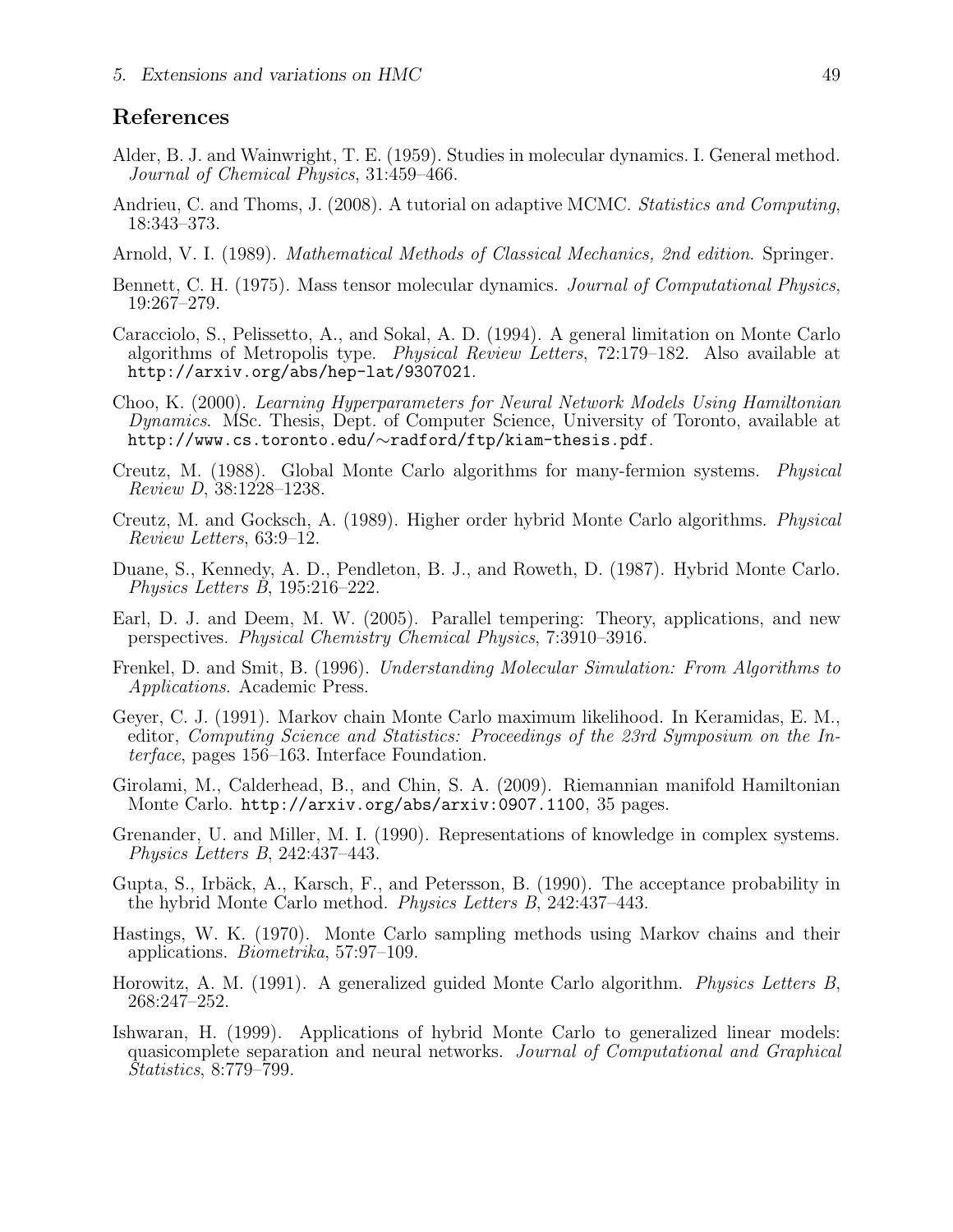- <span id="page-49-8"></span>Izagguirre, J. A. and Hampton, S. S. (2004). Shadow hybrid Monte Carlo: an efficient propagator in phase space of macromolecules. *Journal of Computational Physics*, 200:581– 604.
- <span id="page-49-10"></span>Kennedy, A. D. (1990). The theory of hybrid stochastic algorithms. In *Probabilistic Methods in Quantum Field Theory and Quantum Gravity*, pages 209–223. Plenum Press.
- <span id="page-49-7"></span>Kennedy, A. D. and Pendleton, B. (1991). Acceptances and autocorrelations in hybrid Monte Carlo. *Nuclear Physics B (Proc. Suppl.)*, 20:118–121.
- <span id="page-49-11"></span>Kennedy, A. D. and Pendleton, B. (2001). Cost of the generalized hybrid Monte Carlo algorithm for free field theory. *Nuclear Physics B*, 607:456–510. Also available at http://arxiv.org/abs/hep-lat/0008020.
- <span id="page-49-4"></span>Leimkuhler, B. and Reich, S. (2004). *Simulating Hamiltonian Dynamics*. Cambridge University Press.
- <span id="page-49-3"></span>Liu, J. S. (2001). *Monte Carlo Strategies in Scientific Computing*. Springer.
- <span id="page-49-5"></span>Mackenzie, P. B. (1989). An improved hybrid Monte Carlo method. *Physics Letters B*, 226:369–371.
- <span id="page-49-14"></span>Marinari, E. and Parisi, G. (1992). Simulated tempering: A new Monte Carlo scheme. *Europhysics Letters*, 19:451–458.
- <span id="page-49-9"></span>McLachlan, R. I. and Atela, P. (1992). The accuracy of symplectic integrators. *Nonlinearity*, 5:541–562.
- <span id="page-49-0"></span>Metropolis, N., Rosenbluth, A. W., Rosenbluth, M. N., Teller, A. H., and Teller, E. (1953). Equation of state calculations by fast computing machines. *Journal of Chemical Physics*, 21:1087–1092.
- <span id="page-49-2"></span>Neal, R. M. (1993). *Probabilistic Inference Using Markov Chain Monte Carlo Methods*. Technical Report CRG-TR-93-1. Dept. of Computer Science, University of Toronto.
- <span id="page-49-6"></span>Neal, R. M. (1994). An improved acceptance procedure for the hybrid Monte Carlo algorithm. *Journal of Computational Physics*, 111:194–203.
- <span id="page-49-1"></span>Neal, R. M. (1996a). *Bayesian Learning for Neural Networks*. Lecture Notes in Statistics, No. 118. Springer-Verlag.
- <span id="page-49-15"></span>Neal, R. M. (1996b). Sampling from multimodal distributions using tempered transitions. *Statistics and Computing*, 6:353–366.
- <span id="page-49-12"></span>Neal, R. M. (1998). Regression and classification using Gaussian process priors (with discussion). In J. M. Bernardo, et al., editor, *Bayesian Statistics 6*, pages 475–501. Oxford University Press.
- <span id="page-49-17"></span>Neal, R. M. (1999). Markov chain sampling using Hamiltonian dynamics. Talk at the Joint Statistical Meetings, Baltimore, August 1999, slides are available at http://www.cs.utoronto.ca/∼radford/ftp/jsm99.pdf.
- <span id="page-49-16"></span>Neal, R. M. (2001). Annealed importance sampling. *Statistics and Computing*, 11:125–139.
- <span id="page-49-13"></span>Neal, R. M. (2005). The short-cut Metropolis method. Technical Report No. 0506, Department of Statistics, University of Toronto (August 2005), 28 pages, available at http://arxiv.org/abs/math.ST/0508060.